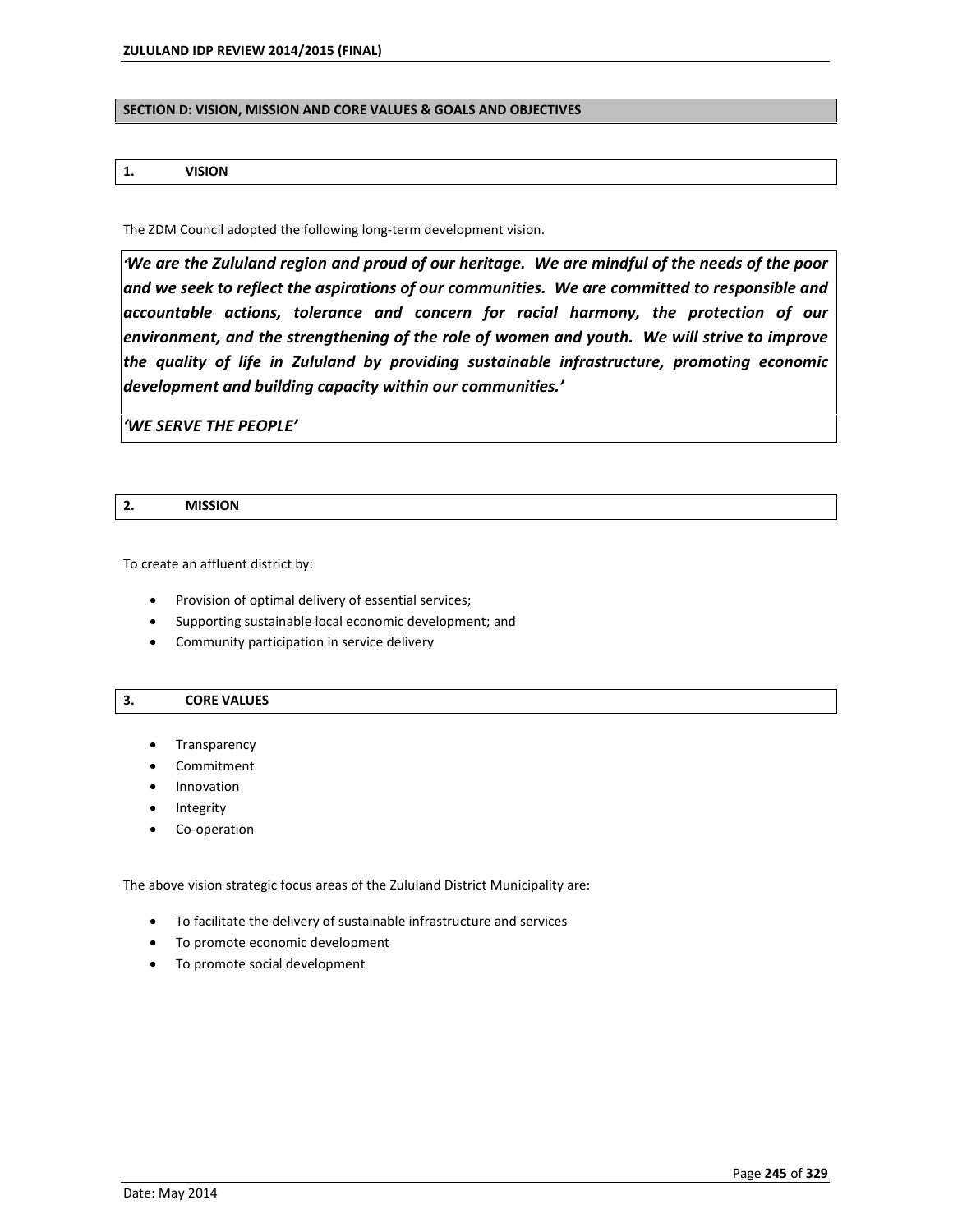# **4. GOALS AND OBJECTIVES, STRATEGIC MATTERS & SERVICE DELIVERY PLAN**

### **4.1 GOALS AND OBJECTIVES**

### **Table 90: Goals and Objectives**

| <b>KPANo</b> | <b>National</b><br><b>General Key</b><br>Performance<br>Areas | å<br>Area | <b>Powers and Functions</b>   | Obj No<br>Key | Goal                                                   | Obj No  | Objective                                               | å<br>Strategy I | <b>Strategy</b>                                  |
|--------------|---------------------------------------------------------------|-----------|-------------------------------|---------------|--------------------------------------------------------|---------|---------------------------------------------------------|-----------------|--------------------------------------------------|
|              |                                                               | Focus     |                               |               |                                                        |         |                                                         |                 |                                                  |
| 1            | Infrastructure<br>and Services                                | 1.1       | <b>Water &amp; Sanitation</b> | 1.1.1         | To progressively provide a<br>cost effective, reliable | 1.1.1.1 | To provide cost effective<br>water and sanitation       | 1.1.1.1.1       | Review 2015/16 WSDP                              |
|              |                                                               |           |                               |               | water and sanitation<br>services at a good quality     |         | (including free basic water<br>and sanitation services) | 1.1.1.1.2       | Implement 2014/15 WSDP                           |
|              |                                                               |           |                               |               | to all potential consumers<br>in the district          |         |                                                         | 1.1.1.1.3       | Provide Free Basic Water<br>and sanitation       |
|              |                                                               |           |                               |               |                                                        |         |                                                         | 1.1.1.1.4       | Establish base-line costs of<br>water production |
|              |                                                               |           |                               |               |                                                        |         |                                                         |                 | To provide for the<br>Operations and             |
|              |                                                               |           |                               |               |                                                        |         |                                                         |                 | Maintenance of water and<br>sanitation projects  |
|              |                                                               |           |                               |               |                                                        |         |                                                         | 1.1.1.1.5       |                                                  |
|              |                                                               |           |                               |               |                                                        | 1.1.1.2 | To reduce Water Loss                                    | 1.1.1.2.1       | Implement Water Loss<br>Strategy                 |
|              |                                                               |           |                               |               |                                                        | 1.1.1.3 | To improve on the quality of                            | 1.1.1.3.1       | <b>Implement Water Quality</b>                   |
|              |                                                               |           |                               |               |                                                        |         | water delivered                                         |                 | Strategy                                         |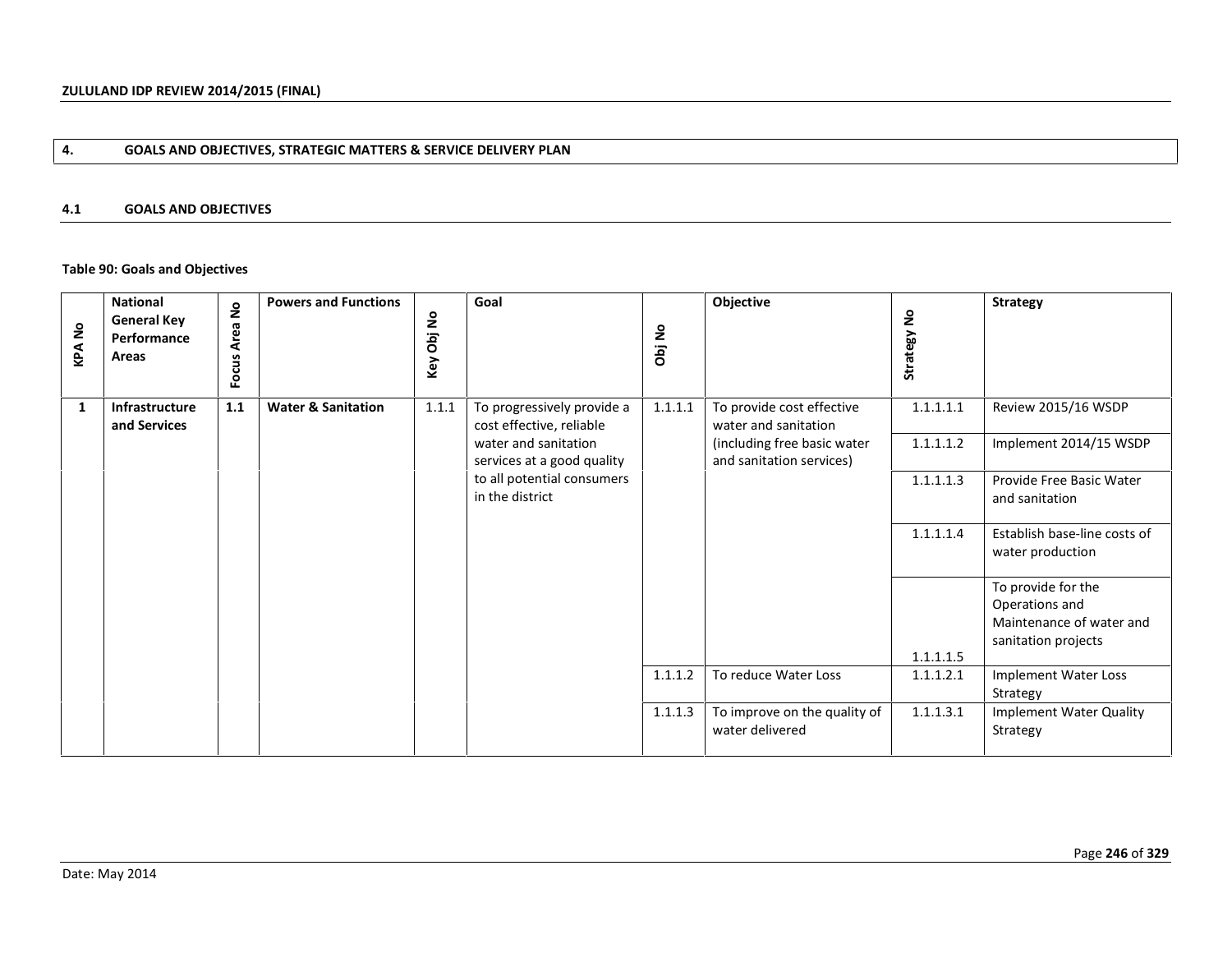| <b>KPANo</b> | <b>National</b><br><b>General Key</b><br>Performance<br>Areas | Focus Area No | <b>Powers and Functions</b>             | Key Obj No | Goal                                       | Obj No  | Objective                                                                                                 | Strategy No | <b>Strategy</b>                                                                            |
|--------------|---------------------------------------------------------------|---------------|-----------------------------------------|------------|--------------------------------------------|---------|-----------------------------------------------------------------------------------------------------------|-------------|--------------------------------------------------------------------------------------------|
|              |                                                               |               |                                         |            |                                            | 1.1.1.4 | To facilitate labour intensive<br>construction through water<br>and sanitation projects<br>implementation | 1.1.1.4.1   | Implement the EPWP                                                                         |
|              |                                                               |               |                                         |            |                                            | 1.1.1.5 | To provide effective<br><b>Customer Care</b>                                                              | 1.1.1.5.1   | Improving communication<br>and efficiency of response<br>to technical concerns<br>reported |
|              |                                                               |               |                                         |            |                                            | 1.1.1.6 | To ensure compliance with<br>relevant water legislation                                                   | 1.1.1.6.1   | Review and implement<br>legislated water policies &<br><b>Bylaws</b>                       |
|              |                                                               |               |                                         |            |                                            | 1.1.1.7 | To effectively utilise grant<br>allocation for water and<br>sanitation                                    | 1.1.1.7.1   | Implement WSDP                                                                             |
|              |                                                               |               |                                         |            |                                            | 1.1.1.8 | To deliver and regulate<br>water services in a<br>structured manner                                       | 1.1.1.8.1   | To effectively regulate and<br>monitor WSP's and Water<br>Services Intermediaries          |
|              |                                                               | $1.2$         | <b>Municipal Airports</b><br>(District) | 1.2.1      | To viably operate &<br>maintain a Regional | 1.2.1.1 | To ensure development of<br>airport infrastructure                                                        | 1.2.1.1.1   | Review Airport<br><b>Implementation Plan</b>                                               |
|              |                                                               |               |                                         |            |                                            |         |                                                                                                           |             |                                                                                            |
|              | Date: May 2014                                                |               |                                         |            |                                            |         |                                                                                                           |             | Page 247 of 329                                                                            |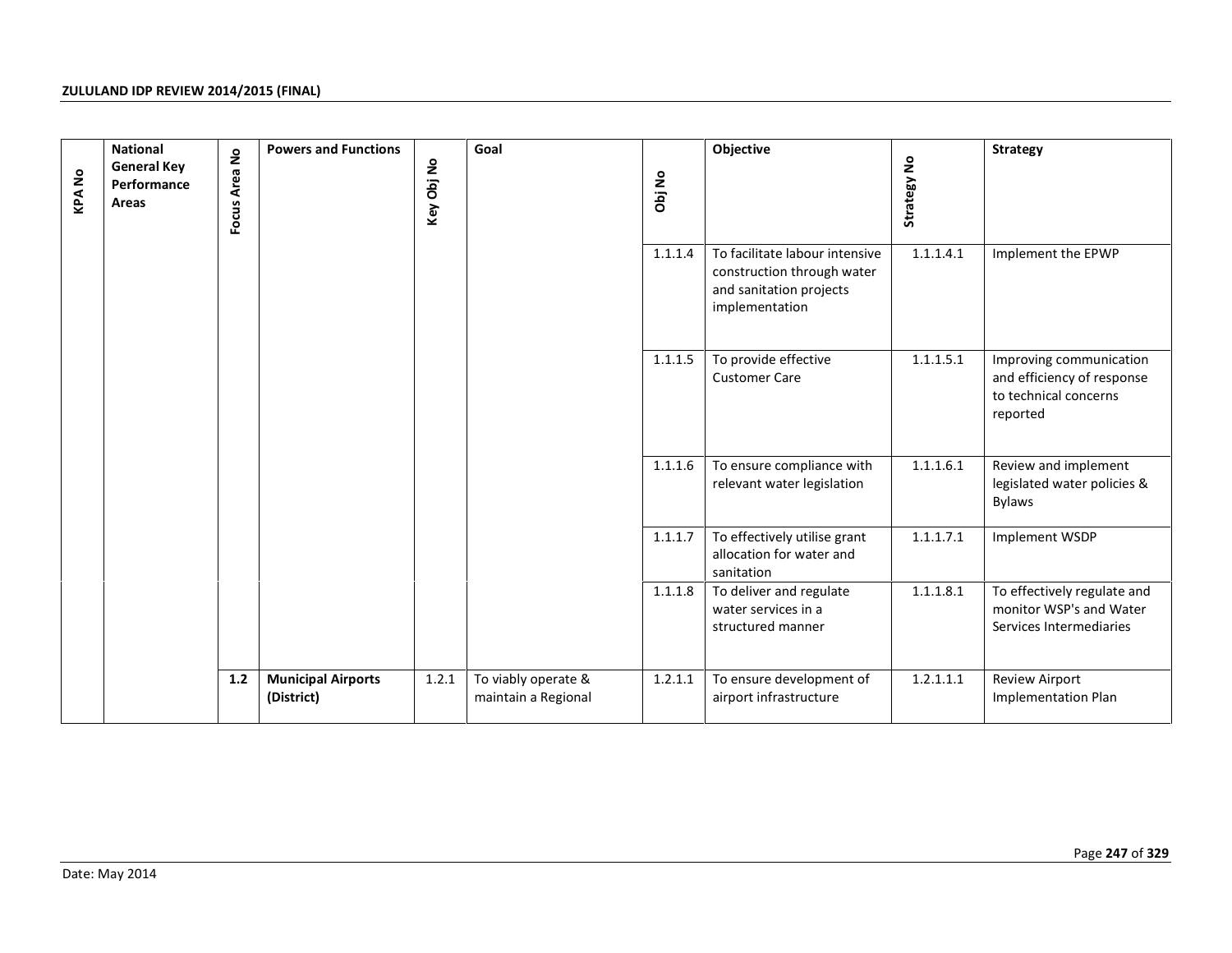| <b>KPANo</b> | <b>National</b><br><b>General Key</b><br>Performance<br>Areas | $\mathsf{S}$<br>Focus Area | <b>Powers and Functions</b>                                           | Key Obj No | Goal                                                                           | Obj No  | Objective                                                                                                                          | Strategy No | <b>Strategy</b>                                                                                        |
|--------------|---------------------------------------------------------------|----------------------------|-----------------------------------------------------------------------|------------|--------------------------------------------------------------------------------|---------|------------------------------------------------------------------------------------------------------------------------------------|-------------|--------------------------------------------------------------------------------------------------------|
|              |                                                               |                            |                                                                       |            | Airport that contributes to<br>the growth &<br>development of the<br>district  |         |                                                                                                                                    | 1.2.1.1.2   | Implement current activities<br>as identified in the<br><b>Reviewed Airport</b><br>Implementation Plan |
|              |                                                               | 1.3                        | <b>Municipal Roads</b>                                                | 1.3.1      | To facilitate the provision<br>of a well-developed<br>district road network    | 1.3.1.1 | To establish the status quo<br>of roads within the<br>Municipal Area and to take<br>responsibilty of the asigned<br>district roads | 1.3.1.1.1   | To develop a Rural Road<br><b>Asset Management System</b>                                              |
|              |                                                               | 1.4                        | <b>Regulation Of</b><br><b>Passenger Transport</b><br><b>Services</b> | 1.4.1      | To facilitate the Regulation<br>of Passenger Transport<br>Services             | 1.4.1.1 | To clarify the DM's role in<br>the Regulation of Passenger<br><b>Transport Services</b>                                            | 1.4.1.1.1   | Development of an<br><b>Integrated Public Transport</b><br>Plan                                        |
|              |                                                               | 1.5                        | <b>Fire Fighting</b>                                                  | 1.5.1      | To Plan, co-ordinate and<br>regulate Fire Fighting<br>Services in the district | 1.5.1.1 | Regulation and co-<br>ordination of Fire Fighting<br><b>Services</b>                                                               | 1.5.1.1.1   | Secure funds to prepare<br>ZDM Fire Fighting Bylaws                                                    |
|              |                                                               | 1.6                        | <b>Disaster Management</b>                                            | 1.6.1      | To deal with Disasters<br>efficiently & effectively in<br>the district         | 1.6.1.1 | To review and facilitate the<br>district Disaster<br>Management plan                                                               | 1.6.1.1.1   | To review and implement<br>the district Disaster<br>Management Plan                                    |
|              |                                                               |                            |                                                                       |            |                                                                                | 1.6.1.2 | To create awareness of<br>hazards and disasters                                                                                    | 1.6.1.2.1   | To prepare Disasters and<br><b>Hazards Awareness Strategy</b>                                          |
|              |                                                               | 1.7                        | <b>Solid Waste</b>                                                    | 1.7.1      | To facilitate the effective<br>and efficient removal of<br>solid waste         | 1.7.1.1 | To facilitate co-ordinated<br>regional solid waste<br>management                                                                   | 1.7.1.1.1   | Investigate Feasibility of<br>Regional Solid Waste<br>management                                       |
|              | Date: May 2014                                                |                            |                                                                       |            |                                                                                |         |                                                                                                                                    |             | Page 248 of 329                                                                                        |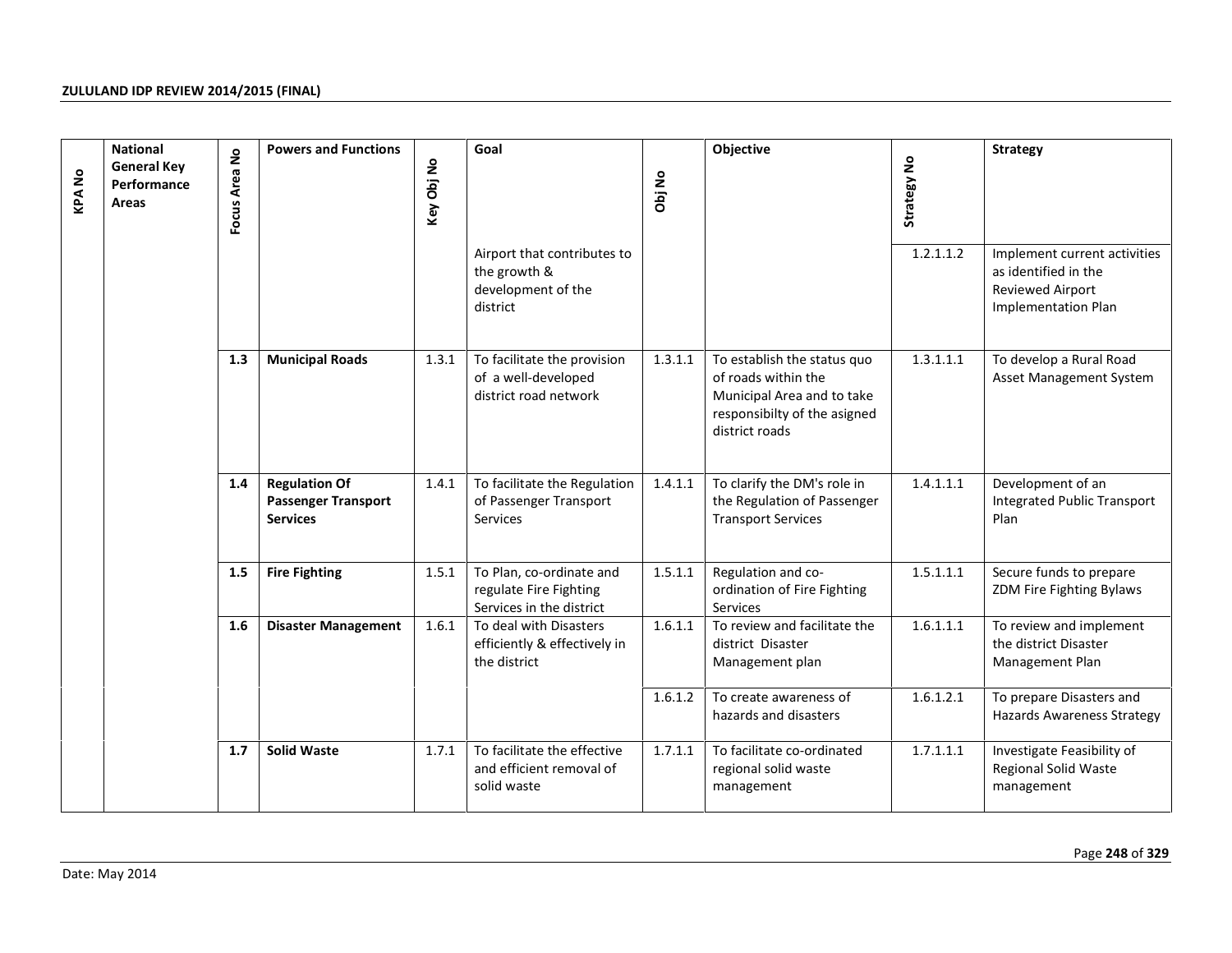| <b>KPANo</b>   | <b>National</b><br><b>General Key</b><br>Performance<br>Areas | Focus Area No<br>1.8 | <b>Powers and Functions</b>                                               | Key Obj No            | Goal                                                                                            | Obj No                  | Objective                                                                                             | Strategy No | <b>Strategy</b>                                                                                  |
|----------------|---------------------------------------------------------------|----------------------|---------------------------------------------------------------------------|-----------------------|-------------------------------------------------------------------------------------------------|-------------------------|-------------------------------------------------------------------------------------------------------|-------------|--------------------------------------------------------------------------------------------------|
|                |                                                               |                      | <b>Municipal Health</b><br><b>Services</b>                                | 1.8.1                 | To facilitate the effective<br>and efficient municipal<br>health service across the<br>district | 1.8.1.1                 | To deliver an effective<br>environmental municipal<br>health service                                  | 1.8.1.1.1   | Prepare Plan for effective<br>and efficient Municipal<br><b>Environmental Health</b><br>Services |
|                |                                                               | 1.9                  | <b>Regional Fresh</b><br><b>Produce Markets &amp;</b><br><b>Abattoirs</b> | 1.9                   | Investigate the feasiblity<br>of Fresh Produce Markets<br>and Abattoirs                         | 1.9.1.1                 | To establish co-ordinated<br>and efficient regional fresh<br>produce infrastructure<br>where feasible | 1.9.1.1.1   | Investigate Feasibility of<br>regional Fresh Produce<br><b>Markets and Abattoirs</b>             |
|                |                                                               | 1.1<br>$\mathbf 0$   | <b>District Cemeteries</b>                                                | 1.10.<br>$\mathbf{1}$ | To ensure that sufficient<br>burial space is available<br>within the district                   | 1.10.1.<br>$\mathbf{1}$ | To establish co-ordinated<br>and efficient regional burial<br>infrastructure where<br>feasible        | 1.10.1.1.1  | Investigate the feasibility of<br>a Regional Cemetery Site/s                                     |
| $\overline{2}$ | Economic,<br><b>Agriculture and</b><br><b>Toursim</b>         | 2.1                  | <b>District Tourism</b>                                                   | 2.1.1                 | To promote tourism in the<br>District                                                           | 2.1.1.1                 | To create effective Tourism<br>structures and have<br>effective institutional                         | 2.1.1.1.1   | Regulary review Tourism<br>section resources                                                     |
|                |                                                               |                      |                                                                           |                       |                                                                                                 |                         | arrangements in place.                                                                                | 2.1.1.1.2   | Revive Tourism Forum                                                                             |
|                |                                                               |                      |                                                                           |                       |                                                                                                 |                         |                                                                                                       | 2.1.1.1.3   | Strengthen TKZN linkages                                                                         |
|                |                                                               |                      |                                                                           |                       |                                                                                                 |                         |                                                                                                       | 2.1.1.1.4   | Review/update Tourism<br>Sector Plan                                                             |
|                |                                                               |                      |                                                                           |                       |                                                                                                 |                         |                                                                                                       | 2.1.1.1.5   | To update/maintain the<br><b>Zululand Tourism Database</b>                                       |
|                |                                                               |                      |                                                                           |                       |                                                                                                 |                         |                                                                                                       |             | Page 249 of 329                                                                                  |
|                | Date: May 2014                                                |                      |                                                                           |                       |                                                                                                 |                         |                                                                                                       |             |                                                                                                  |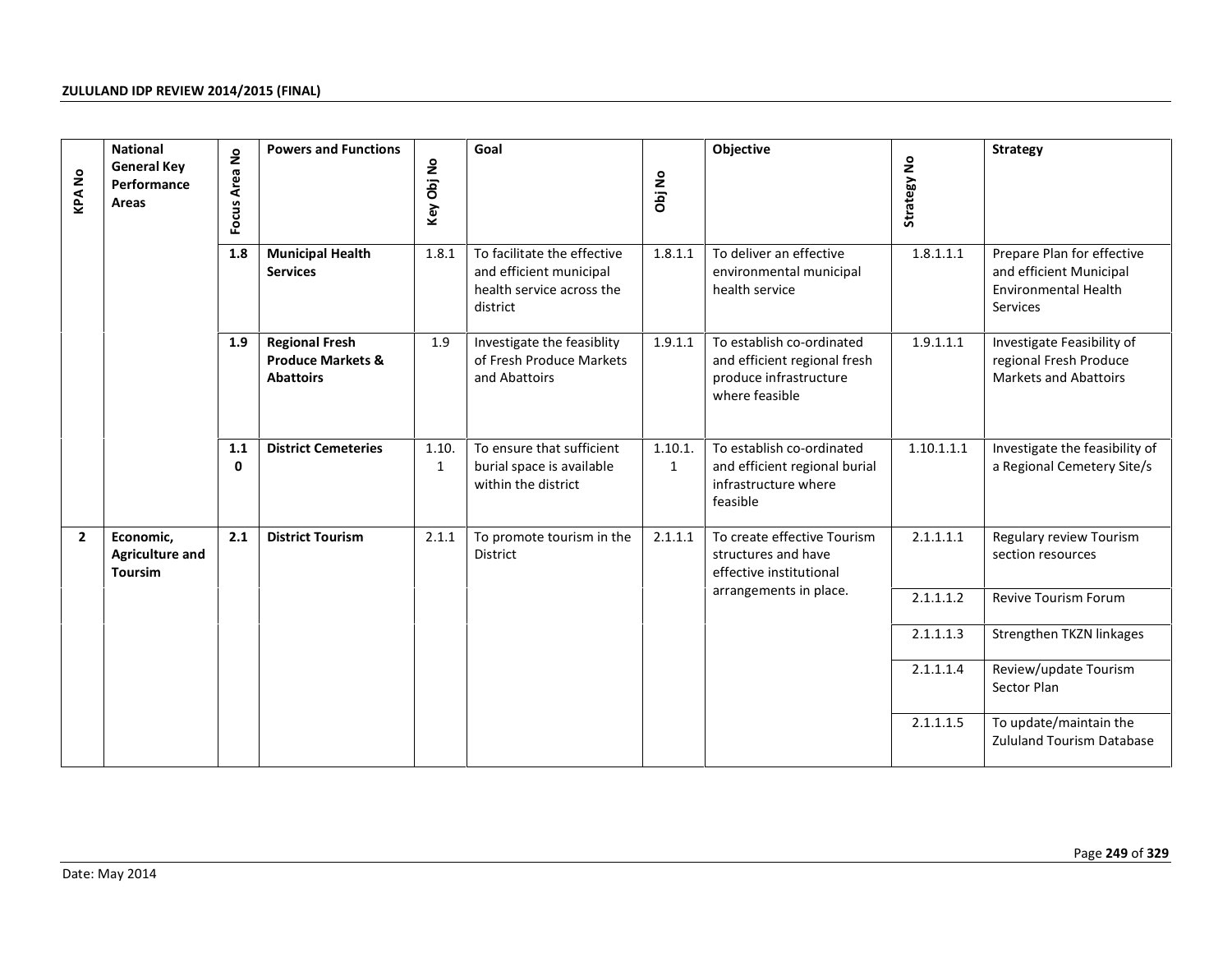| <b>KPANo</b> | <b>National</b><br><b>General Key</b><br>Performance<br>Areas | Focus Area No | <b>Powers and Functions</b><br>Key Obj No |       | Goal                                                   | Obj No  | Objective                                                             | Strategy No | <b>Strategy</b>                                                                                              |
|--------------|---------------------------------------------------------------|---------------|-------------------------------------------|-------|--------------------------------------------------------|---------|-----------------------------------------------------------------------|-------------|--------------------------------------------------------------------------------------------------------------|
|              |                                                               |               |                                           |       |                                                        | 2.1.1.2 | To ensure tourists/ potential<br>tourists are aware of our<br>product | 2.1.1.2.1   | To update/implement<br>themes/packages website<br>upgrading brochure<br>distribution                         |
|              |                                                               |               |                                           |       |                                                        |         |                                                                       | 2.1.1.2.2   | To train and build capacity<br>of employees                                                                  |
|              |                                                               |               |                                           |       |                                                        | 2.1.1.3 | Safety and Signage                                                    | 2.1.1.3.1   | Investigate needs and<br>allocate resources                                                                  |
|              |                                                               |               |                                           |       |                                                        | 2.1.1.4 | To develop and promote<br>Tourism Infrastructure                      | 2.1.1.4.1   | Develop/improve the<br>following tourism routes<br><b>Battlefields Route ZBR</b><br>(Birding Route) Route 66 |
|              |                                                               |               |                                           |       |                                                        |         |                                                                       | 2.1.1.4.2   | <b>Implement Tourism</b><br>Portfolio Project                                                                |
|              |                                                               |               |                                           |       |                                                        |         |                                                                       | 2.1.1.4.3   | To manage Tourism Hub<br>Development                                                                         |
|              |                                                               | 2.2           | <b>LED</b>                                | 2.2.1 | To improve the economy<br>of the district, through the | 2.2.1.1 | <b>Establishing LED Institutions</b><br>and Processes                 | 2.2.1.1.1   | Review LED Plan                                                                                              |
|              |                                                               |               |                                           |       |                                                        |         |                                                                       |             |                                                                                                              |
|              | Date: May 2014                                                |               |                                           |       |                                                        |         |                                                                       |             | Page 250 of 329                                                                                              |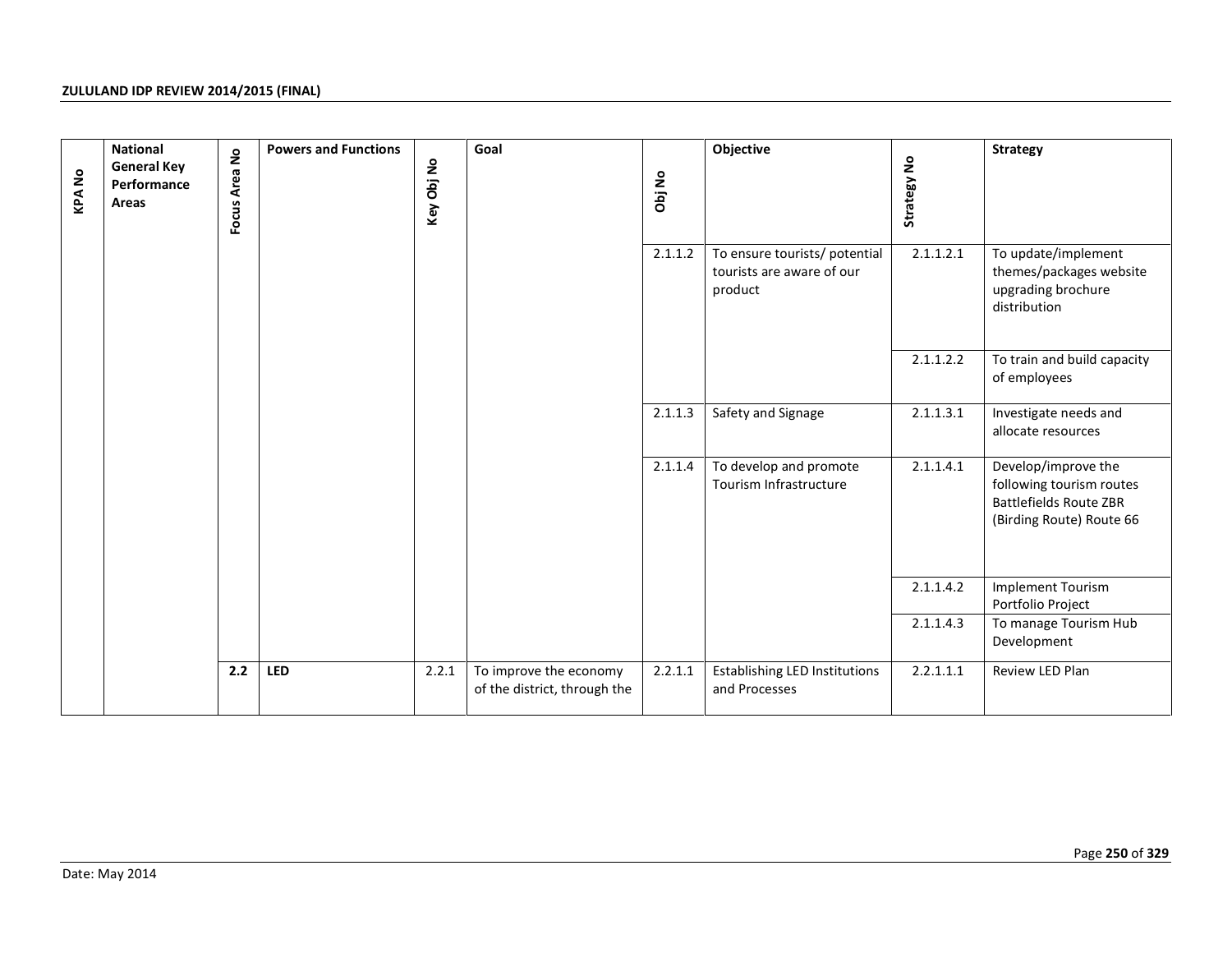| <b>KPANo</b> | <b>National</b><br><b>General Key</b><br>Performance<br>Areas | Focus Area No | <b>Powers and Functions</b> | Key Obj No | Goal                                                                      | Obj No  | Objective                                                                                                                                                                                                                                         | Strategy No | <b>Strategy</b>                                                              |
|--------------|---------------------------------------------------------------|---------------|-----------------------------|------------|---------------------------------------------------------------------------|---------|---------------------------------------------------------------------------------------------------------------------------------------------------------------------------------------------------------------------------------------------------|-------------|------------------------------------------------------------------------------|
|              |                                                               |               |                             |            | creation of job<br>opportunities and<br>additional economic<br>activities | 2.2.1.2 | To change the attitudes of<br>local stakeholders in the<br>economy with spesific focus<br>on local buying, local<br>investment, welcoming new<br>investment, co-operation in<br>implementation of<br>economic development and<br>entrepreneurship | 2.2.1.2.1   | Promote economic<br>development through use of<br>the regional radio station |
|              |                                                               |               |                             |            |                                                                           |         |                                                                                                                                                                                                                                                   | 2.2.1.2.2   | Conduct grass roots capacity<br>building and awareness<br>programmes         |
|              |                                                               |               |                             |            |                                                                           |         |                                                                                                                                                                                                                                                   | 2.2.1.2.3   | Sensitize the community<br>about LED                                         |
|              |                                                               |               |                             |            |                                                                           | 2.2.1.3 | To establish a solid<br>foundation for economic<br>development within the<br>district be addressing key<br>socio-economic issues to<br>allow communities to<br>effectively participate in the<br>district economy                                 | 2.2.1.3.1   | Provide assistance with<br>home-based HIV/AIDS care                          |
|              | Date: May 2014                                                |               |                             |            |                                                                           |         |                                                                                                                                                                                                                                                   |             | Page 251 of 329                                                              |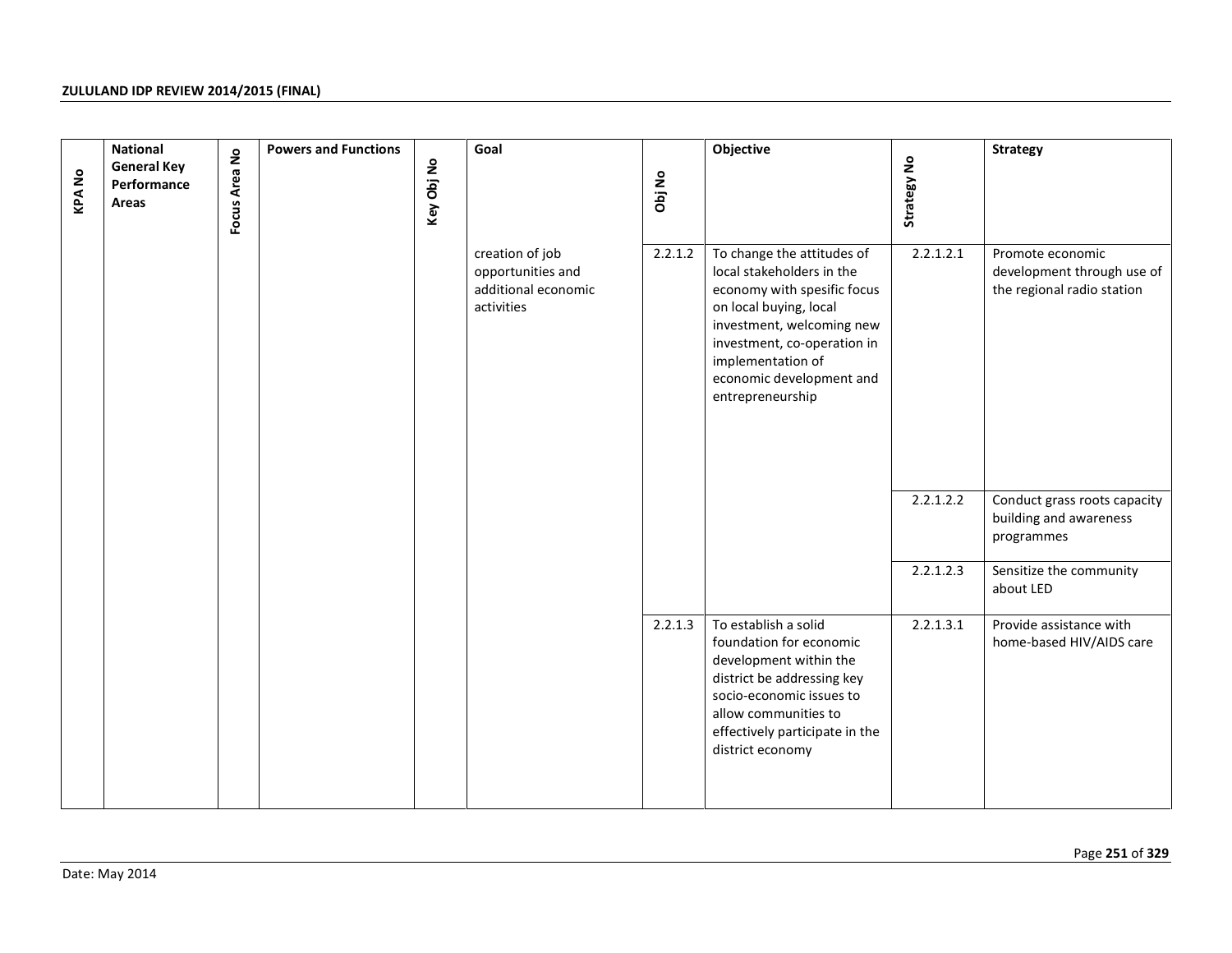| <b>KPANO</b> | <b>National</b><br><b>General Key</b><br>Performance<br>Areas | Focus Area No | <b>Powers and Functions</b> | Key Obj No | Goal | Obj No  | Objective                                                                                                                                  | Strategy No<br>2.2.1.3.2 | <b>Strategy</b><br>Youth entrepreneurship<br>development                                        |
|--------------|---------------------------------------------------------------|---------------|-----------------------------|------------|------|---------|--------------------------------------------------------------------------------------------------------------------------------------------|--------------------------|-------------------------------------------------------------------------------------------------|
|              |                                                               |               |                             |            |      |         |                                                                                                                                            | 2.2.1.3.3                | Provide support to the<br>informal sector                                                       |
|              |                                                               |               |                             |            |      | 2.2.1.4 | To raise specifically the<br>investment profile of the<br>district through a multi-<br>pronged public relations and<br>marketing programme | 2.2.1.4.1                | Develop Marketing Plan                                                                          |
|              |                                                               |               |                             |            |      |         |                                                                                                                                            | 2.2.1.4.2                | To market product<br>development                                                                |
|              |                                                               |               |                             |            |      |         |                                                                                                                                            | 2.2.1.4.3                | Establish Development<br>Agency                                                                 |
|              |                                                               |               |                             |            |      | 2.2.1.5 | To improve access within<br>the district and access<br>between the district and<br>neighbouring areas                                      | 2.2.1.5.1                | Prepare and implement a<br>roads upgrading programme<br>in co-operation with DoT<br>and the LMs |
|              |                                                               |               |                             |            |      |         |                                                                                                                                            | 2.2.1.5.2                | Upgrade road signage                                                                            |
|              |                                                               |               |                             |            |      |         |                                                                                                                                            | 2.2.1.5.3                | Investigate the feasibility of<br>a privatised "highway<br>patrol"                              |
|              | Date: May 2014                                                |               |                             |            |      |         |                                                                                                                                            |                          | Page 252 of 329                                                                                 |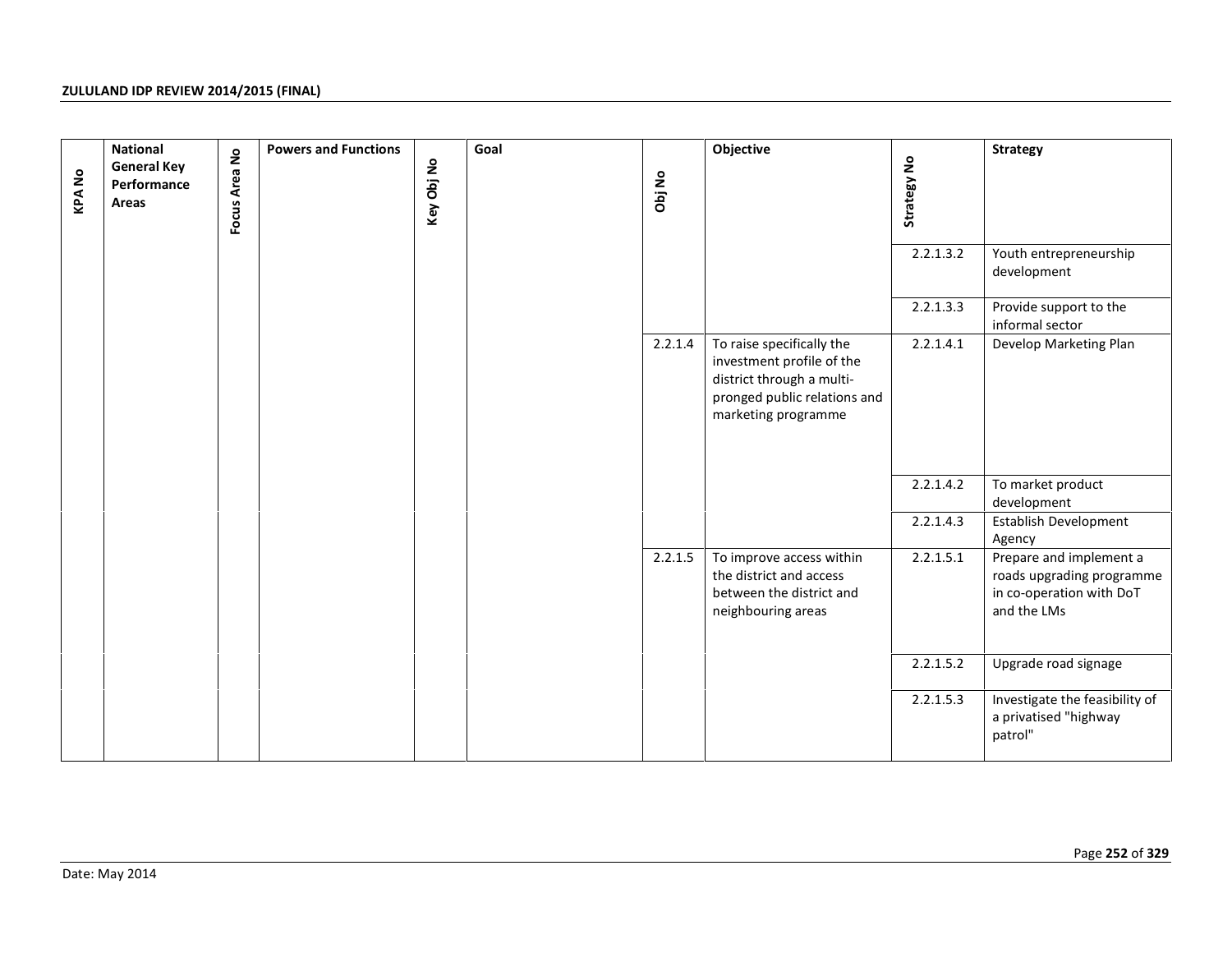| <b>KPANO</b>            | <b>National</b><br><b>General Key</b><br>Performance<br>Areas | Focus Area No | <b>Powers and Functions</b> | Key Obj No | Goal                                                                                                            | Obj No  | Objective                                                                                   | Strategy No | <b>Strategy</b>                                                            |
|-------------------------|---------------------------------------------------------------|---------------|-----------------------------|------------|-----------------------------------------------------------------------------------------------------------------|---------|---------------------------------------------------------------------------------------------|-------------|----------------------------------------------------------------------------|
|                         |                                                               |               |                             |            |                                                                                                                 | 2.2.1.6 | Focus on achieving visible<br>delivery with regard to local<br>economic development         | 2.2.1.6.1   | Implement budgeted<br>Tourism Development<br>Projects                      |
| $\overline{\mathbf{3}}$ | Social<br>Development &<br><b>Food Security</b>               | 3.1           | <b>HIV/AIDS</b>             | 3.1.1      | To reduce the impact of<br>HIV/AIDS                                                                             | 3.1.1.1 | To create HIV/AIDS<br>awareness and education                                               | 3.1.1.1.1   | Review HIV/Aids Plan                                                       |
|                         |                                                               |               |                             |            |                                                                                                                 |         |                                                                                             | 3.1.1.1.2   | Implement HIV/AIDS<br>awareness and education<br>campaigns                 |
|                         |                                                               | 3.2           | <b>Youth and Gender</b>     | 3.2.1      | To develop and empower<br>Youth, Woman, people<br>living with Disability, the<br>Elderly, Widows and<br>Orphans | 3.2.1.1 | To strategically plan<br>development and<br>empowerment initiatives for<br>youth and gender | 3.2.1.1.1   | Review the Youth, Gender<br>and People living with<br>Disabilities Plan    |
|                         |                                                               |               |                             |            |                                                                                                                 |         |                                                                                             | 3.2.1.1.2   | Identify and implement<br>projects focussed on youth<br>development        |
|                         |                                                               |               |                             |            |                                                                                                                 |         |                                                                                             | 3.2.1.1.3   | Identify and implement<br>projects focussed on the<br>development of women |
|                         |                                                               |               |                             |            |                                                                                                                 |         |                                                                                             |             |                                                                            |
|                         | Date: May 2014                                                |               |                             |            |                                                                                                                 |         |                                                                                             |             | Page 253 of 329                                                            |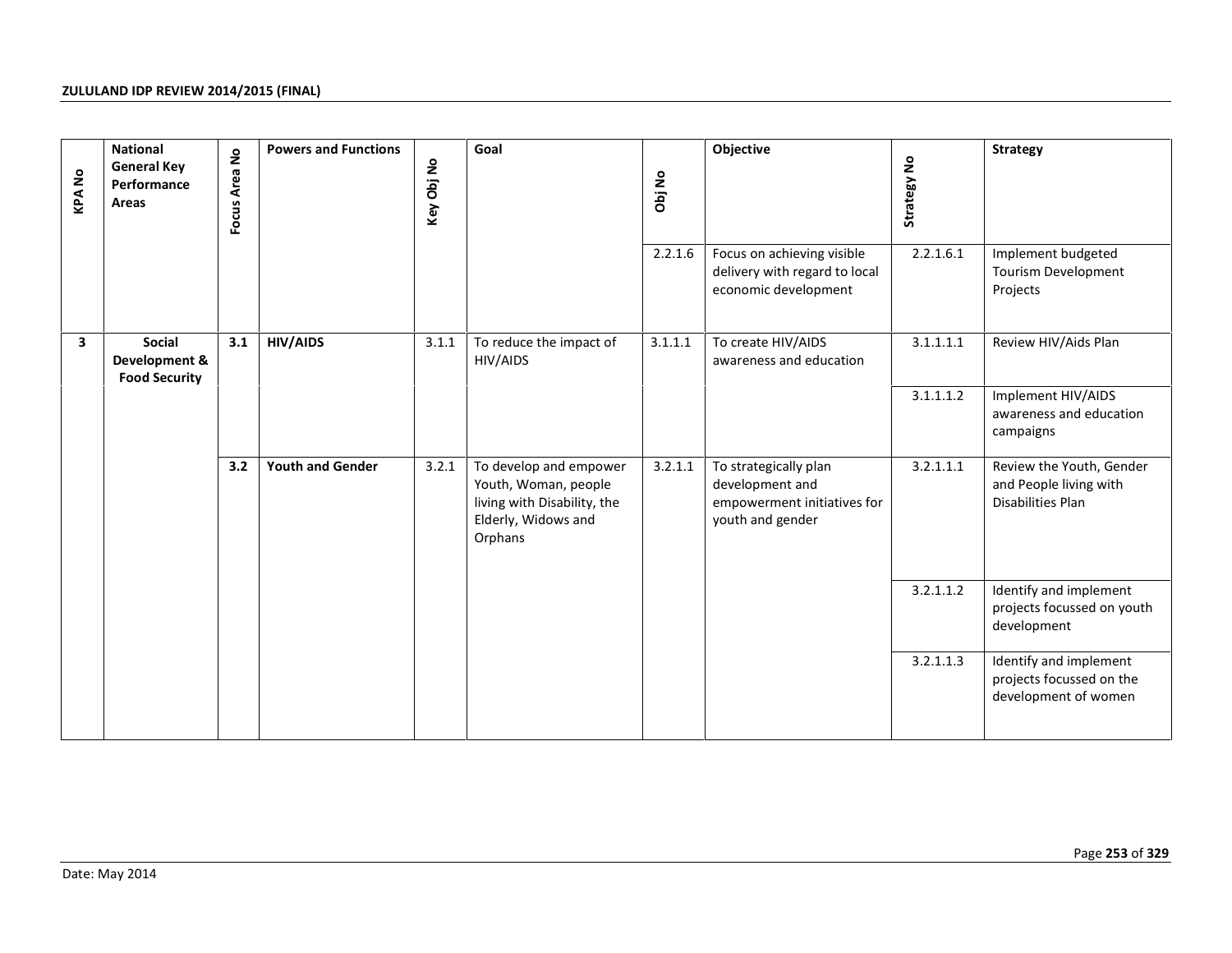| <b>KPANo</b> | <b>National</b><br><b>General Key</b><br>Performance<br>Areas | Focus Area No | <b>Powers and Functions</b> | Key Obj No | Goal                                                     | Obj No  | Objective                                                                                     | Strategy No | <b>Strategy</b>                                                                      |
|--------------|---------------------------------------------------------------|---------------|-----------------------------|------------|----------------------------------------------------------|---------|-----------------------------------------------------------------------------------------------|-------------|--------------------------------------------------------------------------------------|
|              |                                                               |               |                             |            |                                                          | 3.2.1.2 | To promote early childhood<br>development                                                     | 3.2.1.2.1   | Development of education<br>infrastructure based on<br>received community needs      |
|              |                                                               |               |                             |            |                                                          | 3.2.1.3 | To promote the<br>development of people<br>living with Disabilities                           | 3.2.1.3.1   | Identify and implement<br>Disability programme                                       |
|              |                                                               |               |                             |            |                                                          | 3.2.1.4 | To contribute towards<br>addressing the needs of the<br>elderly within the district           | 3.2.1.4.1   | Identify and implement<br>projects focussed on the<br>needs of the elderly           |
|              |                                                               |               |                             |            |                                                          | 3.2.1.5 | To contribute towards<br>addressing the needs of<br>widows and orphans within<br>the district | 3.2.1.5.1   | Identify and implement<br>projects focussed on the<br>needs of widows and<br>orphans |
|              |                                                               |               |                             | 3.3.1      | To propmote sports<br>development within the<br>district | 3.3.1.1 | To promote various sporting<br>events within the district                                     | 3.3.1.1.1   | Identify and implement<br>sporting events within the<br>district                     |
|              |                                                               | 3.3           | Community<br>Development    | 3.3.1      | The social upliftment of<br>the communities in ZDM       | 3.3.1.1 | To reduce poverty by<br>implementing Community<br>Development Projects                        | 3.3.1.1.1   | To investigate new & review<br>existing social upliftment<br>programs                |
|              |                                                               |               |                             |            |                                                          |         |                                                                                               |             |                                                                                      |
|              | Date: May 2014                                                |               |                             |            |                                                          |         |                                                                                               |             | Page 254 of 329                                                                      |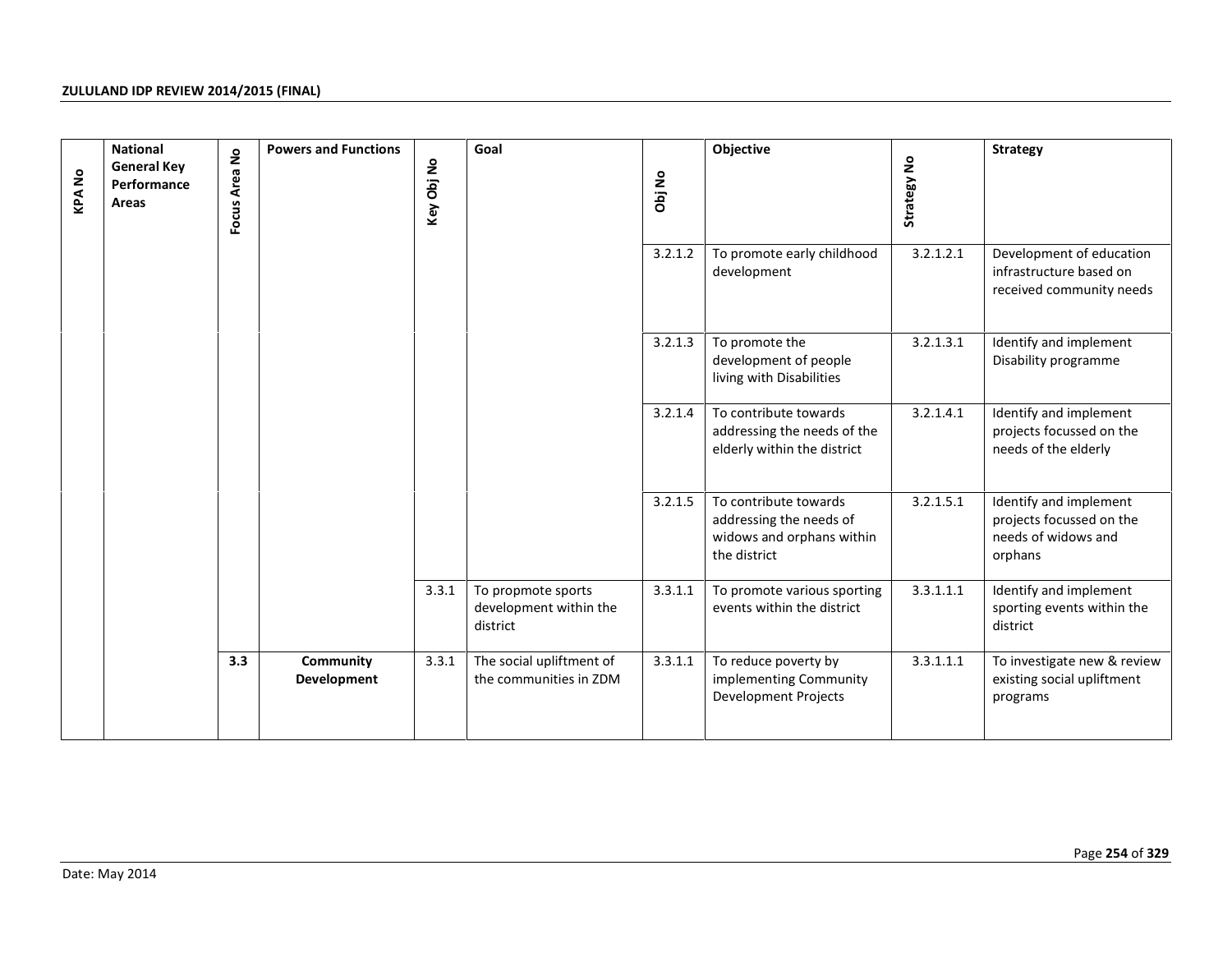| <b>KPANo</b> | <b>National</b><br><b>General Key</b><br>Performance<br>Areas  | $\mathsf{S}$<br>Focus Area | <b>Powers and Functions</b> | Key Obj No | Goal                                                                                                                                                                         | Obj No  | Objective                                                                                                                                    | Strategy No | <b>Strategy</b>                                                                                                           |
|--------------|----------------------------------------------------------------|----------------------------|-----------------------------|------------|------------------------------------------------------------------------------------------------------------------------------------------------------------------------------|---------|----------------------------------------------------------------------------------------------------------------------------------------------|-------------|---------------------------------------------------------------------------------------------------------------------------|
|              |                                                                |                            |                             |            |                                                                                                                                                                              |         |                                                                                                                                              | 3.3.1.1.2   | To identify and implement<br>poverty alleviation projects<br>through the Poverty<br><b>Alleviation Fund</b>               |
|              |                                                                |                            |                             |            |                                                                                                                                                                              | 3.3.1.2 | To promote arts and culture                                                                                                                  | 3.3.1.2.1   | Identify and implement arts<br>and culture projects                                                                       |
| 4            | <b>Institutional</b><br><b>Transformation</b><br>& Development | 4.1                        | <b>Employment Equity</b>    | 4.1.1      | To transform the<br>organisation to comply<br>with the Employment<br><b>Equity Act</b>                                                                                       | 4.1.1.1 | To comply with Employment<br><b>Equity Legislation</b>                                                                                       | 4.1.1.1.1   | To implement budgeted<br>activities in the Employment<br><b>Equity Plan</b>                                               |
|              |                                                                | 4.2                        | IT & GIS                    | 4.2.1      | To ensure that the<br>Municipality remains up-<br>to-date with the latest<br>computer technology and<br>programmes to enable<br>effective and efficient<br>service delibvery | 4.2.1.1 | To constantly update and<br>maintain the Municipality's<br>computer and software<br>assets to conform to market<br>and industry requirements | 4.2.1.1.1   | To implement budgeted<br>activities for maintenance<br>and upgrade of IT<br>infrastructure                                |
|              |                                                                | 4.3                        | <b>Municipal Buildings</b>  | 4.3.1      | To ensure that the<br>Municipality has sufficient<br>office space in order to<br>effective and efficiently<br>fulfill its development<br>mandate                             | 4.3.1.1 | To ensure that municipal<br>buildings are developed and<br>maintained in order to serve<br>communities                                       | 4.3.1.1.1   | To implement budgeted<br>activities in the construction<br>and maintenance of new<br>and existing municipal,<br>buildings |
|              | Date: May 2014                                                 |                            |                             |            |                                                                                                                                                                              |         |                                                                                                                                              |             | Page 255 of 329                                                                                                           |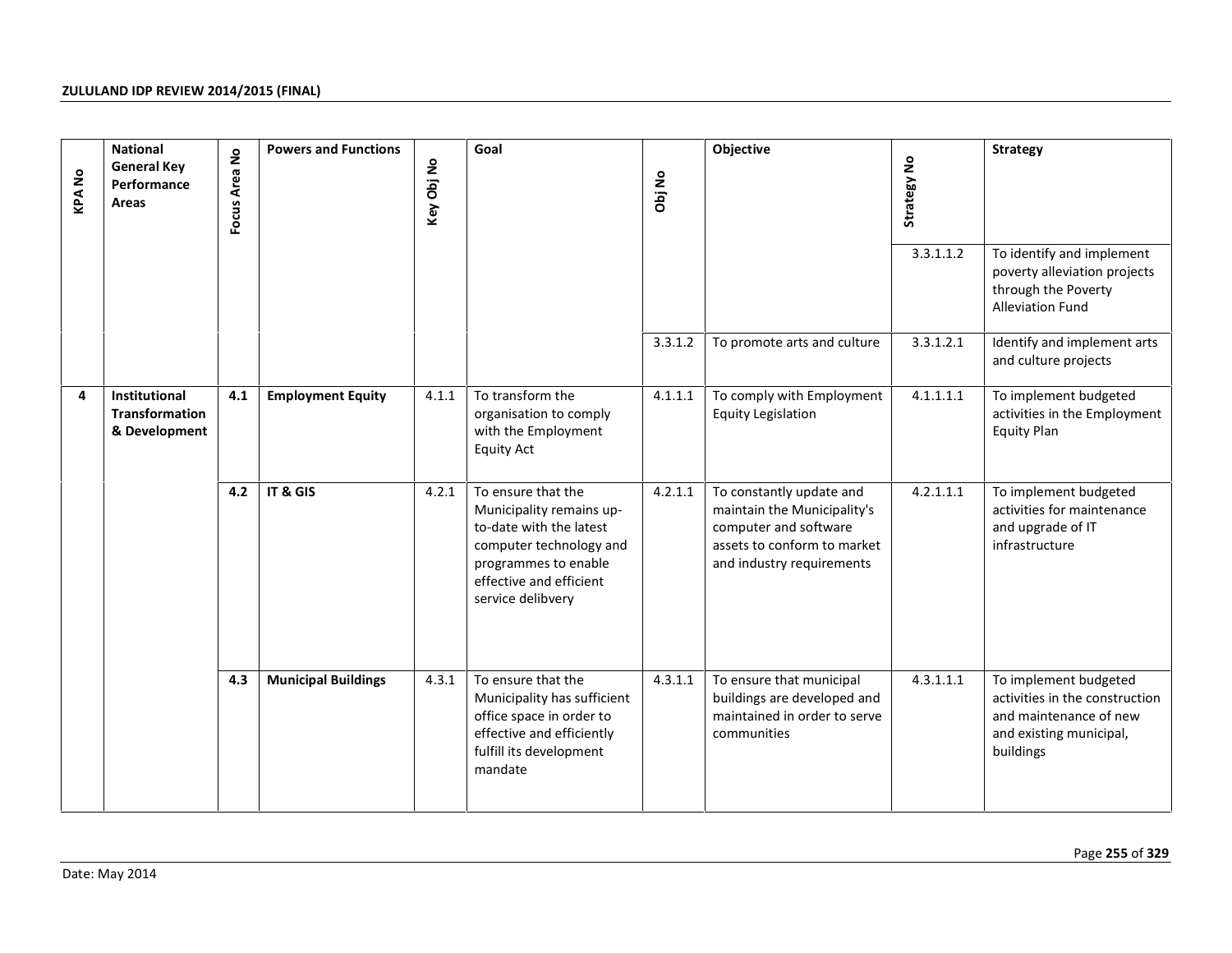|                |                                |     | <b>Powers and Functions</b><br>Focus Area No<br>4.4<br>Skills development &<br>capacity building | Key Obj No<br>4.4.1 |                                                                              | Obj No<br>4.4.1.1 | Objective<br>To comply with Skills<br>Development Legislation                                         | Strategy No |                                                                                                                 |
|----------------|--------------------------------|-----|--------------------------------------------------------------------------------------------------|---------------------|------------------------------------------------------------------------------|-------------------|-------------------------------------------------------------------------------------------------------|-------------|-----------------------------------------------------------------------------------------------------------------|
|                |                                |     |                                                                                                  |                     | To develop capacity in the<br>organisation for effective<br>service delivery |                   |                                                                                                       | 4.4.1.1.1   | To have a planned Skills<br>Development programme in<br>place                                                   |
|                |                                |     |                                                                                                  |                     |                                                                              |                   |                                                                                                       | 4.4.1.1.2   | To implement an Employee<br>Assistance Programme                                                                |
|                |                                |     |                                                                                                  |                     |                                                                              |                   |                                                                                                       | 4.4.1.1.3   | Implement budgeted Skills<br>development projects                                                               |
| 5              | <b>Financial</b><br>Management | 5.1 | <b>Sound Financial</b><br>Management                                                             | 5.1.1               | To promote good financial<br>practices                                       | 5.1.1.1           | To improve revenue<br>collection                                                                      | 5.1.1.1.1   | Implement current credit<br>control and debt collection<br>policy and bylaws & Review<br>same policy and bylaws |
|                |                                |     |                                                                                                  |                     |                                                                              | 5.1.1.2           | To complete and submit<br>accurate annual financial<br>statements within the<br>specified time period | 5.1.1.2.1   | Prepare a schedule of all<br>reconciliations to be<br>performed                                                 |
|                |                                |     |                                                                                                  |                     |                                                                              | 5.1.1.3           | To process payments in time                                                                           | 5.1.1.3.1   | Develop an invoice tracking<br>system                                                                           |
| Date: May 2014 |                                |     |                                                                                                  |                     |                                                                              |                   |                                                                                                       |             | Page 256 of 329                                                                                                 |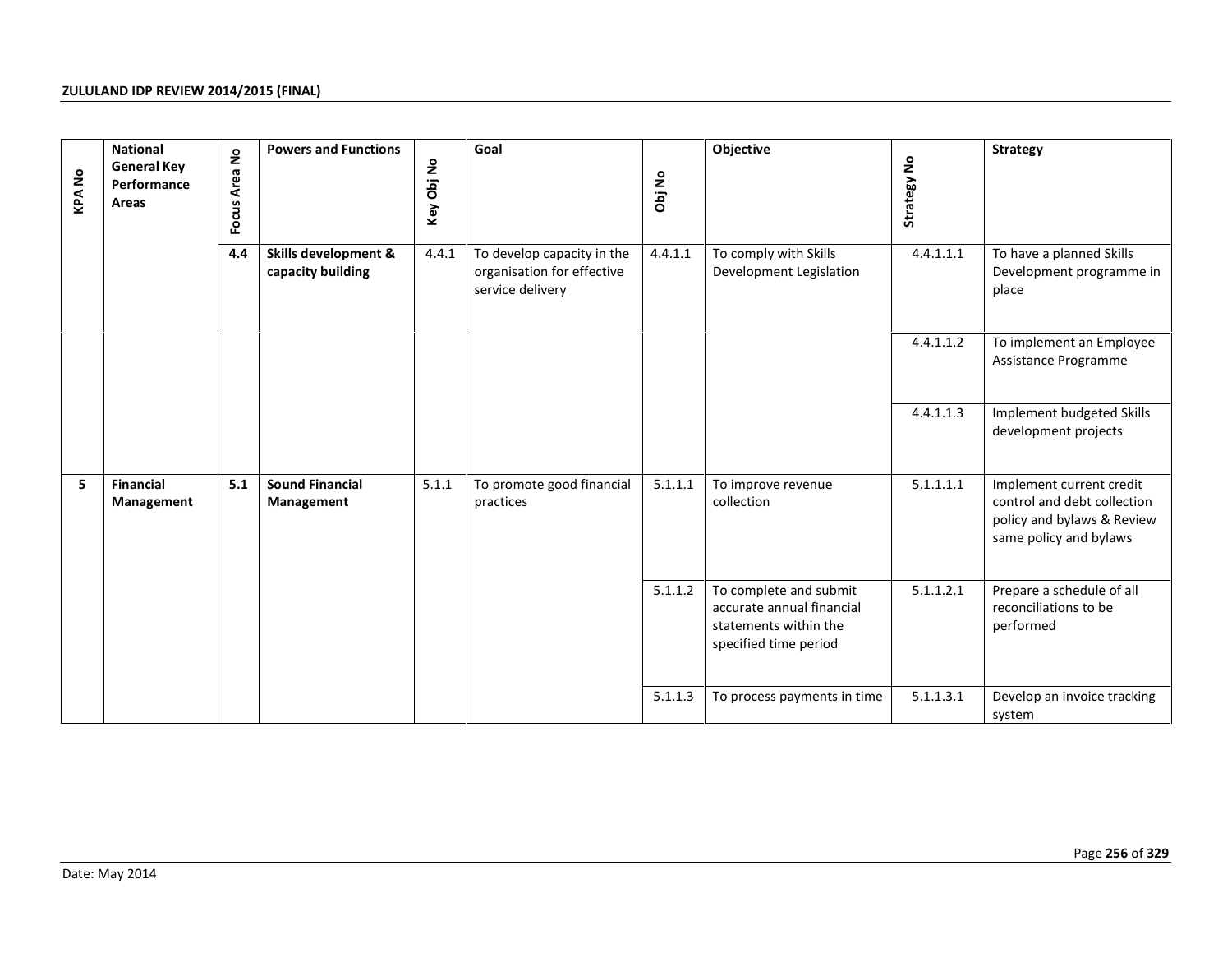| <b>KPANo</b> | <b>National</b><br><b>General Key</b><br>Performance<br>Areas | Focus Area No | <b>Powers and Functions</b> | Key Obj No | Goal                                       | Obj No  | Objective                                                                                             | Strategy No | <b>Strategy</b>                                                                                                            |
|--------------|---------------------------------------------------------------|---------------|-----------------------------|------------|--------------------------------------------|---------|-------------------------------------------------------------------------------------------------------|-------------|----------------------------------------------------------------------------------------------------------------------------|
|              |                                                               |               |                             |            |                                            | 5.1.1.4 | To complete and submit<br>accurate annual financial<br>statements within the<br>specified time period | 5.1.1.4.1   | Prepare a time schedule of<br>all reconciliations to be<br>performed to prepare AFS<br>timely (in compliance with<br>MFMA) |
|              |                                                               |               |                             |            |                                            | 5.1.1.5 | To complete a budget within<br>the specified time period                                              | 5.1.1.5.1   | Develop a budget time table<br>in line with the IDP Process<br>Plan                                                        |
|              |                                                               |               |                             |            |                                            | 5.1.1.6 | To have an effective<br><b>Auditing Function</b>                                                      | 5.1.1.6.1   | Develop an internal Audit<br>plan                                                                                          |
|              |                                                               |               |                             |            |                                            |         |                                                                                                       | 5.1.1.6.2   | Regular Review and<br>implemention of risk<br>register                                                                     |
|              |                                                               |               |                             |            |                                            |         |                                                                                                       | 5.1.1.6.3   | Ensure effective Audit<br>Committee function                                                                               |
|              |                                                               |               |                             |            |                                            | 5.1.1.7 | To develop a Financial Plan<br>(i.e. Budget Process and<br>Time Table)                                | 5.1.1.7.1   | Review and implement the<br>current Financial Plan                                                                         |
|              |                                                               |               |                             | 5.1.2      | To be a financially viable<br>municipality | 5.1.2.1 | To increase the cost<br>coverage ratio                                                                | 5.1.2.1.1   | Review and implement the<br>investment policy                                                                              |
|              |                                                               |               |                             |            |                                            |         |                                                                                                       |             |                                                                                                                            |
|              | Date: May 2014                                                |               |                             |            |                                            |         |                                                                                                       |             | Page 257 of 329                                                                                                            |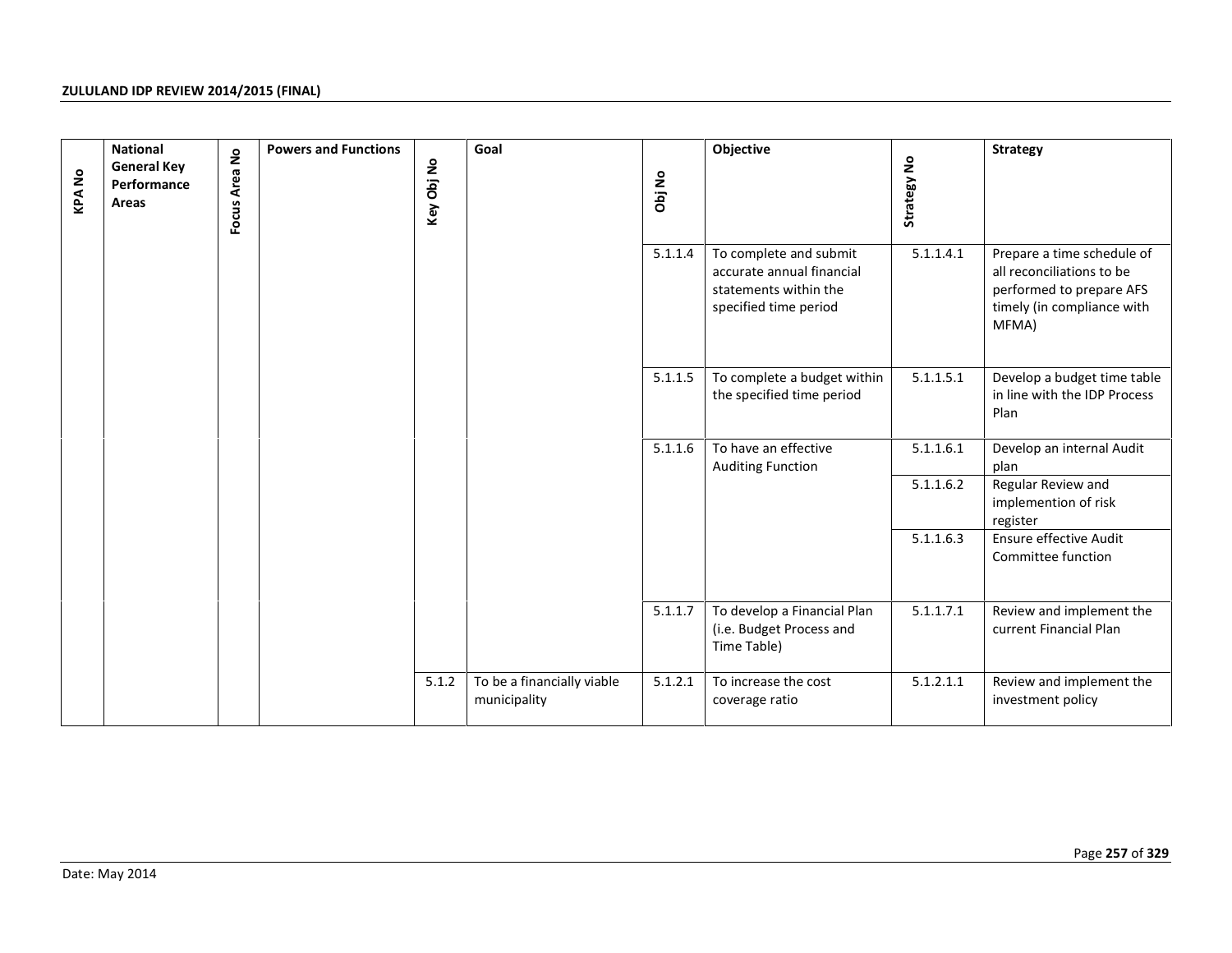| <b>KPANo</b> | <b>National</b><br><b>General Key</b><br>Performance<br>Areas | Focus Area No | <b>Powers and Functions</b>                                 | Key Obj No | Goal                                                            | Obj No  | Objective                                                                 | Strategy No<br>5.1.2.1.2 | <b>Strategy</b><br>Implement the SCM policy<br>to obtain cost effective                     |
|--------------|---------------------------------------------------------------|---------------|-------------------------------------------------------------|------------|-----------------------------------------------------------------|---------|---------------------------------------------------------------------------|--------------------------|---------------------------------------------------------------------------------------------|
|              |                                                               |               |                                                             |            |                                                                 |         |                                                                           |                          | methods of reducing fixed<br>operating expenditure                                          |
|              |                                                               |               |                                                             |            |                                                                 | 5.1.2.2 | To increase the debt<br>coverage ratio                                    | 5.1.2.2.1                | To Increase the revenue<br>base of the municipality                                         |
|              |                                                               |               |                                                             |            |                                                                 | 5.1.2.3 | To provide sufficient cash<br>resources                                   | 5.1.2.3.1                | Review and implement the<br>current SDBIP                                                   |
|              |                                                               |               |                                                             |            |                                                                 | 5.1.2.4 | To keep a minimum cash<br>balance to cover average<br>monthly expenditure | 5.1.2.4.1                | Maintenance of the<br>investment register on a<br>monthly basis                             |
|              |                                                               |               |                                                             |            |                                                                 | 5.1.2.5 | To report timely and<br>accurately                                        | 5.1.2.5.1                | Development of a reporting<br>framework and adherence<br>to the MFMA reporting<br>checklist |
|              |                                                               |               |                                                             |            |                                                                 | 5.1.2.6 | To align Capital Programme<br>and IDP                                     | 5.1.2.6.1                | Review and implement the<br>current financial plan                                          |
| 6            | <b>Democracry</b><br>and<br>Governance                        | 6.1           | <b>Compliance, Clean and</b><br><b>Sound Administration</b> | 6.1.1      | To promote good<br>governance, accountability<br>& transparency | 6.1.1.1 | Policies & bylaws                                                         | 6.1.1.1.1                | Review and implement<br>current policies and bylaws                                         |
|              |                                                               |               |                                                             |            |                                                                 |         |                                                                           |                          |                                                                                             |
|              | Date: May 2014                                                |               |                                                             |            |                                                                 |         |                                                                           |                          | Page 258 of 329                                                                             |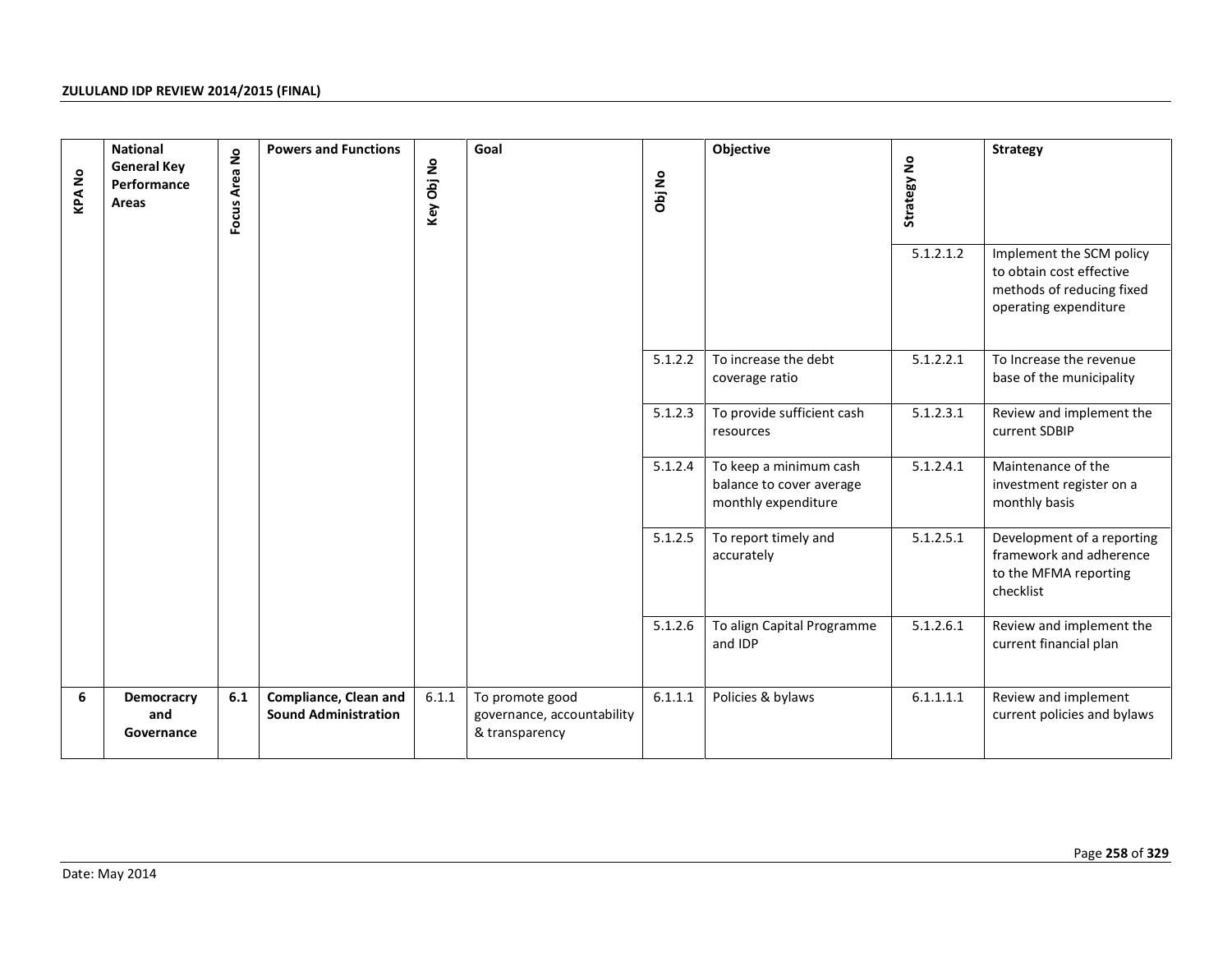| <b>KPANo</b> | <b>National</b><br><b>General Key</b><br>Performance<br>Areas | Focus Area No | <b>Powers and Functions</b>   | Key Obj No | Goal                                                                 | Obj No  | Objective                                                                                         | Strategy No | <b>Strategy</b>                                                    |
|--------------|---------------------------------------------------------------|---------------|-------------------------------|------------|----------------------------------------------------------------------|---------|---------------------------------------------------------------------------------------------------|-------------|--------------------------------------------------------------------|
|              |                                                               |               |                               |            |                                                                      | 6.1.1.2 | <b>Municipal Audit</b>                                                                            | 6.1.1.2.1   | To implement budgeted<br>activities for Municipal<br>Auditing      |
|              |                                                               |               |                               |            |                                                                      | 6.1.1.3 | <b>Community Participation</b>                                                                    | 6.1.1.3.1   | To implement budgeted<br>activities for community<br>participation |
|              |                                                               |               |                               |            |                                                                      | 6.1.1.4 | Ensure the effective and<br>efficient marketing of the<br>Municipal Area to attract<br>investment | 6.1.1.4.1   | To implement budgeted<br>activities for marketing                  |
|              |                                                               |               |                               |            |                                                                      | 6.1.1.5 | OPMS                                                                                              | 6.1.1.5.1   | Review and Implement the<br>Municipality's OPMS                    |
|              |                                                               |               |                               | 6.1.2      | To manage risk to the<br>Municipality effectively<br>and efficiently | 6.1.2.1 | To operate the organisation<br>at a minimum risk level                                            | 6.1.2.1.1   | <b>Review Municipal Risk</b><br>Register                           |
|              |                                                               | 6.2           | Integrated & Co-<br>ordinated | 6.2.1      | To continuously promote<br>integrated & co-ordinated                 | 6.2.1.1 | To promote integrated<br>development planning                                                     | 6.2.1.1.1   | <b>Review IDP</b>                                                  |
|              |                                                               |               | Development                   |            | planning and development<br>within the District                      |         | (including the spatial<br>reflection thereof) in an<br>environmentally responsible<br>manner      | 6.2.1.1.2   | Review ZDM Infrastructure<br>Plan                                  |
|              |                                                               |               |                               |            |                                                                      | 6.2.1.2 | To promote effective and<br>efficient Shared Services                                             | 6.2.1.2.1   | To implement budgeted<br>activities for Shared Services            |
|              | Date: May 2014                                                |               |                               |            |                                                                      |         |                                                                                                   |             | Page 259 of 329                                                    |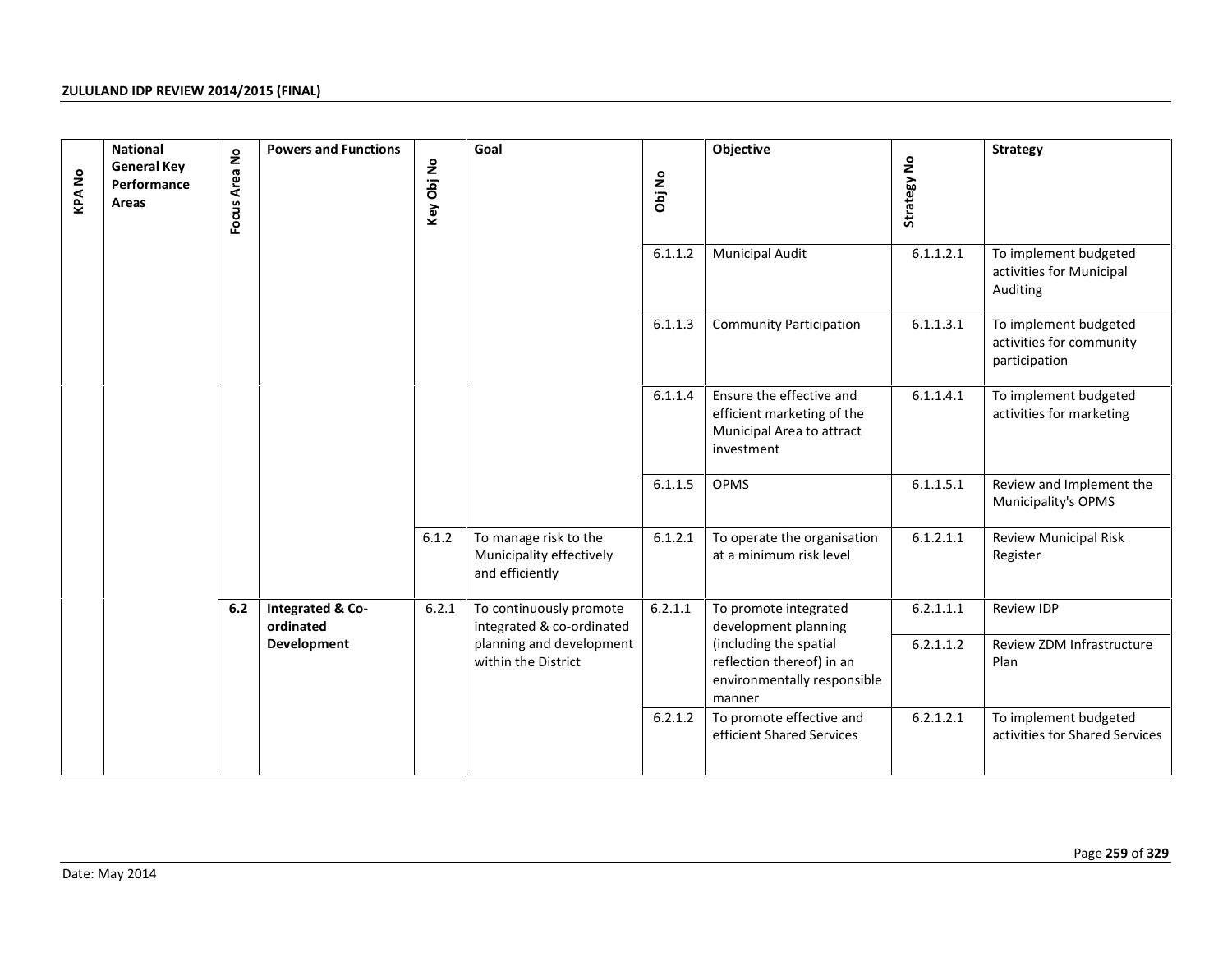| <b>KPANo</b> | <b>National</b><br><b>General Key</b><br>Performance<br>Areas | Focus Area No | <b>Powers and Functions</b> | Key Obj No | Goal | Obj No  | Objective           | Strategy No | Strategy                                    |
|--------------|---------------------------------------------------------------|---------------|-----------------------------|------------|------|---------|---------------------|-------------|---------------------------------------------|
|              |                                                               |               |                             |            |      | 6.2.1.3 | To promote good IGR | 6.2.1.3.2   | To implement budgeted<br>activities for IGR |
|              |                                                               |               |                             |            |      |         |                     |             |                                             |
|              |                                                               |               |                             |            |      |         |                     |             |                                             |
|              |                                                               |               |                             |            |      |         |                     |             |                                             |
|              |                                                               |               |                             |            |      |         |                     |             |                                             |
|              |                                                               |               |                             |            |      |         |                     |             |                                             |
|              |                                                               |               |                             |            |      |         |                     |             |                                             |
|              |                                                               |               |                             |            |      |         |                     |             |                                             |
|              |                                                               |               |                             |            |      |         |                     |             |                                             |
|              |                                                               |               |                             |            |      |         |                     |             |                                             |
|              |                                                               |               |                             |            |      |         |                     |             | Page 260 of 329                             |
|              | Date: May 2014                                                |               |                             |            |      |         |                     |             |                                             |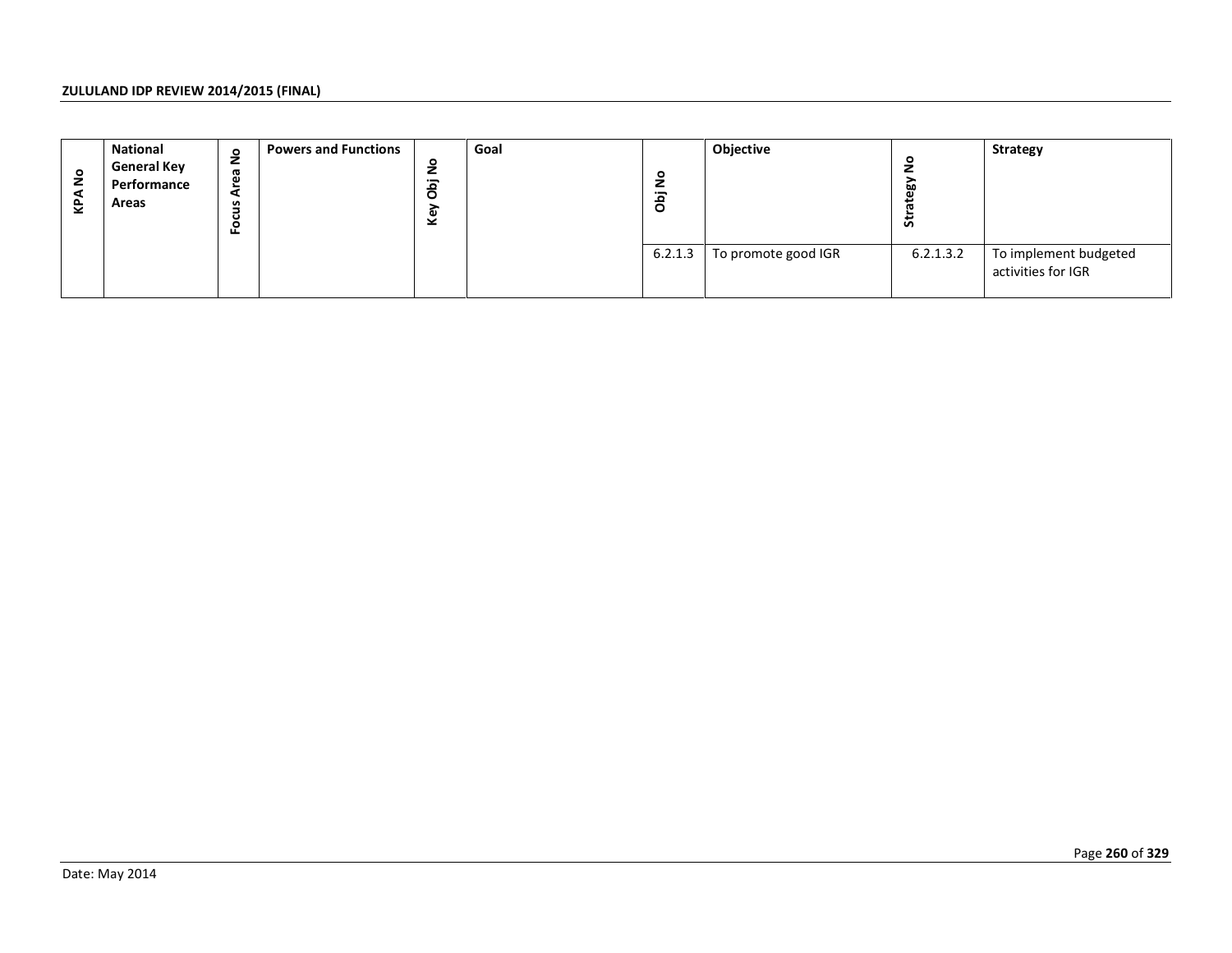### **4.2 STRATEGIC MATTERS**

### **4.2.1 UNACCOUNTED FOR WATER**

Zululand District Municipality implemented an UAW Programme during the 2012/2013 Financial year which has achieved some mixed results impacted by a large scope of physical ground work and equipment required to collect data for analysis purposes, and which is currently being undertaken. This programme is still at its inception phase but improvements of 25% of the 40% current water losses in the 2012/2013 Water Losses were realised, i.e. 10% improvement.

The following interventions are currently being instituted to reach a target of 30% water losses by the 2013/2014 Financial Year:-

- Introduction of lowered pressure standards from an average of 600Kpa to 300Kpa subsequent to relevant studies.
- Replace domestic and non-domestic meters in line with Municipalityís Asset Management Plan.
- Ensure every bulk water consumers and business consumers are metered and meters read monthly.

### **4.2.2 KEY LED PROGRAMMES AND PROJECTS**

### 4.2.2.1 STRATEGIC TOURISM INFRASTRUCTURE

### 4.2.2.1.1 P700 Nodal Development

The greenfields project is situated at the corner of P700 and P701 which are Provincial Priorities as identified in the Provincial Growth and Development Strategy. The project which was identified as a future node in Ulundi involves propping up infrastructure development (internal roads, sewer, water and electricity) Funding was obtained from Cogta - Special Initiative program. There are private investors who have invested in the development with construction of a Sasol Garage (Sasol, and Dept. of Energy have recently constructed a filling station, bakery, library, internet cafe.

The Zululand Anthracite Colliery (ZAC), ZDM, Ulundi LM and Cogta are currently building a Laundromat.

### 4.2.2.1.2 Ulundi Tourism Hub

The project objective is to attract tourist and resuscitate the airport in Zululand which is the third largest airport and second longest runway in the province. The project includes a restaurant, tourism offices, office space and ablution facilities.

The ultimate project scope includes construction of high status accommodation facility, vehicle shuttle service, performance area(auditorium, conference facility etc.

### 4.2.2.2 SMMES AND INFORMAL TRADER SUPPORT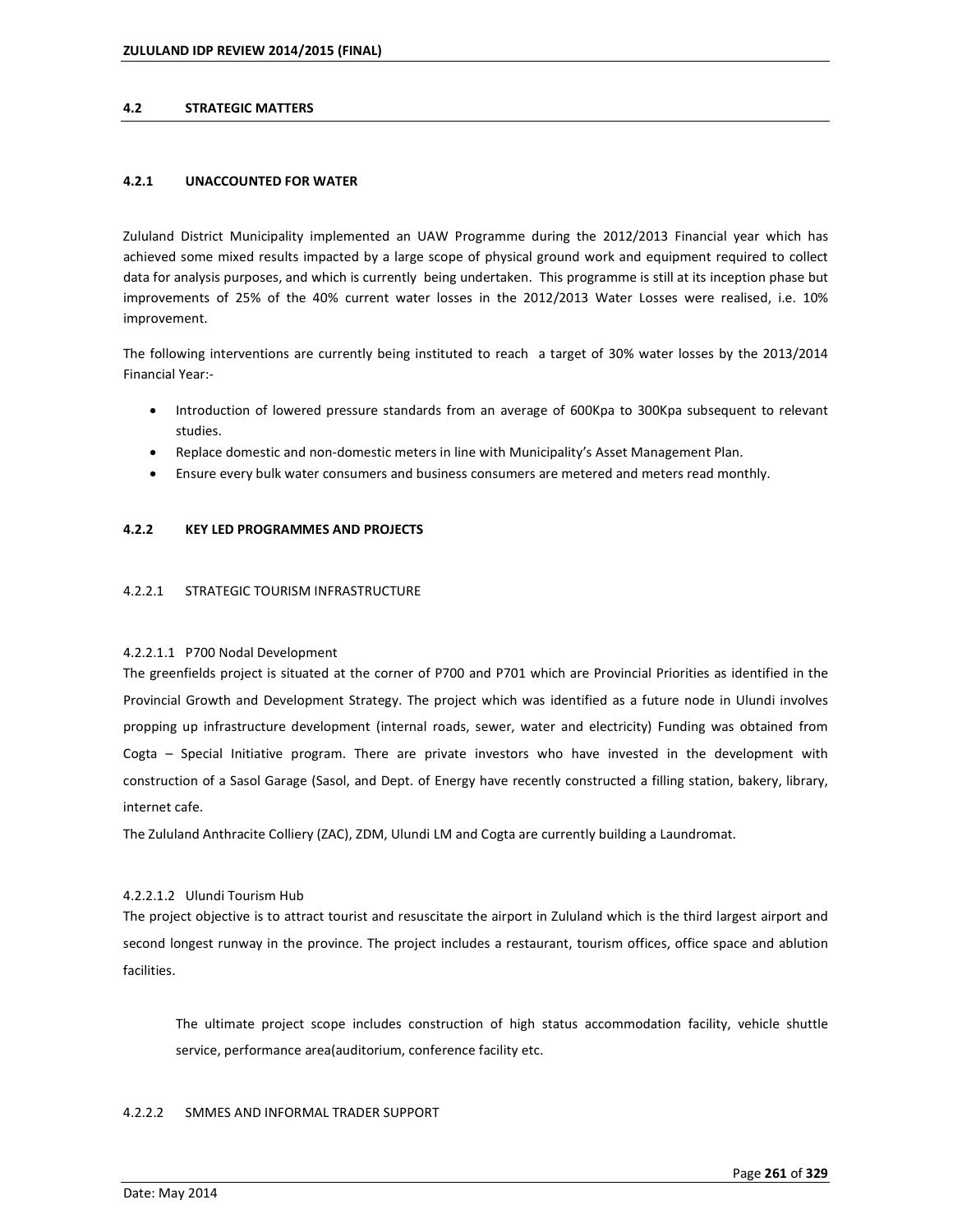#### 4.2.2.2.1 Market Stalls for Informal Traders in Nongoma Town

Nongoma CBD has a number of informal traders who do not have shelters to display their products. This has a negative impact on social development, job creation and the growth of the town. A project was implemented which includes 39 trading stalls and is managed in partnership with Nongoma Local Municipality.

### 4.2.2.2.2 Rehabilitation of Mona Marke

The overall objective of this project is to use the Mona Market and Nguni cattle auction at Nongoma as a focal point/theme to develop two of the core economic sectors in Nongoma: Agriculture & Tourism. Right now the market operates is an open field where muthi and cultural traders battle for space. There is also a small facility for management and auctioning of livestock. Over R5m has been spent for detailed planning. Draft tender documents and environmental authorisation has been obtained. The project is prepared for implementation.

The project will be done in phases due to the high total cost. The market is currently fenced with palisade fencing. Phases are as follows:

Phase 1: Traders hall, maintenance, waste management and access control.

Phase 2: Administration building and hostel units.

Phase 3: Tourism centre, research facility and nursery

Phase 4: Auction centre and Vet station

The Community is constantly submitting needs via ward structures which are considered by the municipality. These relate to Poverty Alleviation and are enablers to support entrepeneurship in communities that have formed cooperatives. A budget of R60, 000.00 and R20, 000.00 per ward is made available per ward and allocated towards needs that have been identified.

### 4.2.2.3 FOOD SECURITY PROGRAMME

### 4.2.2.3.1 Ukulima Programme (Agricultural Revival)

An investigation of existing agricultural development projects within the district reveals a small number of "large scale" projects that are already in existence. These projects are largely sustainable and are making a significant contribution to the local economy. Agricultural stakeholders within the district are realising that they are the drivers of local economic development with the support from government through enabling the environment.

The district embarked on a process of reviving agriculture which is a key strength for the social and economic development of communities in the district by enhancing the LED Agricultural Sector with the most strategic, efficient and effective mechanism to be used on the tractors allocated to LED Section for **Ukulima.** 

This is aimed at supporting the emerging famers to be more productive.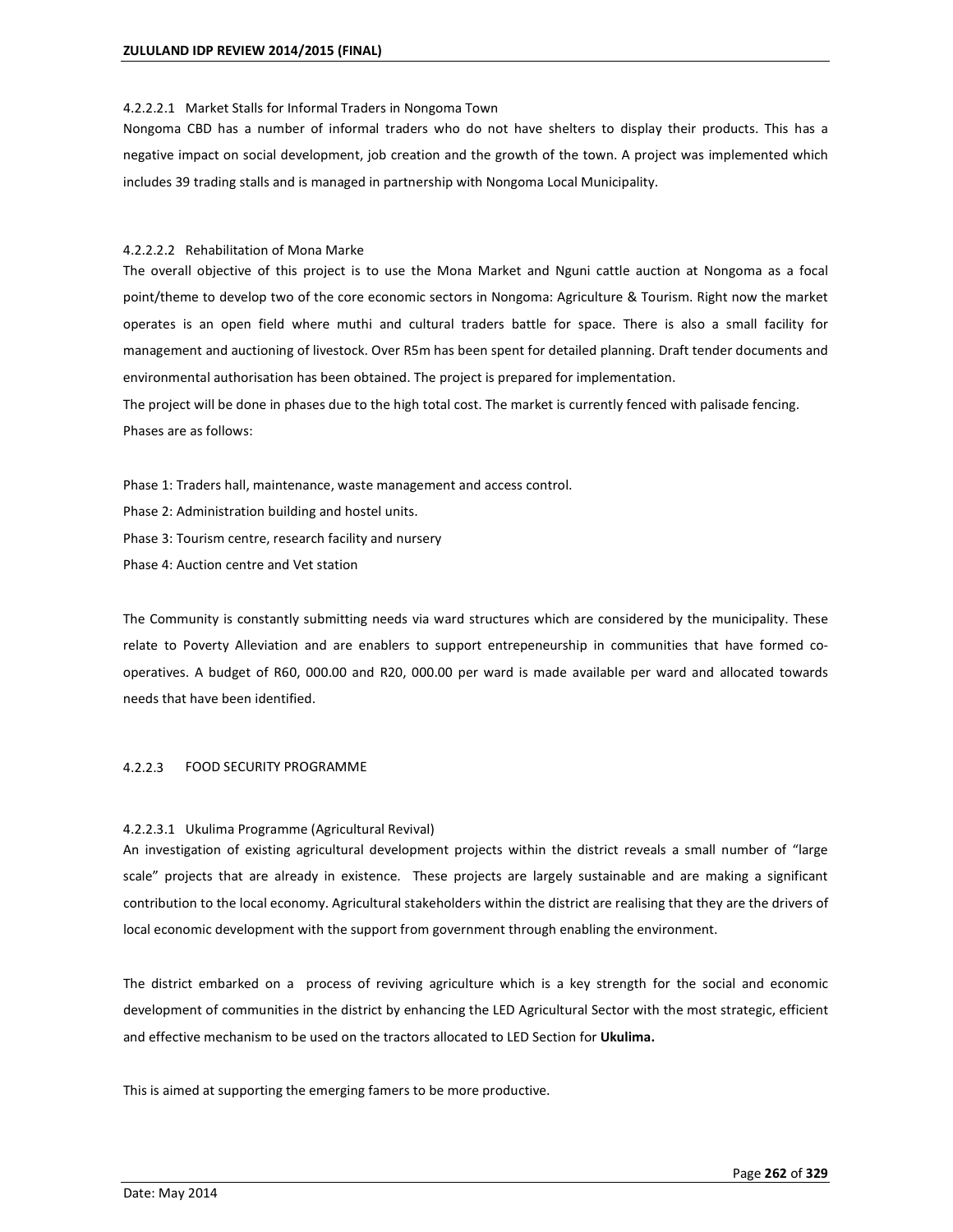### 4.2.2.3.2 Community Gardens

Community gardens are recognized as one of the most cost-effective and efficient means for communities to grow their own food products for sustenance. The gardens can also be used by the community for economic benefit by selling such vegetable products grown in community without having to travel to markets. With the correct agricultural methodology and support, the communities may also sell quality vegetable products that can be sold to local markets.

The Zululand District Municipality has packaged a Business Plan for a District Nursery where local producers can sell their seedlings and or grow them with products being sold to markets. The project has not picked up as it is in need of funding.

Additional support initiatives to communities from the Zululand District Municipality in the interim include agricultural awareness, supply of seedlings, reasonable supply of water (making use of nearby sources) for irrigation. These programmes are done in partnership with the department of Agriculture.

Several community projects have been identified and are in need of funding including

| Project                                | Area    |
|----------------------------------------|---------|
| Bululwane Organic Fertiliser Programme | Nongoma |
| <b>Hydroponic and Market Stalls</b>    | Ulundi  |

These projects were identified by the communities and Business Plans have been submitted to the Department of Agriculture.

### **4.2.3 FINANCIAL PLAN**

### 4.2.3.1 CASH POSITION

There is a positive cash flow position and as a result, there was no need to take either a short term or a long term loan. In fact, the cash flow position was so strong that it was opted during the year to settle an outstanding long-term loan that was taken in prior years to finance the municipal building.

### 4.2.3.2 AUDITOR GENERAL REPORT

For the past 13 years Zululand District Municipality has achieved unqualified audit opinion from the office of the Auditor General.

### 4.2.3.3 CHALLENGES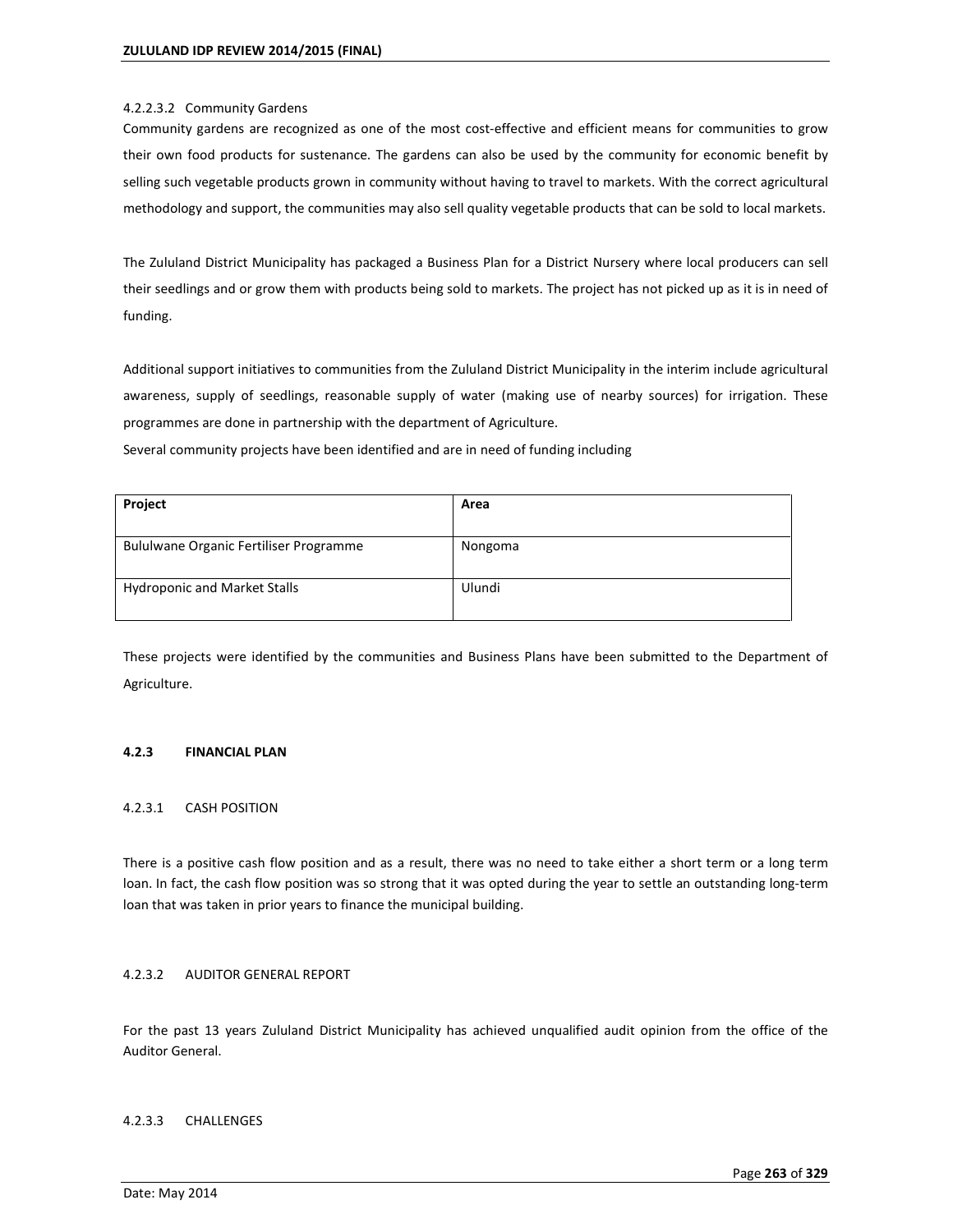There are basically two major challenges:

- The collection of outstanding debts is a challenge especially because the majority of our consumers are indigent and the water network is dilapidated and thus causing water leaks which translate into huge consumer accounts and water loss.
- The grants dependency ratio is high.

| Financial Overview: Year 2012/13 |                        |             |                          |              |
|----------------------------------|------------------------|-------------|--------------------------|--------------|
| <b>Details</b>                   | <b>Original budget</b> |             | <b>Adjustment Budget</b> | Actual       |
| Income:                          |                        |             |                          |              |
| Grants                           |                        | 650 996 000 | 2 683 517                | 569,632,092  |
| Taxes, Levies and tariffs        |                        | 32 771 604  | Ξ.                       | 27,077,989   |
|                                  | 140                    | 656         |                          |              |
| Other                            | 262                    |             | 11 340 549               | 17,512,480   |
|                                  | 824                    | 423         |                          |              |
| <b>Sub Total</b>                 | 866                    |             | 14,024 066               | 614,222,561  |
|                                  | 824                    | 423         |                          |              |
| <b>Less: Expenditure</b>         | 866                    |             | 14,024 066               | 398,916,237  |
| GAINS/(LOSSES)                   |                        |             |                          | 26,930       |
| <b>Financial loss</b>            |                        |             |                          | $-3,481,539$ |
| Net Total*                       |                        | -0          | ٠                        | 211,851,716  |

| <b>Operating Ratios</b>               |         |
|---------------------------------------|---------|
| <b>Detail</b>                         | %       |
| Employee related costs                | 29%     |
| Remuneration of councillors           | 1.52%   |
| <b>Bad debts</b>                      | 0.79%   |
| Contribution to Doubtful debts        | 0.00%   |
| Depreciation and amortisation expense | 0.7.70% |
| Repairs and maintenance               | 9.91%   |
| Finance costs                         | 0.01%   |
| <b>Bulk purchases</b>                 | 17.51%  |
| Contracted services                   | 2.50%   |
| Grants and subsidies paid             | 0.28%   |
| Departmental Charges                  | 0.50%   |
| <b>Collection costs</b>               | 0.03%   |
| General expenses                      | 30.17%  |
| Total                                 | 100%    |

### COMMENT ON OPERATING RATIOS:

Employee cost ratio is favourable at 29% compared to a norm of 30%, repairs and maintenance is unfavourable with ratio of 10% compared to a norm of 20%. The reason of unfavourable repairs and maintenance ratio is the fact, conditional grants are only meant for new capital and there is no repairs and maintenance component. Moreover, the own revenue generating capacity is low. Finance costs are favourable and depreciation is below the norm of 10%.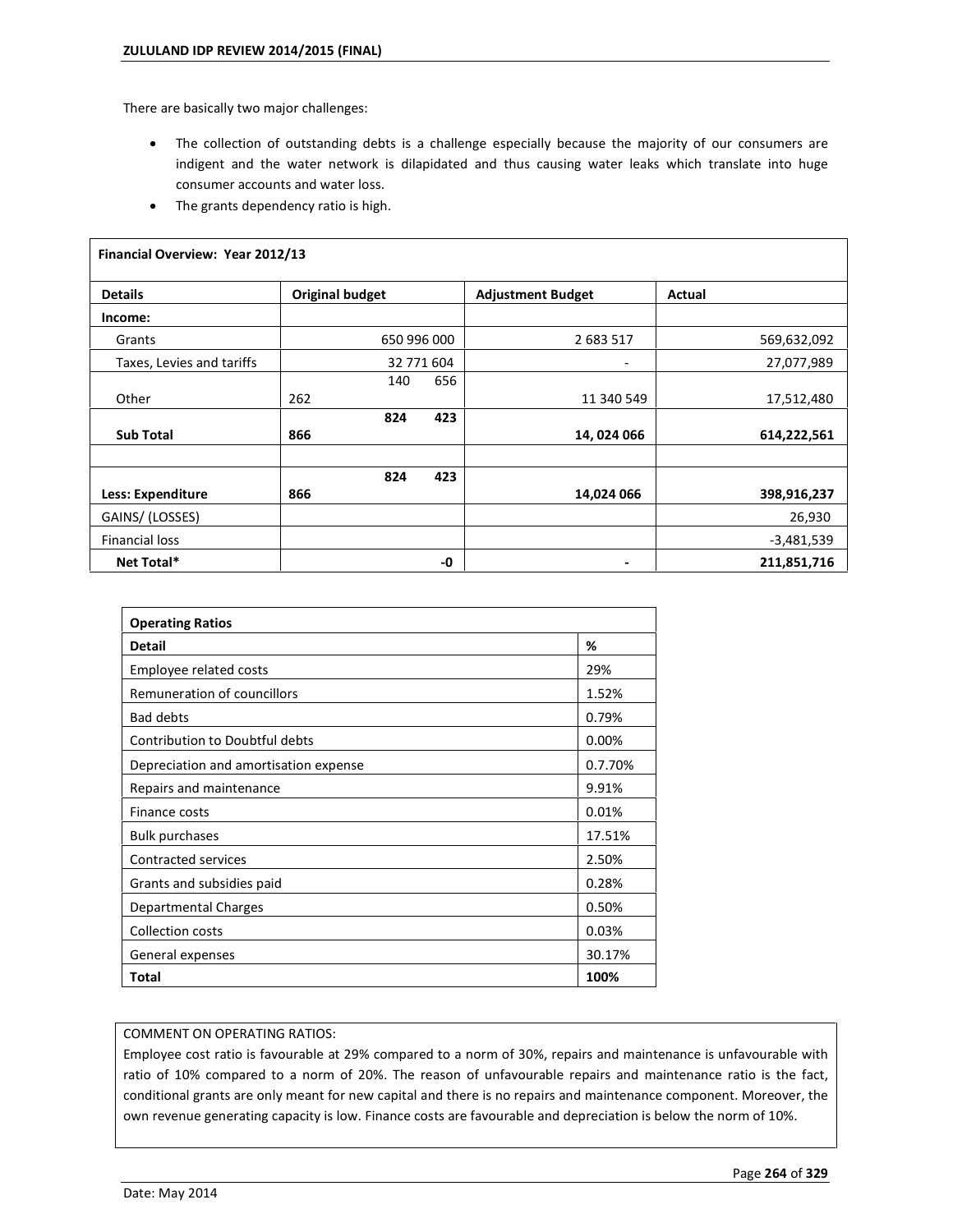In order to counter the low revenue generating capacity, a Revenue Enhancement Strategy was budgeted for in the 2014/15 Financial Year.

### 4.2.3.4 STATEMENT OF FINANCIAL PERFORMANCE

In terms of performance the municipality is rated amongst the best in the country, for instance, for the past ten years the allocations from grant funding were fully utilized by the municipality. This has been made possible by the fact that all the master planning for the entire district have been in place for a long time now and BPs in excess of R1 billion have been approved and if funding becomes available implementation happens without delay. The backlogs are gradually being reduced in line with the allocations received yearly.

### **4.2.4 SUPPLY CHAIN MANAGEMENT**

One of the financial management tasks that council needs to perform in order to fulfil oversight function is the approval of the supply chain management policy.

The existing policy was reviewed and approved by council on 29 May 2013. The new policy now includes the Bid Appeals Tribunal and the clause of the BEE certification requirements. The tribunal mechanism is envisaged to resolve bid disputes in a much easier way than the expensive route of the courts.

The reports on the implementation of the supply chain management policy is includes as part of the Finance report

All the bid committees functioned properly during the 2012/2013 financial year.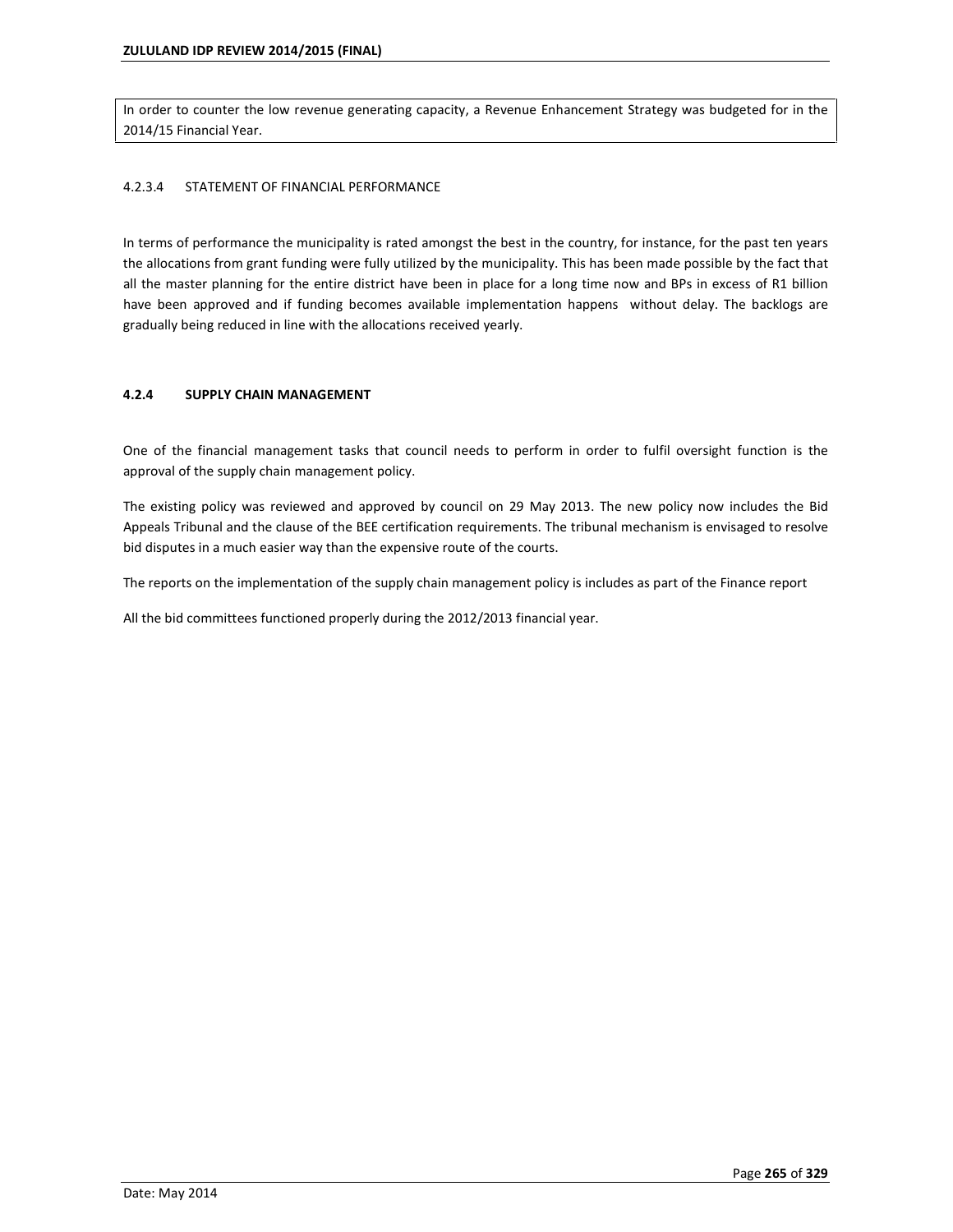### **4.3 SERVICE DELIVERY PLAN**

| А. |                |                                             |                                        | FOCUSED ON THE PROVISION OF MAINTENANCE AND INFRASTRUCTURE WITH REGARDS TO:                                                                                                                                                                                                             |                                                                                               |                     |                                           |                                                                                                                                                                                              |                                                                                                                                                                                                                                                                |
|----|----------------|---------------------------------------------|----------------------------------------|-----------------------------------------------------------------------------------------------------------------------------------------------------------------------------------------------------------------------------------------------------------------------------------------|-----------------------------------------------------------------------------------------------|---------------------|-------------------------------------------|----------------------------------------------------------------------------------------------------------------------------------------------------------------------------------------------|----------------------------------------------------------------------------------------------------------------------------------------------------------------------------------------------------------------------------------------------------------------|
|    | 1              | <b>Human Settlements</b>                    |                                        |                                                                                                                                                                                                                                                                                         |                                                                                               |                     |                                           |                                                                                                                                                                                              |                                                                                                                                                                                                                                                                |
|    |                | Municipality                                | <b>Project Name</b>                    | <b>Project Description</b>                                                                                                                                                                                                                                                              | <b>Location Ward</b>                                                                          | Required<br>funding | <b>Proposed Lead</b><br>Department        | <b>Brief Profile of</b><br><b>Beneficiaries or</b><br><b>Benefits</b>                                                                                                                        | <b>Additional Comments</b>                                                                                                                                                                                                                                     |
|    |                | <b>NA</b>                                   |                                        |                                                                                                                                                                                                                                                                                         |                                                                                               |                     |                                           |                                                                                                                                                                                              |                                                                                                                                                                                                                                                                |
|    | $\overline{2}$ | Water                                       |                                        |                                                                                                                                                                                                                                                                                         |                                                                                               |                     |                                           |                                                                                                                                                                                              |                                                                                                                                                                                                                                                                |
|    |                | Municipality                                | <b>Project Name</b>                    | <b>Project Description</b>                                                                                                                                                                                                                                                              | <b>Location Ward</b>                                                                          | Required<br>funding | <b>Proposed Lead</b><br>Department        | <b>Brief Profile of</b><br><b>Beneficiaries or</b><br><b>Benefits</b>                                                                                                                        |                                                                                                                                                                                                                                                                |
|    |                | Zululand<br><b>District</b><br>Municipality | Vryheid Town<br><b>Rising Main</b>     | Construction of Vryheid Water<br><b>Treatment Works to Gamepark</b><br>Reservoir Ph1,2 and 3 plus                                                                                                                                                                                       |                                                                                               | R 25,000,000.00     | <b>DWA</b>                                |                                                                                                                                                                                              |                                                                                                                                                                                                                                                                |
|    |                | Zululand<br><b>District</b><br>Municipality | <b>Bloemveld Rising</b><br>Main        | Construction of Bloemveld dam to<br>Gamepark Reservoir Ph 1, 2 and 3.                                                                                                                                                                                                                   |                                                                                               | R 22,000,000.00     | <b>DWA</b>                                |                                                                                                                                                                                              |                                                                                                                                                                                                                                                                |
|    | 3              | Electricity                                 |                                        |                                                                                                                                                                                                                                                                                         |                                                                                               |                     |                                           |                                                                                                                                                                                              |                                                                                                                                                                                                                                                                |
|    |                | Municipality                                | <b>Project Name</b>                    | <b>Project Description</b>                                                                                                                                                                                                                                                              | <b>Location Ward</b>                                                                          | Required<br>funding | <b>Proposed Lead</b><br>Department        | <b>Brief Profile of</b><br><b>Beneficiaries or</b><br><b>Benefits</b>                                                                                                                        |                                                                                                                                                                                                                                                                |
|    |                | <b>NA</b>                                   |                                        |                                                                                                                                                                                                                                                                                         |                                                                                               |                     |                                           |                                                                                                                                                                                              |                                                                                                                                                                                                                                                                |
|    | 4              | Sanitation                                  |                                        |                                                                                                                                                                                                                                                                                         |                                                                                               |                     |                                           |                                                                                                                                                                                              |                                                                                                                                                                                                                                                                |
|    |                | Municipality                                | <b>Project Name</b>                    | <b>Project Description</b>                                                                                                                                                                                                                                                              | <b>Location Ward</b>                                                                          | Required<br>funding | <b>Proposed Lead</b><br><b>Department</b> | <b>Brief Profile of</b><br><b>Beneficiaries or</b><br><b>Benefits</b>                                                                                                                        |                                                                                                                                                                                                                                                                |
|    |                | eDumbe                                      | Waterborne<br><b>Sanitation System</b> | The town of Paulpietersburg is<br>constantly growing and the<br>proposed development of a<br>Shopping Centre and Middle<br>Income Housing (both have<br>currently started) will place<br>additional pressure on the<br>current sanitation system and<br>with the absence of water borne | Paulpietersburg<br>& Dumbe<br>Township in<br>Ward 3 and<br>Bilanyoni<br>Township in<br>Ward 4 | R350 000 000.00     | ZDM, CoGTA,<br><b>DWA</b>                 | Ward 3 and Ward 4<br>consist of roughly a<br>combined figure of<br>28680 people<br>according to ZDM<br>Statistics 2006. These<br>are the only Formal<br>Towns in the<br>municipality and are | Since 2006, there has been a<br>number of potential investors<br>that have explored the<br>possibility of<br>developing/investing within<br>eDumbe Municipality,<br>however, all refused to do so<br>once they found out that the<br>municipality did not have |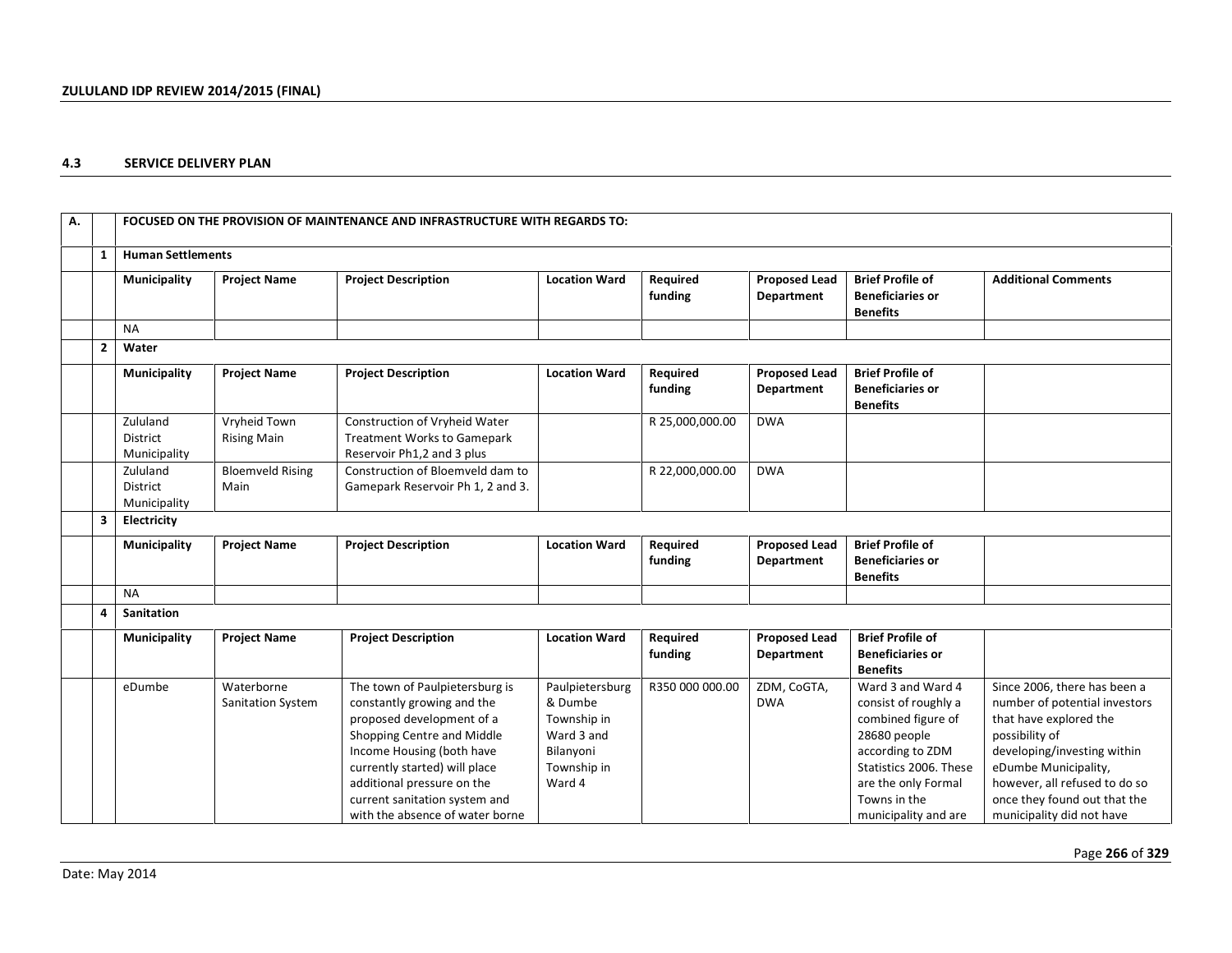|    |                                             |                                                        | sanitation system in the town,<br>the need and demand for one is<br>forever growing. The water<br>borne sanitation system will also<br>be environmentally friendly and<br>promotes the concept of COP 17.<br>The town is currently using a<br>septic tank which in return has a<br>negative impact on investment<br>within the town. |                      |                                                                 |                      | the main contributors<br>to the municipality's<br>revenue. The core<br>CBD is situated within<br>Ward 3 and in order<br>to expand it and<br>rehabilitate it, water<br>borne sanitation<br>system is essential<br>and a priority. | suitable existing infrastructure,<br>in particular, a water borne<br>sanitation system. |
|----|---------------------------------------------|--------------------------------------------------------|--------------------------------------------------------------------------------------------------------------------------------------------------------------------------------------------------------------------------------------------------------------------------------------------------------------------------------------|----------------------|-----------------------------------------------------------------|----------------------|----------------------------------------------------------------------------------------------------------------------------------------------------------------------------------------------------------------------------------|-----------------------------------------------------------------------------------------|
|    | Zululand<br><b>District</b><br>Municipality | Frischgewagd<br>Waterborne sewer-                      | Relocation and construction of<br>new septic tank, aerator and<br>wetland to a more suitable site<br>(short term intervention)                                                                                                                                                                                                       |                      | R 7,218,124.00                                                  | DWA, DRDLR           |                                                                                                                                                                                                                                  |                                                                                         |
|    | Zululand<br><b>District</b><br>Municipality | Frischgewagd<br>Waterborne sewer                       | Construction of water borne<br>sewer system                                                                                                                                                                                                                                                                                          |                      | (MEDIUM TERM)<br>R334,712,709;<br>(LONG TERM)<br>R87,954,275.96 | DWA, DRDLR           | The project will<br>benefit 2915<br>households or 18,362<br>people                                                                                                                                                               |                                                                                         |
|    | Zululand<br>District<br>Municipality        | eDumbe and<br>Paulpietersburg<br>Waterborne sewer      | construction of aerated lagoon<br>and downstream of existing<br>septic tank (short term)                                                                                                                                                                                                                                             |                      | R 3,195,242.00                                                  | DWA, DRDLR           | The project will<br>benefit 2342<br>households or 15,839<br>people                                                                                                                                                               |                                                                                         |
|    | Zululand<br>District<br>Municipality        | eDumbe and<br>Paulpietersburg                          | construction of waterborne<br>sewer system                                                                                                                                                                                                                                                                                           |                      | R<br>278,292,429.00                                             | <b>DWA</b>           |                                                                                                                                                                                                                                  |                                                                                         |
|    | Zululand<br>District<br>Municipality        | Pongola and<br>Ncotshane<br>waterborne sewer<br>system | Upgrade of existing plant                                                                                                                                                                                                                                                                                                            |                      | R 522,103.00                                                    | DWA, DRDLR           | The project will<br>benefit 2151<br>households or 20,627<br>people                                                                                                                                                               |                                                                                         |
|    | Zululand<br>District<br>Municipality        | Pongola and<br>Ncotshane<br>waterborne sewer<br>system | construction of waterborne<br>sewer system                                                                                                                                                                                                                                                                                           |                      | R<br>131,014,654.00                                             | <b>DWA</b>           |                                                                                                                                                                                                                                  |                                                                                         |
| 5. | Roads<br>Municipality                       | <b>Project Name</b>                                    | <b>Project Description</b>                                                                                                                                                                                                                                                                                                           | <b>Location Ward</b> | Required                                                        | <b>Proposed Lead</b> | <b>Brief Profile of</b>                                                                                                                                                                                                          |                                                                                         |
|    |                                             |                                                        |                                                                                                                                                                                                                                                                                                                                      |                      | funding                                                         | Department           | <b>Beneficiaries or</b><br><b>Benefits</b>                                                                                                                                                                                       |                                                                                         |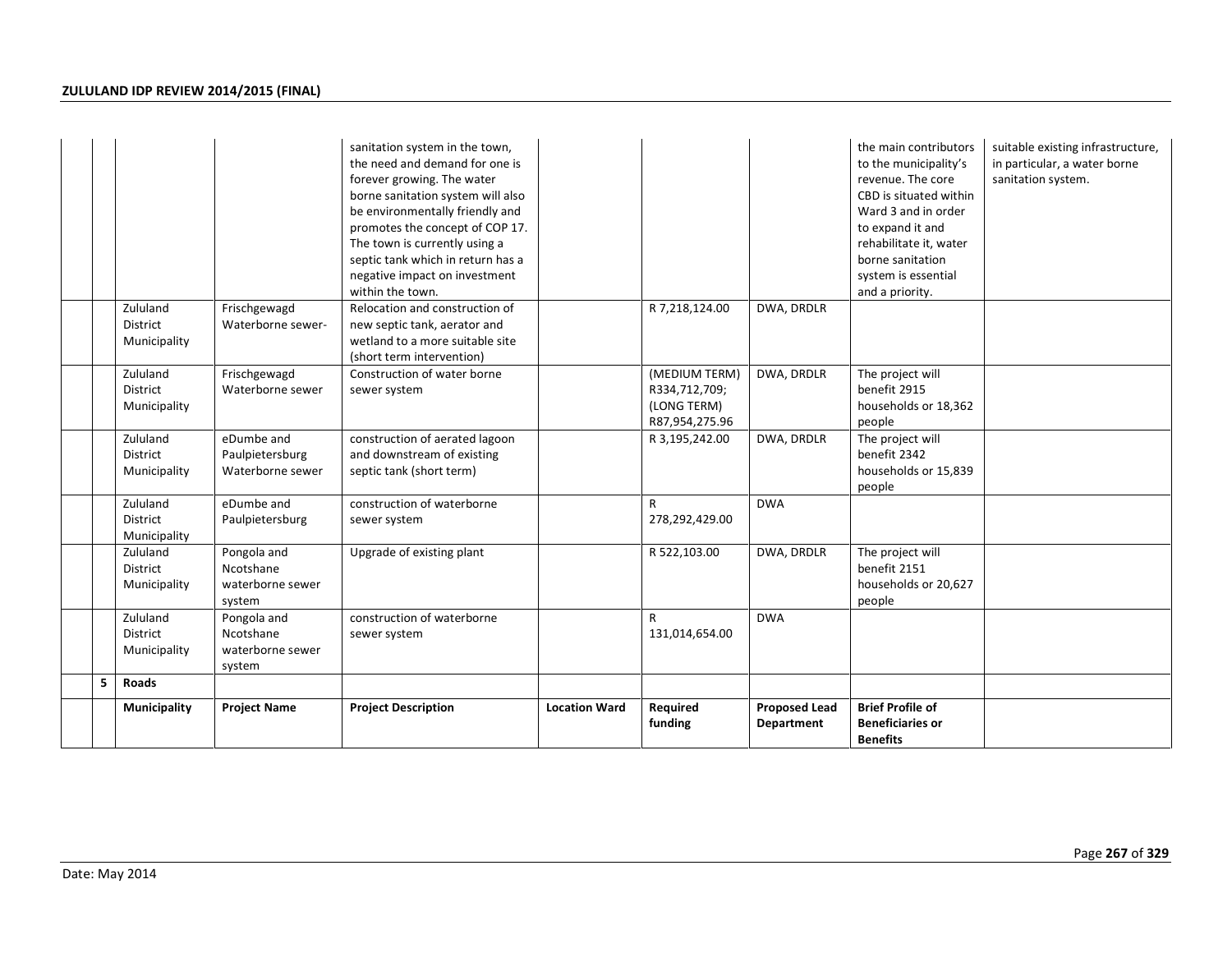| Ulundi | <b>Earthworks Moving</b> | Ulundi Municipality is a rural     | Municipal wide | R 4,000,000.00  | Transport | Job creation which is    |
|--------|--------------------------|------------------------------------|----------------|-----------------|-----------|--------------------------|
|        | Equipment                | Municipality with almost all its   | benefit        |                 |           | in line with PGDS and    |
|        |                          | roads gravel. The mini plant in    |                |                 |           | a priority of the        |
|        |                          | question will make Ulundi          |                |                 |           | province. It would       |
|        |                          | Municipality able to contribute in |                |                 |           | work towards             |
|        |                          | maintaining and rehabilitating     |                |                 |           | achieving a              |
|        |                          | rural roads. Ulundi Municipality   |                |                 |           | millennium goal.         |
|        |                          | has for quite some time always     |                |                 |           | Unmaintained roads       |
|        |                          | had the dire need for a grader, a  |                |                 |           | are a serious source     |
|        |                          | roller, a water tank, trucks and a |                |                 |           | of danger to             |
|        |                          | pay loader.                        |                |                 |           | commuters and wear       |
|        |                          |                                    |                |                 |           | and tear of vehicles. It |
|        |                          |                                    |                |                 |           | is no secret that        |
|        |                          |                                    |                |                 |           | vehicle fatalities are a |
|        |                          |                                    |                |                 |           | national issue at the    |
|        |                          |                                    |                |                 |           | moment. Ulundi           |
|        |                          |                                    |                |                 |           | Municipality also has    |
|        |                          |                                    |                |                 |           | an idea of partnering    |
|        |                          |                                    |                |                 |           | with SMMEs in this       |
|        |                          |                                    |                |                 |           | regard which will add    |
|        |                          |                                    |                |                 |           | value in SMME            |
|        |                          |                                    |                |                 |           | Programme and Local      |
|        |                          |                                    |                |                 |           | Economic                 |
|        |                          |                                    |                |                 |           | Development.             |
| Ulundi | <b>Bus/Taxi Shelters</b> | Provision of bus and taxi bus      | Municipal wide | R 3,000,000.00  | Transport | All Communities using    |
|        |                          | shelters at strategic public       | benefit        |                 |           | public transport will    |
|        |                          | transport collection points        |                |                 |           | benefit.                 |
| Ulundi | Mpungamhlophe            | Tarring of a 12 km access road to  |                | R 42,000,000.00 | Transport | Mpungamhlophe is of      |
|        | Access Road              | Mpungamhlophe as identified in     |                |                 |           | the high potential key   |
|        |                          | the Ulundi SDF                     |                |                 |           | nodes of Ulundi.         |
|        |                          |                                    |                |                 |           | Tarring of this road     |
|        |                          |                                    |                |                 |           | will enable access to    |
|        |                          |                                    |                |                 |           | services for the town    |
|        |                          |                                    |                |                 |           | which has a sizeable     |
|        |                          |                                    |                |                 |           | population. Economic     |
|        |                          |                                    |                |                 |           | opportunities will also  |
|        |                          |                                    |                |                 |           | open up. Investor        |
|        |                          |                                    |                |                 |           | confidence is            |
|        |                          |                                    |                |                 |           | currently hampered       |
|        |                          |                                    |                |                 |           | by this gravel piece of  |
|        |                          |                                    |                |                 |           | access road.             |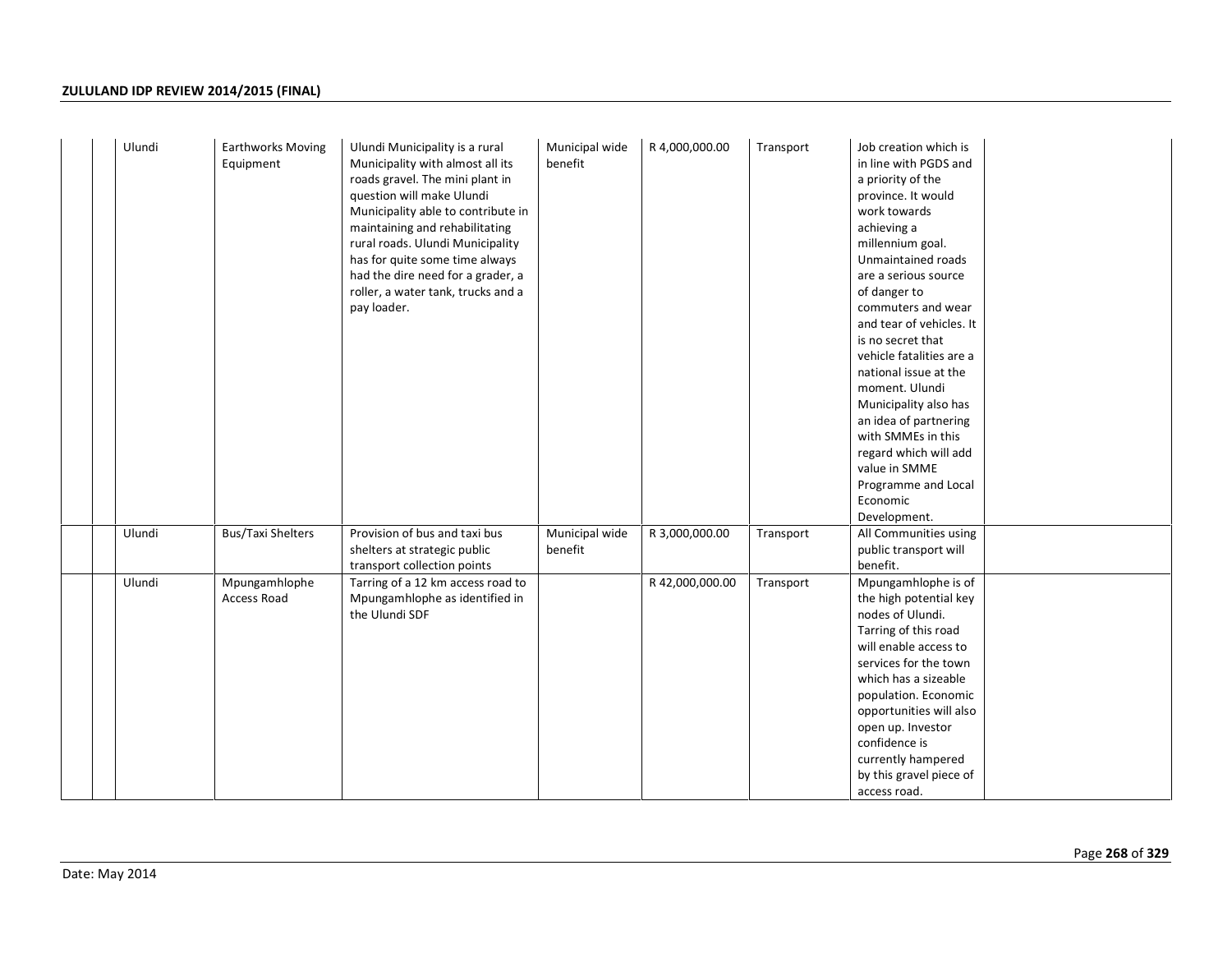|    | Zululand<br><b>District</b><br>Municipality | iThala link road                                   | Tarring of road to access iThala<br>Game Reserve from N2                                                                                                                                                                                                                                                                                                                                                                                                                                                                           |                      | <b>NA</b>           | Transport                          | Surrounding<br>communities will<br>benefit from<br>exploiting small scale<br>economic<br>opportuinities from<br>increased tourism<br>traffic to the area.<br>The gravel road is a<br>deterrent to tourists.              |                                                                                                                                                                                                                   |
|----|---------------------------------------------|----------------------------------------------------|------------------------------------------------------------------------------------------------------------------------------------------------------------------------------------------------------------------------------------------------------------------------------------------------------------------------------------------------------------------------------------------------------------------------------------------------------------------------------------------------------------------------------------|----------------------|---------------------|------------------------------------|--------------------------------------------------------------------------------------------------------------------------------------------------------------------------------------------------------------------------|-------------------------------------------------------------------------------------------------------------------------------------------------------------------------------------------------------------------|
| 6  | Waste<br><b>Disposal</b>                    |                                                    |                                                                                                                                                                                                                                                                                                                                                                                                                                                                                                                                    |                      |                     |                                    |                                                                                                                                                                                                                          |                                                                                                                                                                                                                   |
|    | Municipality                                | <b>Project Name</b>                                | <b>Project Description</b>                                                                                                                                                                                                                                                                                                                                                                                                                                                                                                         | <b>Location Ward</b> | Required<br>funding | <b>Proposed Lead</b><br>Department | <b>Brief Profile of</b><br><b>Beneficiaries or</b><br><b>Benefits</b>                                                                                                                                                    |                                                                                                                                                                                                                   |
|    | Ulundi                                      | Babanango Landfill<br>Site(upgrade)                | Ulundi Municipality covers a wide<br>area in so far as Environmental<br>Management is concerned.<br>Waste has to be collected even in<br>the nodes. Babanango is one of<br>the nodes in Ulundi Spatial Area<br>where waste is collected and<br>transported over 80km a single<br>trip to the waste waiting area. It<br>is therefore advisable to process<br>waste in the same area which in<br>turn will benefit communities in<br>the area and reduce the cost of<br>the tax payer's money currently<br>paid by the Municipality. | 16                   | R 10,000,000.00     | DAE, DEAT                          | Benefits include Job<br>creation-Type (F),<br>Poverty alleviation<br>Type (E), Clean<br>Environment In<br>response to cop 17<br>programmes Type (I),<br>Recycling of waste<br>Type (F), reduction in<br>cost Type (J).   |                                                                                                                                                                                                                   |
|    | Zululand<br>District<br>Municipality        | Upgrade of key solid<br>waste sites in DC 26       | Upgrade of key solid waste sites<br>in all local municipalities as none<br>are complying with<br>Environmental regulations.                                                                                                                                                                                                                                                                                                                                                                                                        |                      | R 7,322,070.00      | <b>DEAT</b>                        | All communities in<br>Zululand will benefit<br>because this scenario<br>affects environmental<br>management with<br>high risk of diseases<br>highly possible<br>considering the<br>poverty situation of<br>the district. | It is also not clear if the MIG<br>budget can be utlised to fund<br>operational expenditure<br>estimated to be in the region of<br>R1,727,000 per annum for all<br>sites combined. Business Plan is<br>available. |
| в. |                                             | LEADING AND SUSTAINING RURAL AND URBAN DEVELOPMENT |                                                                                                                                                                                                                                                                                                                                                                                                                                                                                                                                    |                      |                     |                                    |                                                                                                                                                                                                                          |                                                                                                                                                                                                                   |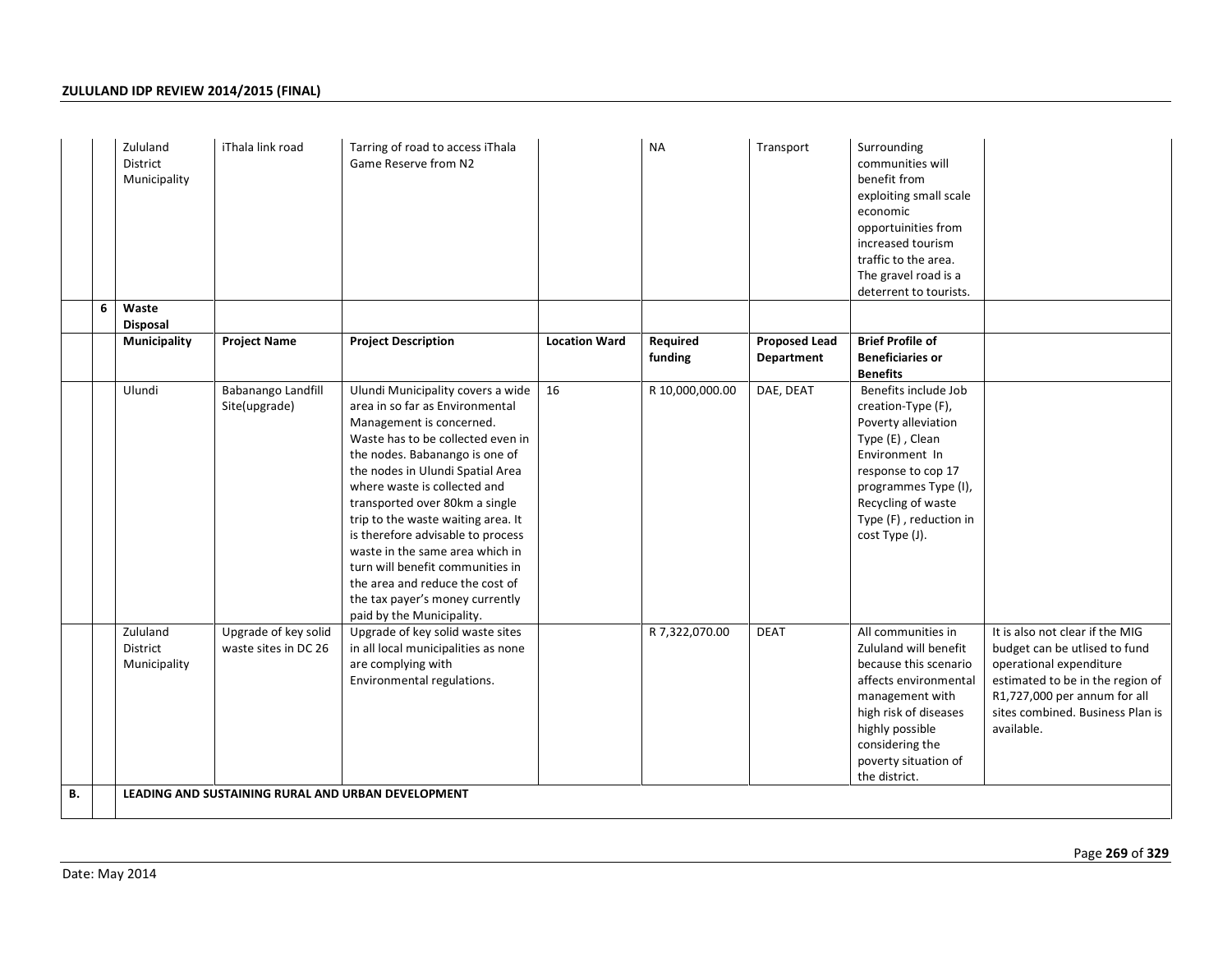| Municipality                         | <b>Project Name</b>            | <b>Project Description</b>                                                   | <b>Location Ward</b>      | Required<br>funding | <b>Proposed Lead</b><br>Department | <b>Brief Profile of</b><br><b>Beneficiaries or</b><br><b>Benefits</b>                                                                                                                                                                                                                                                                                                                                                                                                                                                                                                                                                                                                                                                                                                                                                                   |                                                                                                                                                                                                                                                                                                                                                                                                                                                   |
|--------------------------------------|--------------------------------|------------------------------------------------------------------------------|---------------------------|---------------------|------------------------------------|-----------------------------------------------------------------------------------------------------------------------------------------------------------------------------------------------------------------------------------------------------------------------------------------------------------------------------------------------------------------------------------------------------------------------------------------------------------------------------------------------------------------------------------------------------------------------------------------------------------------------------------------------------------------------------------------------------------------------------------------------------------------------------------------------------------------------------------------|---------------------------------------------------------------------------------------------------------------------------------------------------------------------------------------------------------------------------------------------------------------------------------------------------------------------------------------------------------------------------------------------------------------------------------------------------|
| Zululand<br>District<br>Municipality | R66<br>(Nongoma/oPhong<br>olo) | Completion tarring of R66 road<br>linking Nongoma and<br>oPhongolo/Swaziland | Municipal wide<br>benefit | <b>NA</b>           | Transport                          | R 66 is a Primary<br>Corridor. Vision for<br>this road is<br>developing a localised<br>Corridor<br>Development<br>Strategy focusing on<br>the spatial structure,<br>infrastructure<br>provision in order to<br>attract public and<br>private sector<br>investment. It is also<br>envisaged to establish<br>a multi-modal<br>transport integration<br>at key points linked<br>with the adjacent<br>rural areas. All<br>communities in<br>Zululand will benefit<br>in terms of potential<br>economic<br>opportunities that<br>present themselves<br>with this road<br>opening up<br>specifically Nongoma<br>and oPhongolo<br>communities<br>including market<br>stalls and tourism<br>facilities. There is<br>already<br>conglomeration of<br>activities growing at<br>specific nodes as the<br>areas develop further<br>and further. The | Tourism agencies have been<br>engaged on numerous<br>occasions to consider adding<br>Zululand as an itinerary when<br>passing through from Durban<br>to Swaziland along the N2.<br>They have expressed<br>willingness to do so only if the<br>road conditions are improved<br>especially tarring of the<br>Nongoma to oPhongolo link as<br>well as offering alternative<br>tourist activities apart from<br>game lodges, game<br>farming/viewing. |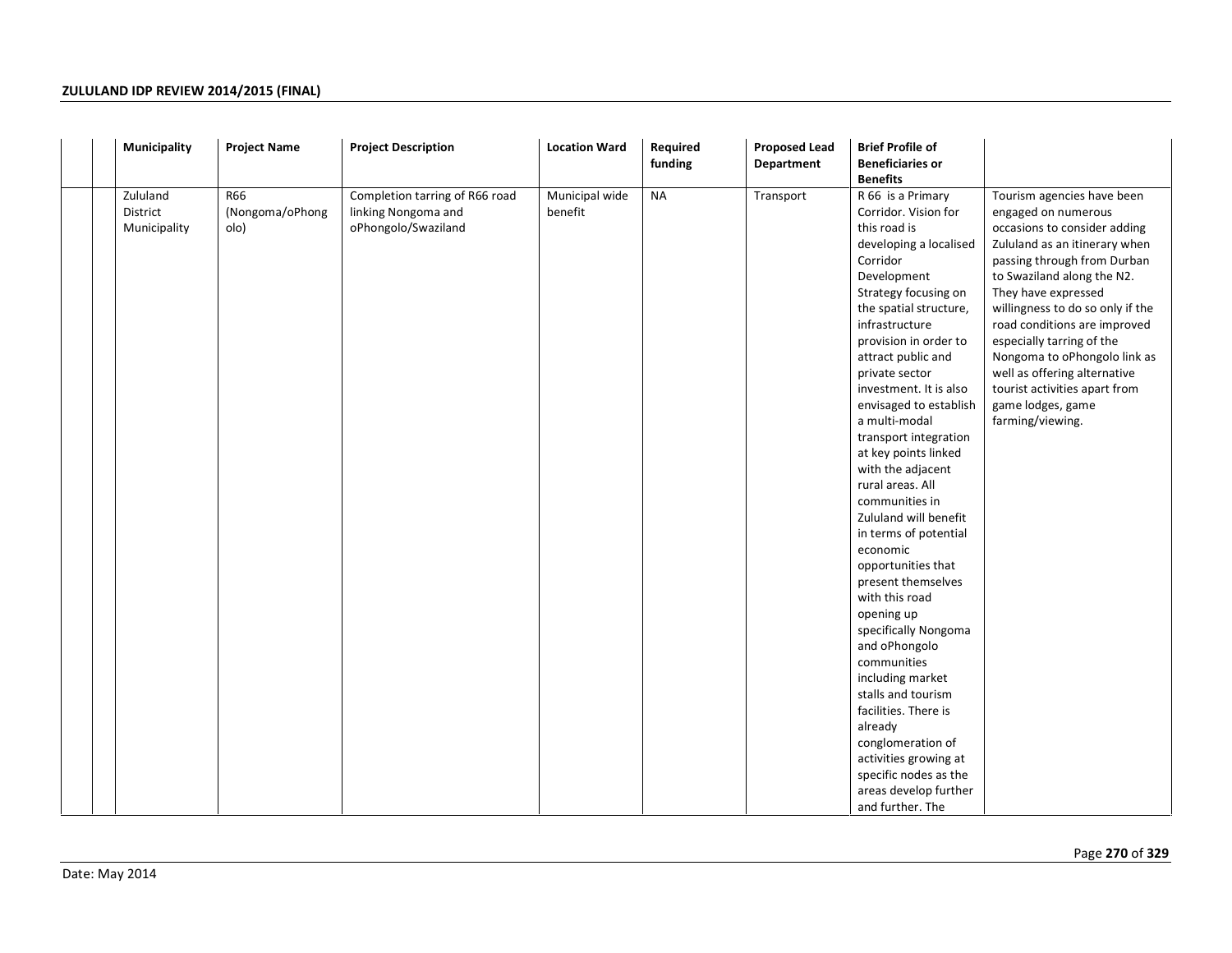|  |                                      |                                     |                                                                                                                                                     |                           |           |           | communities hosting<br>significant population<br>concentrations must<br>travel vast distances<br>to access services<br>only available in both<br>major towns.                                                                                                                                                                                                                                                                                                                                                                                                                                                                                                                                                                                                                                                         |                                                                                                                                                                                                                                                                                                                                                                                                                                                                                                                 |
|--|--------------------------------------|-------------------------------------|-----------------------------------------------------------------------------------------------------------------------------------------------------|---------------------------|-----------|-----------|-----------------------------------------------------------------------------------------------------------------------------------------------------------------------------------------------------------------------------------------------------------------------------------------------------------------------------------------------------------------------------------------------------------------------------------------------------------------------------------------------------------------------------------------------------------------------------------------------------------------------------------------------------------------------------------------------------------------------------------------------------------------------------------------------------------------------|-----------------------------------------------------------------------------------------------------------------------------------------------------------------------------------------------------------------------------------------------------------------------------------------------------------------------------------------------------------------------------------------------------------------------------------------------------------------------------------------------------------------|
|  | Zululand<br>District<br>Municipality | <b>Commercial Cattle</b><br>Farming | Establish SEZ or supply chain<br>model to exploit potential of<br>largest concentration of livestock<br>in the province to benefit cattle<br>owners | Municipal wide<br>benefit | <b>NA</b> | DAE, DEDT | Zululand has often<br>been said to have the<br>largest concentration<br>of livestock farming in<br>the province yet it<br>remains one of the<br>poorest districts in<br>the province.<br>Livestock including<br>cattle and goats is in<br>abundance within the<br>district but owners do<br>not realise the<br>economic potential<br>that exists in<br>improving their lives<br>significantly. Vryheid<br>town has an existing<br>cattle industry with<br>facilities including<br>stockyards and<br>auctions. Nongoma<br>also has a facility<br>being upgraded.<br>There is potential to<br>produce and sell<br>quality meat products<br>locally and<br>internationally.<br>Further, there is<br>potential for value<br>add utilising all parts<br>of the animal to<br>create other sellable<br>products i.e. leather | Skill to produce cattle exists,<br>land for grazing is available,<br>livestock is in abundance, Nguni<br>cattle(if that it the product<br>focus) is disease resistant thus<br>reducing costs on maintenance<br>and upkeep of livestock.A<br>breeding programme and<br>establishment of an<br>organisation to facilitate<br>market access and access to<br>quality medicine and farming<br>support to emerging farmers<br>can be established. This model<br>works well in the Overberg<br>District Municipality. |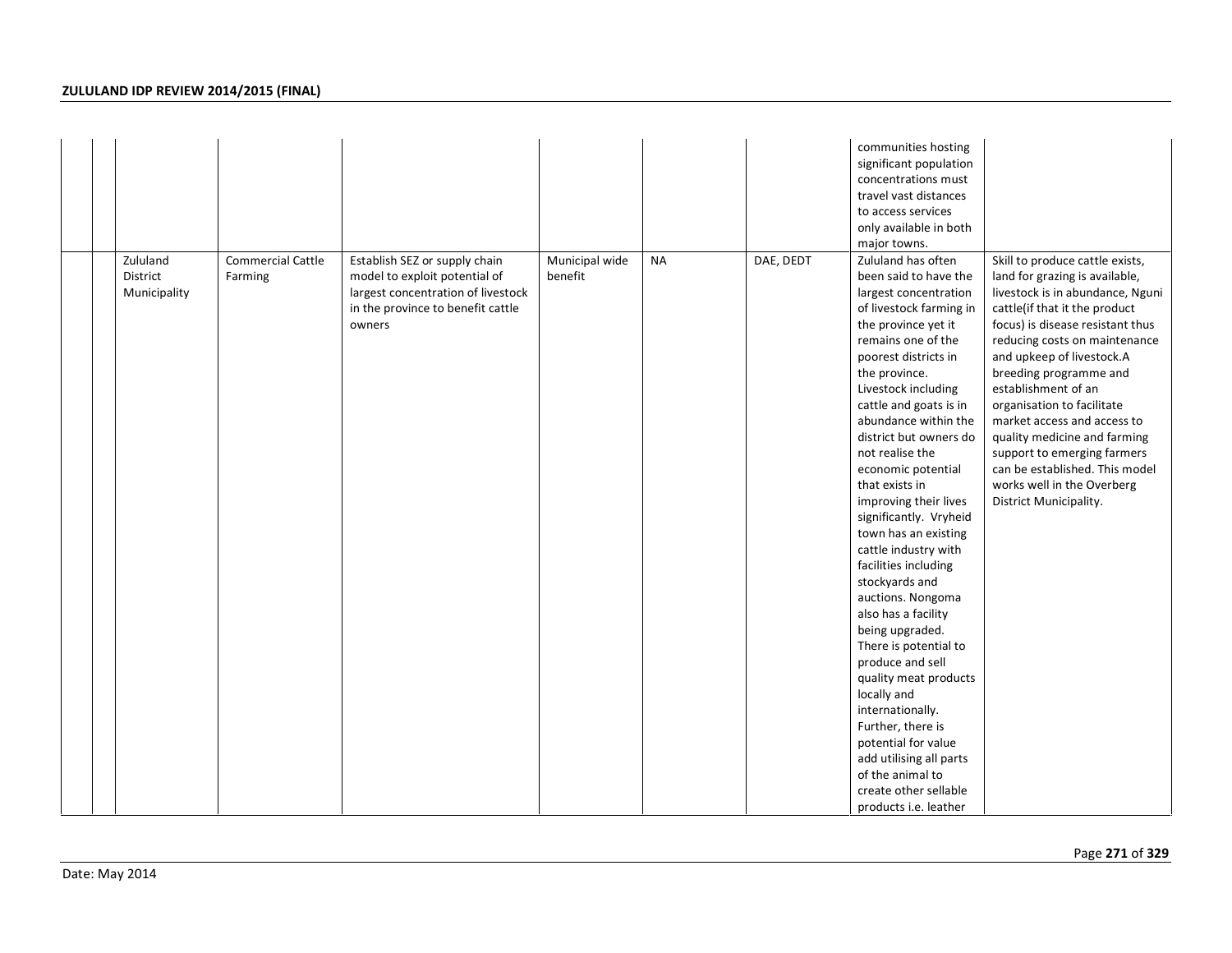|                                      |                                                 |                                                                                                                                                                                                                 |                           |                                                |                | products, horns and<br>hoofs for art<br>products, milk and<br>cheese (supply chain)                                                                                                                                                                                                                                                                                           |                                                                                                                                                                                                                                                     |
|--------------------------------------|-------------------------------------------------|-----------------------------------------------------------------------------------------------------------------------------------------------------------------------------------------------------------------|---------------------------|------------------------------------------------|----------------|-------------------------------------------------------------------------------------------------------------------------------------------------------------------------------------------------------------------------------------------------------------------------------------------------------------------------------------------------------------------------------|-----------------------------------------------------------------------------------------------------------------------------------------------------------------------------------------------------------------------------------------------------|
| Zululand<br>District<br>Municipality | Soya Bean growth<br>for biodiesel<br>production | Supply of Soya to soya<br>production plants around the<br>province/country                                                                                                                                      | Municipal wide<br>benefit | <b>NA</b>                                      | DAE, IDT, DEDT | Price of petroleum<br>continues to rise and<br>other cheaper<br>sources of fuel are<br>constantly becoming<br>more relevant. Ample<br>land is available.<br>There are several<br>emerging farmers<br>who can breed and<br>supply soya. Potential<br>would open up for<br>interested potential<br>farmers. Soya is easy<br>to grow.                                            |                                                                                                                                                                                                                                                     |
| Zululand<br>District<br>Municipality | Pongolapoort Dam<br>Development Node            | Development of Pongolapoort<br>Dam Node including luxury<br>accommodation, golf courses,<br>water based sports, game<br>reserve, arts and craft centre,<br>filling station and upgrade of the<br>local airstrip |                           | $\mathsf{R}$<br>3,200,000,000.0<br>$\mathbf 0$ | DEDT, COGTA,   | This is a PPP project<br>which will see<br>contribution across all<br>sectors. The potential<br>development lies in<br>the TFCA between<br>Zululand,<br>Mozambique and<br>Swaziland and could<br>serve as major tourist<br>drawcard. The dam<br>and surrounding<br>scenic landscape is<br>the key element.<br>Approximately 10000<br>temporal jobs and<br>1500 permanent jobs | The project had been kick<br>started but experienced<br>challenges which led to the<br>project stagnating. However,<br>the project needs to be re-<br>ignited as it could serve as a<br>successful pilot for the area,<br>province and the country. |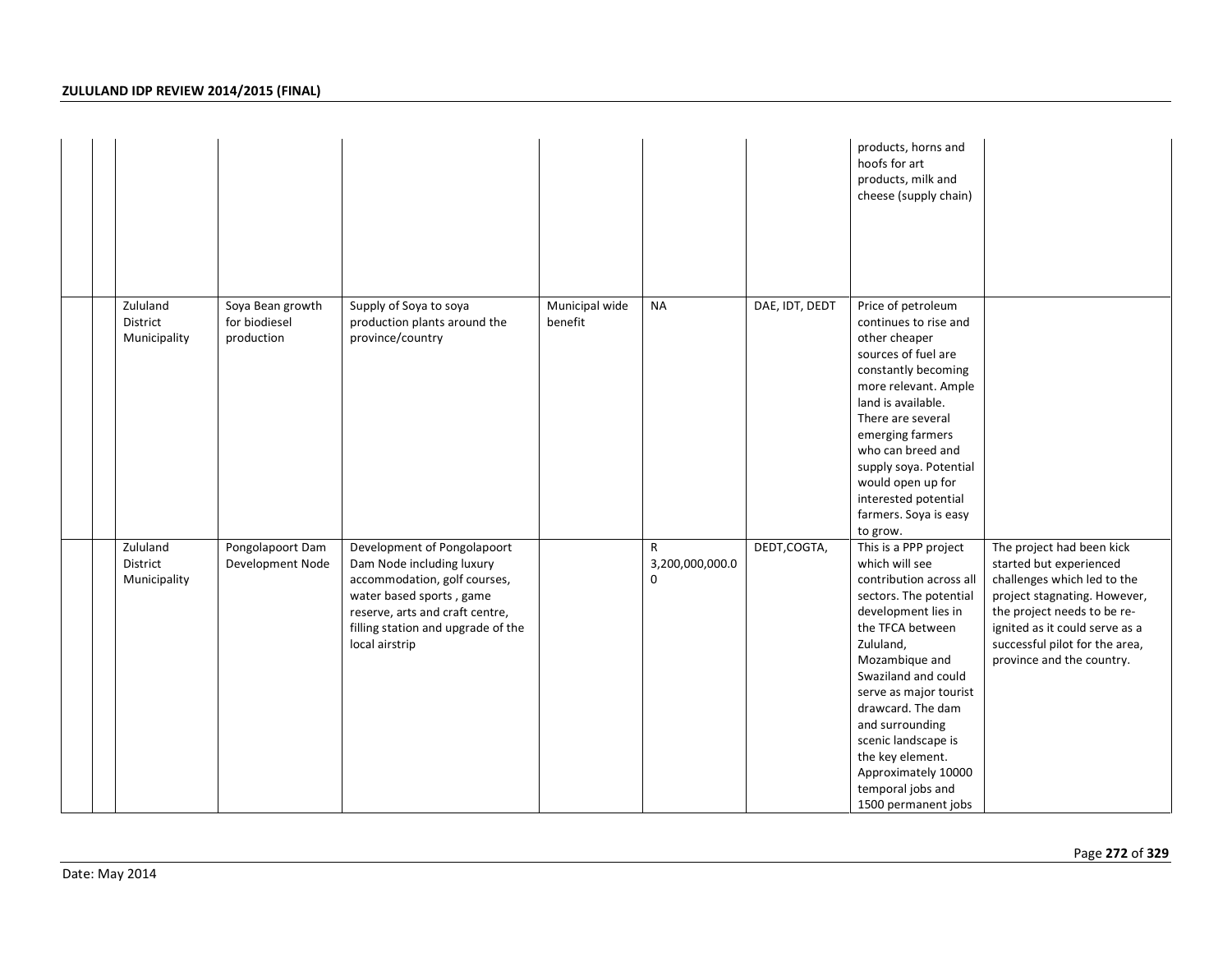|    |              |                         |                                                                                                                                                                                                                                                                                                                                                                                                                         |                      |                     |                                     | could be created.                                                                                                                                                                                                                                                                                                                                       |  |
|----|--------------|-------------------------|-------------------------------------------------------------------------------------------------------------------------------------------------------------------------------------------------------------------------------------------------------------------------------------------------------------------------------------------------------------------------------------------------------------------------|----------------------|---------------------|-------------------------------------|---------------------------------------------------------------------------------------------------------------------------------------------------------------------------------------------------------------------------------------------------------------------------------------------------------------------------------------------------------|--|
|    |              |                         |                                                                                                                                                                                                                                                                                                                                                                                                                         |                      |                     |                                     |                                                                                                                                                                                                                                                                                                                                                         |  |
|    |              |                         |                                                                                                                                                                                                                                                                                                                                                                                                                         |                      |                     |                                     |                                                                                                                                                                                                                                                                                                                                                         |  |
| C. |              |                         | PROMOTING SUSTAINABLE CHANGE IN SOCIAL AND ECONOMIC CONDITIONS                                                                                                                                                                                                                                                                                                                                                          |                      |                     |                                     |                                                                                                                                                                                                                                                                                                                                                         |  |
|    | Municipality | <b>Project Name</b>     | <b>Project Description</b>                                                                                                                                                                                                                                                                                                                                                                                              | <b>Location Ward</b> | Required<br>funding | <b>Proposed Lead</b><br>Department  | <b>Brief Profile of</b><br><b>Beneficiaries or</b><br><b>Benefits</b>                                                                                                                                                                                                                                                                                   |  |
|    | Ulundi       | Agricultural<br>Markets | The Agricultural Market will be<br>located in a central area<br>accessible by all types of Agro<br>producers. It will provide the<br>market to all producers especially<br>the emerging farmers.                                                                                                                                                                                                                        | All wards            | R 30,000,000.00     | DEA, DEDT                           | By providing a<br>convenient and<br>proper Market place,<br>SMMEs, emerging<br>farmers and<br>agricultural producers<br>and other<br>communities will<br>benefit. The local<br>Economic<br>Development will be<br>promoted. Livestock<br>Farmers will stop<br>selling anywhere<br>along side the road<br>which contravenes<br>the Municipal by<br>laws. |  |
|    | Ulundi       | <b>Poultry Farming</b>  | This type of projects has been<br>identified almost in all wards. The<br>idea is that at least there be one<br>in each ward. Some of these<br>projects exists but they need to<br>be revived and problems that led<br>to them failing be identified and<br>remedied and monitored. The<br>Municipality believes that with<br>proper funding and monitoring<br>these projects can survive as they<br>have a ready market | All wards            | R 16,000,000.00     | DEA, DEDT,<br>Social<br>Development | Creation of decent<br>permanent jobs in<br>line with the State<br>President State of the<br>Nation Address, KZN<br>Strategic Goals and<br>Objectives, outcome<br>9, and types B, C, E, F,<br>H. Local Economic<br>Development, Rural<br>Development<br>programme and<br>others will be<br>realized. Poverty will                                        |  |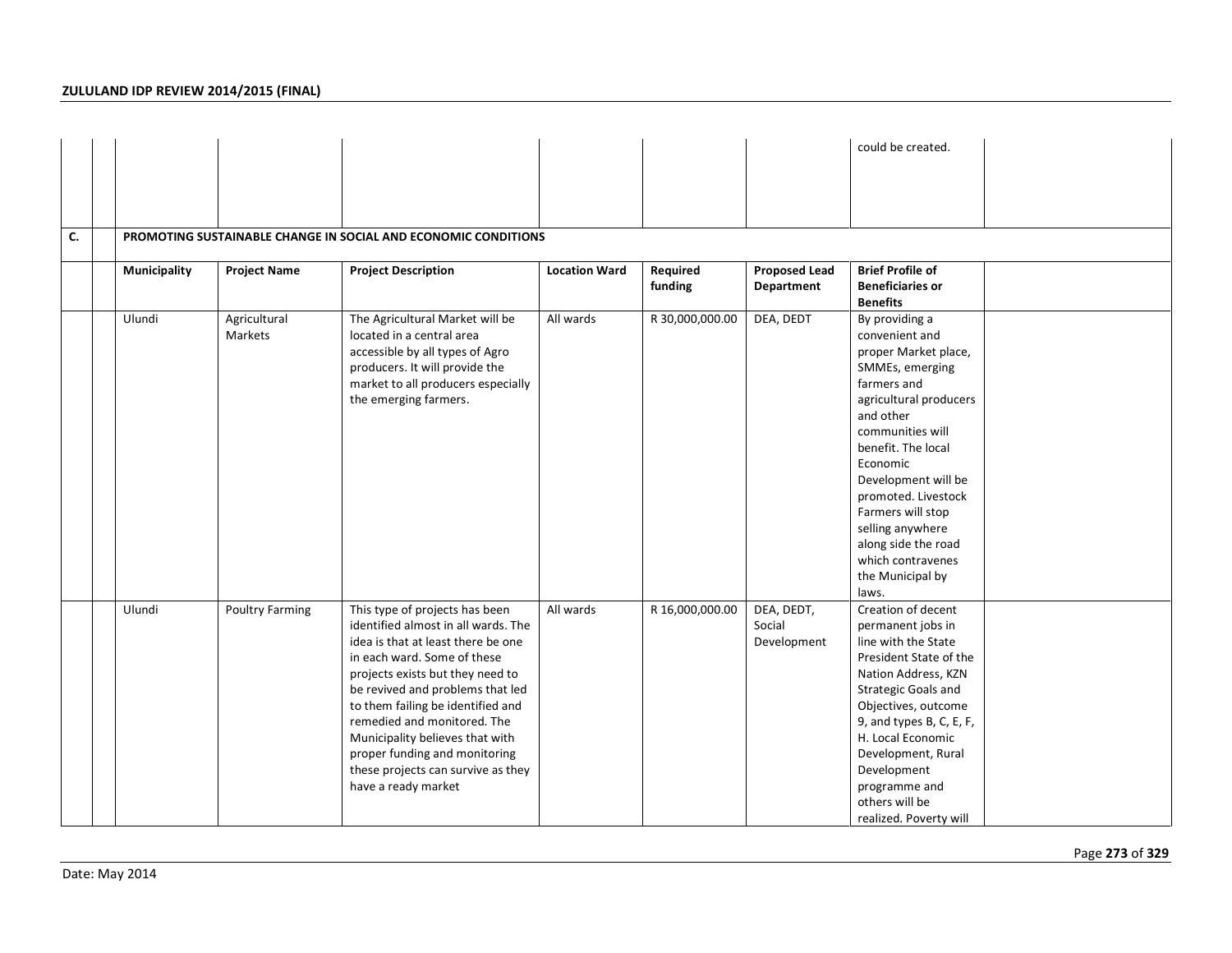|  |        |                                                              |                                                                                                                                                                                                               |           |                 |                          | be alleviated and<br>skills created. The<br>projects will be<br>carried out in rural<br>areas and locally<br>where communities<br>live and this will<br>reduce the flow of<br>people to urban<br>areas. It is easier to<br>start this type of a<br>project. Local<br>Communities will<br>save the added costs<br>as the production will<br>be carried in their<br>locality. |
|--|--------|--------------------------------------------------------------|---------------------------------------------------------------------------------------------------------------------------------------------------------------------------------------------------------------|-----------|-----------------|--------------------------|-----------------------------------------------------------------------------------------------------------------------------------------------------------------------------------------------------------------------------------------------------------------------------------------------------------------------------------------------------------------------------|
|  | Ulundi | Synthetic Grass<br>Sports Field                              | The purpose is to get low<br>maintenance sports fields in the<br>deep rural areas and to create an<br>enabling environment for the<br>promotion of Sports. At least one<br>sport field in a ward be upgraded. | All wards | R 36,000,000.00 | Sports and<br>Recreation | Sport will be<br>encouraged in rural<br>areas, youth can be<br>kept busy and can be<br>encouraged to stay<br>away from drugs and<br>violence, small to<br>medium job creation<br>can be generated.<br>Sports committees<br>will have a facility to<br>identify to identify<br>talent                                                                                        |
|  | Ulundi | Feasibility Study of<br>a Trading Centre at<br>Mpungamhlophe | Conduct a Feasibility Study and<br>Construction of a Trading Centre<br>at Mpungamhlophe to create an<br>environment to allow access to<br>markets for emerging businesses.                                    |           | R 30,000,000.00 | DEDT                     | If feasibility studies<br>have been carried<br>out, it makes it<br>possible for funding<br>to be sourced based<br>on facts, It is possible<br>to source funding on<br>projects that are<br>packaged, Trading<br>Centres will reduce a<br>burden of travelling<br>to town all the time                                                                                       |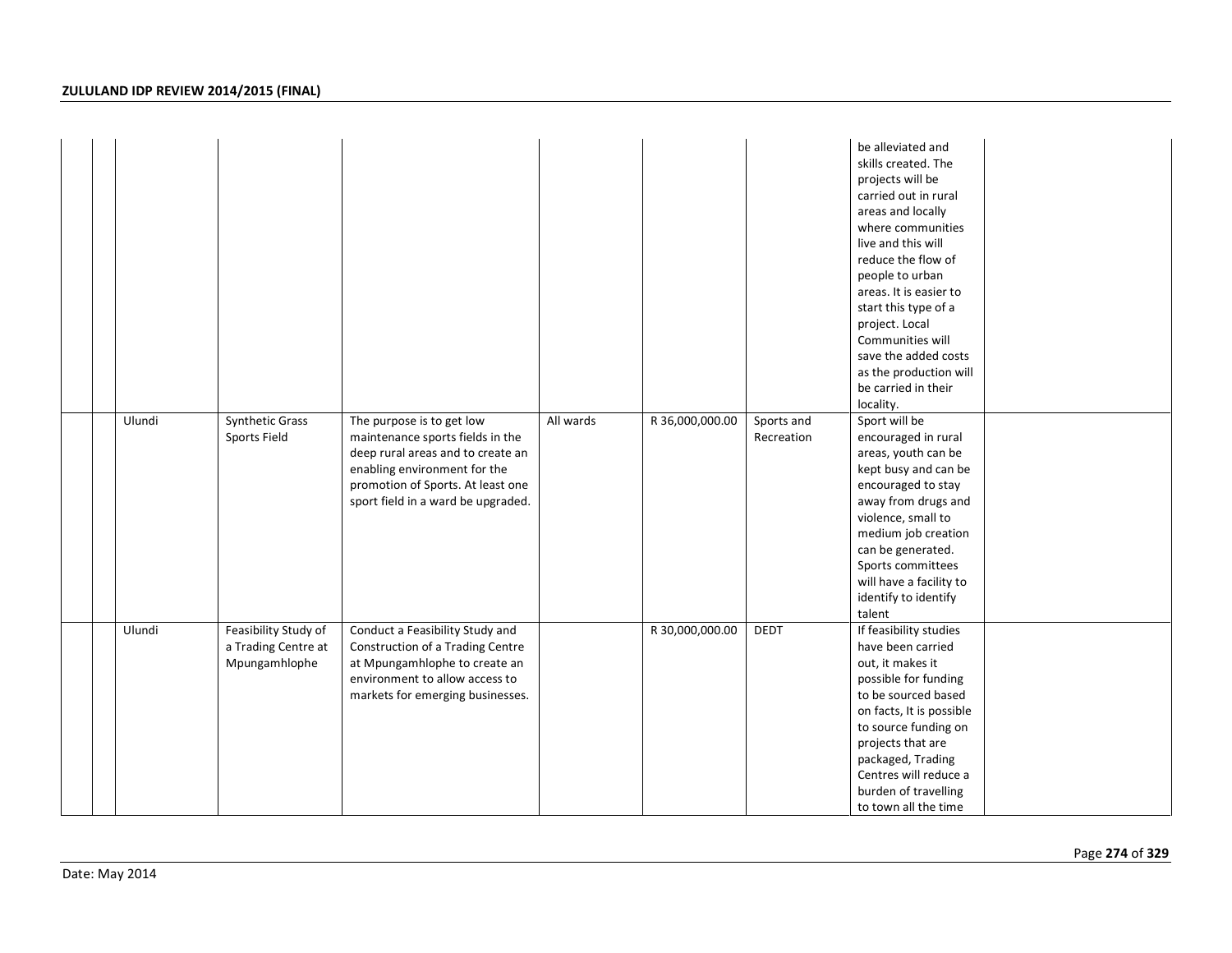| D. | Zululand<br>District<br>Municipality | <b>Homeless Centres</b> | <b>Establishment of homeless</b><br>centres at 5 strategic nodes<br>across DC 26<br>LEVERAGING CORRIDOR DEVELOPMENT AND REHABILITATION OF SMALL TOWNS | Strategic nodes      | <b>NA</b>           | Social<br>Development              | to buy a few items,<br>this in turn will save<br>communities money<br>for other essentials.<br>Job opportunities will<br>be created both<br>temporary and<br>permanent.<br>There is a huge<br>demand for such<br>centres in district<br>which carries one of<br>the highest numbers<br>of child-headed<br>households which is a<br>recipe for disaster in<br>childhood<br>development. Further<br>there is a significant<br>number of old people<br>which are not taken<br>care of adequately<br>due to lack of<br>resources and being<br>considered as<br>liabilities by their<br>families. There is a<br>need to establish<br>such centres to<br>ensure that these<br>groups of people live<br>dignified lives at least. |
|----|--------------------------------------|-------------------------|-------------------------------------------------------------------------------------------------------------------------------------------------------|----------------------|---------------------|------------------------------------|----------------------------------------------------------------------------------------------------------------------------------------------------------------------------------------------------------------------------------------------------------------------------------------------------------------------------------------------------------------------------------------------------------------------------------------------------------------------------------------------------------------------------------------------------------------------------------------------------------------------------------------------------------------------------------------------------------------------------|
|    |                                      |                         |                                                                                                                                                       |                      |                     |                                    |                                                                                                                                                                                                                                                                                                                                                                                                                                                                                                                                                                                                                                                                                                                            |
|    | Municipality                         | <b>Project Name</b>     | <b>Project Description</b>                                                                                                                            | <b>Location Ward</b> | Required<br>funding | <b>Proposed Lead</b><br>Department |                                                                                                                                                                                                                                                                                                                                                                                                                                                                                                                                                                                                                                                                                                                            |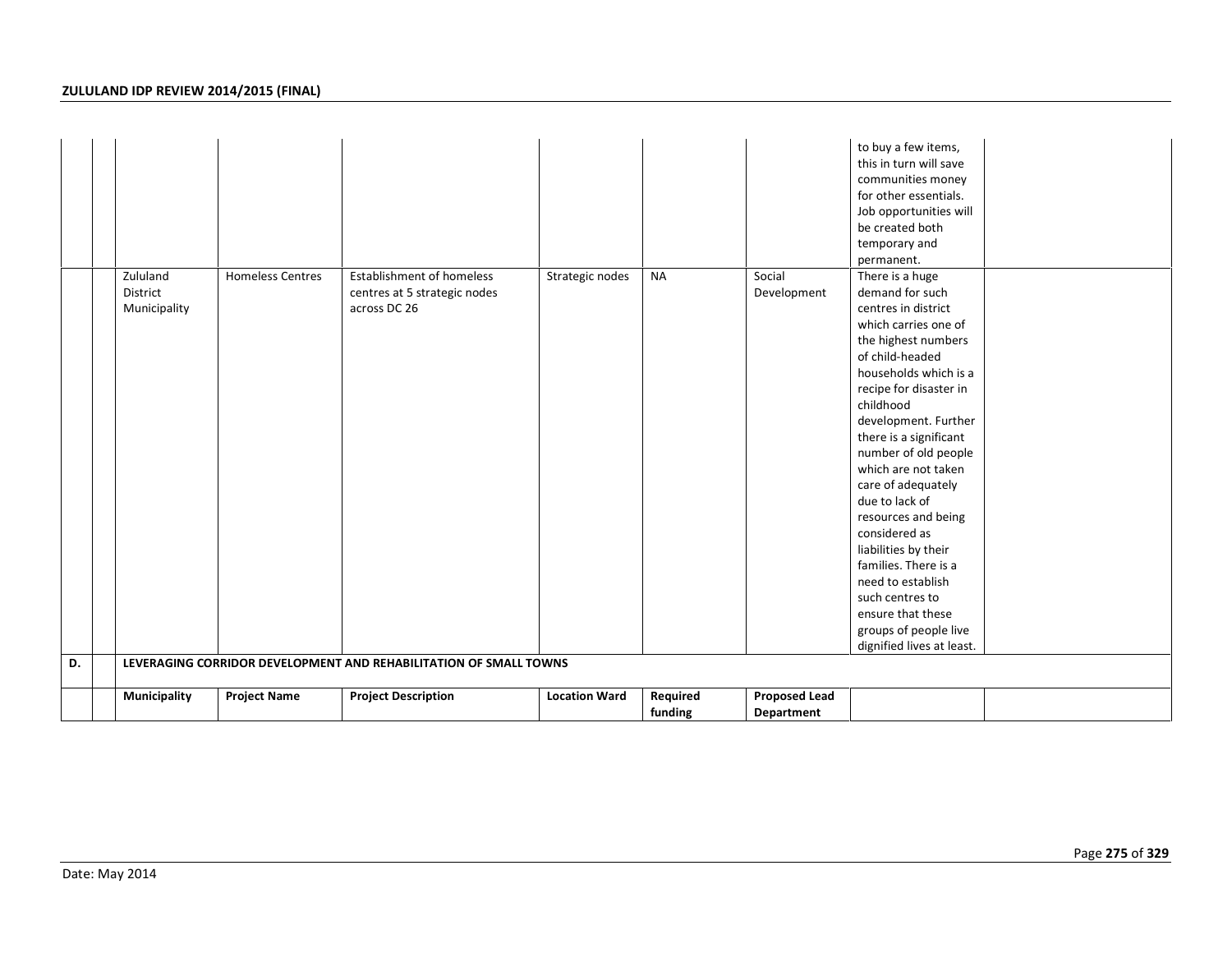| Ulundi | Mpungamhlophe<br>Access Road | Construction of a 12km stretch of<br>gravel road to maximise | R 42,000,000.00 | Transport | Mpungamhlophe is<br>one of the nodes |  |
|--------|------------------------------|--------------------------------------------------------------|-----------------|-----------|--------------------------------------|--|
|        |                              | development potential of                                     |                 |           | forming up the SDF                   |  |
|        |                              | Mpungamhlophe node(rural                                     |                 |           | for Ulundi                           |  |
|        |                              | service centre)                                              |                 |           | Municipality and is                  |  |
|        |                              |                                                              |                 |           | thus equally                         |  |
|        |                              |                                                              |                 |           | important. This node                 |  |
|        |                              |                                                              |                 |           | needs to be                          |  |
|        |                              |                                                              |                 |           | developed as it has                  |  |
|        |                              |                                                              |                 |           | the high potential as                |  |
|        |                              |                                                              |                 |           | a node. It is                        |  |
|        |                              |                                                              |                 |           | somewhat 10 km off                   |  |
|        |                              |                                                              |                 |           | R34. It forms part of                |  |
|        |                              |                                                              |                 |           | the corridor                         |  |
|        |                              |                                                              |                 |           | development.                         |  |
|        |                              |                                                              |                 |           | Mpungamhlophe is a                   |  |
|        |                              |                                                              |                 |           | semi township which                  |  |
|        |                              |                                                              |                 |           | has a potential to                   |  |
|        |                              |                                                              |                 |           | become a proper                      |  |
|        |                              |                                                              |                 |           | township. It also                    |  |
|        |                              |                                                              |                 |           | needs to be                          |  |
|        |                              |                                                              |                 |           | formalised to a                      |  |
|        |                              |                                                              |                 |           | township. The 12km                   |  |
|        |                              |                                                              |                 |           | gravel road of R34 to                |  |
|        |                              |                                                              |                 |           | the heart of                         |  |
|        |                              |                                                              |                 |           | Mpungamhlophe is                     |  |
|        |                              |                                                              |                 |           | terrible and it hinders              |  |
|        |                              |                                                              |                 |           | the development and                  |  |
|        |                              |                                                              |                 |           | investor's willingness.              |  |
|        |                              |                                                              |                 |           | The tarring of this                  |  |
|        |                              |                                                              |                 |           | piece of road will                   |  |
|        |                              |                                                              |                 |           | open up many<br>developmental        |  |
|        |                              |                                                              |                 |           | opportunities. The                   |  |
|        |                              |                                                              |                 |           | feasibility study for a              |  |
|        |                              |                                                              |                 |           | trading centre has                   |  |
|        |                              |                                                              |                 |           | been carried out so                  |  |
|        |                              |                                                              |                 |           | that some facts about                |  |
|        |                              |                                                              |                 |           | the area are already                 |  |
|        |                              |                                                              |                 |           | known. This gravel                   |  |
|        |                              |                                                              |                 |           | piece of road was one                |  |
|        |                              |                                                              |                 |           | of the unfavourable                  |  |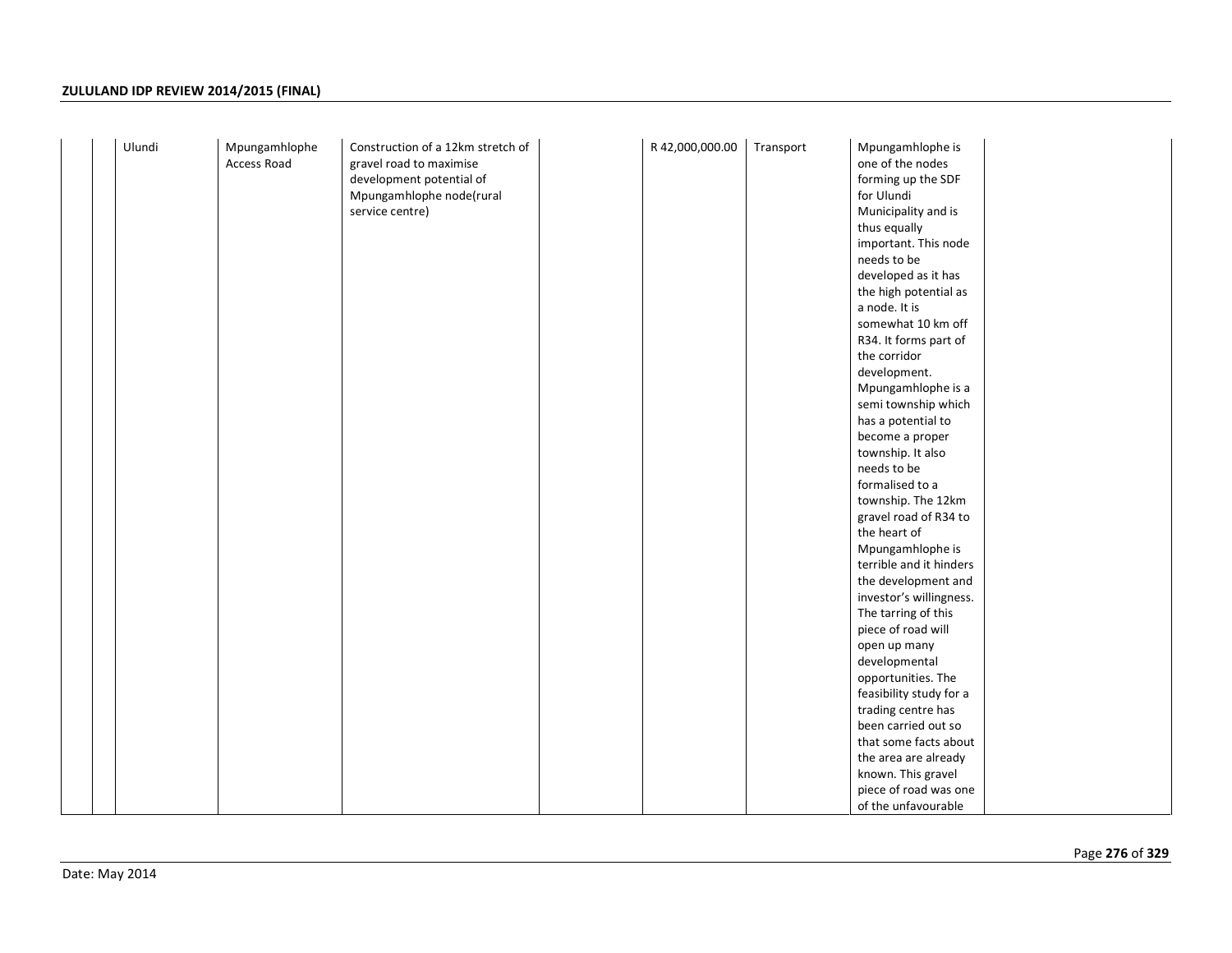|                                      |               |                                                                                      |                           |           |           | factors in the<br>feasibility study.<br>Mpungamhlophe<br>qualifies for a corridor<br>Development in many<br>respects.                                                                                                                                                                                                                                                                                                                                                                                                                                                                                                                                                                                            |  |
|--------------------------------------|---------------|--------------------------------------------------------------------------------------|---------------------------|-----------|-----------|------------------------------------------------------------------------------------------------------------------------------------------------------------------------------------------------------------------------------------------------------------------------------------------------------------------------------------------------------------------------------------------------------------------------------------------------------------------------------------------------------------------------------------------------------------------------------------------------------------------------------------------------------------------------------------------------------------------|--|
| Zululand<br>District<br>Municipality | P700 Corridor | Fast-track tarring and completion<br>of P700 route linking Zululand<br>and uThungulu | Municipal wide<br>benefit | <b>NA</b> | Transport | The road is not only a<br>district but a<br>provincially<br>recognised potential<br>corridor identified in<br>the PGDS. Several<br>studies have been<br>conducted including a<br>P 700 Nodal<br>Development Plan<br>that identifies key<br>strategic nodes along<br>this corridor that will<br>benefit from<br>agricultural, tourism<br>and economic spin-<br>offs and<br>opportunities.<br>Communities<br>adjacent to this road<br>will also benefit<br>tremendously. Apart<br>from easing private<br>vehicle and freight<br>congestion off the<br>R34 linking Zululand<br>with uThungulu and<br>the existence of the<br>latters port(Richards<br>Bay) presents<br>significant potential<br>economic spin-offs. |  |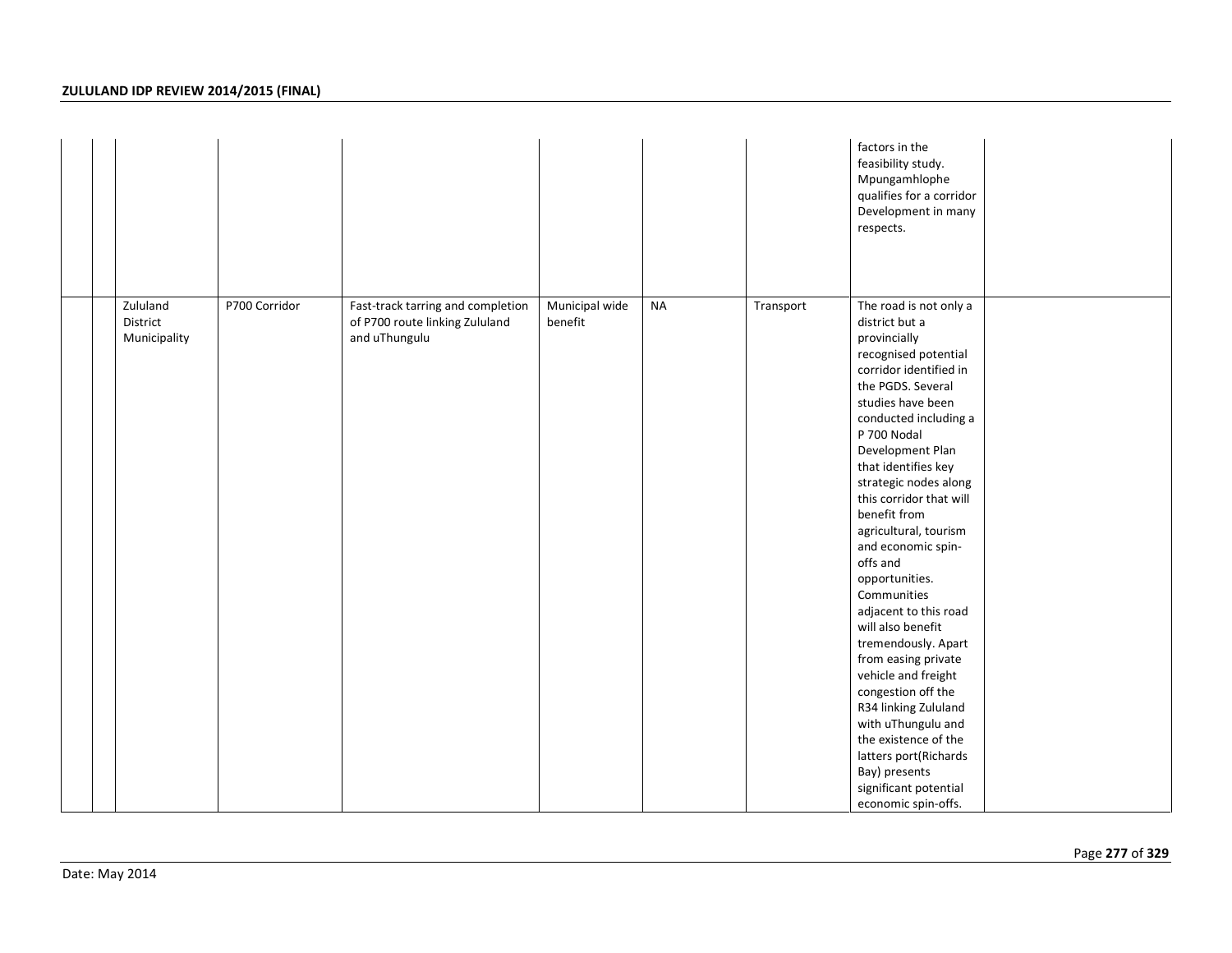| Required<br><b>Brief Profile of</b><br><b>Proposed Lead</b><br><b>Municipality</b><br><b>Project Name</b><br><b>Project Description</b><br><b>Location Ward</b><br><b>Beneficiaries or</b><br>funding<br>Department<br><b>Benefits</b> | Ε. | Zululand<br>District<br>Municipality | Small Town<br>Rehabilitation | Rehabilitation of small towns<br>with Babanango town(Ulundi) as<br>priority<br>GEARED TOWARDS ACHIEVEMENT OF THE MILLENIUM GOALS | <b>NA</b> | COGTA | The town of<br>Babanango is one of<br>the small towns in<br>Ulundi specifically a<br>rural service centre. It<br>is arguably one of the<br>most deprived towns<br>in the area of Ulundi<br>if not the district. It<br>has also appeared in<br>the media after it was<br>highlighted by one of<br>the opposition parties<br>of the country.<br>Although it may not<br>have a sizeable<br>population but the<br>town is desperately in<br>need of infrastructure<br>upgrade including<br>roads, water and<br>sanitation, education,<br>health and other<br>government services.<br>The town is rural but<br>will also benefit<br>tremendously by<br>attracting at least one<br>major anchor store<br>and then to support<br>fledgling businesses<br>in the area to<br>produce basic<br>products required by<br>the people in the<br>town. |  |
|----------------------------------------------------------------------------------------------------------------------------------------------------------------------------------------------------------------------------------------|----|--------------------------------------|------------------------------|----------------------------------------------------------------------------------------------------------------------------------|-----------|-------|-----------------------------------------------------------------------------------------------------------------------------------------------------------------------------------------------------------------------------------------------------------------------------------------------------------------------------------------------------------------------------------------------------------------------------------------------------------------------------------------------------------------------------------------------------------------------------------------------------------------------------------------------------------------------------------------------------------------------------------------------------------------------------------------------------------------------------------------|--|
|                                                                                                                                                                                                                                        |    |                                      |                              |                                                                                                                                  |           |       |                                                                                                                                                                                                                                                                                                                                                                                                                                                                                                                                                                                                                                                                                                                                                                                                                                         |  |
|                                                                                                                                                                                                                                        |    |                                      |                              |                                                                                                                                  |           |       |                                                                                                                                                                                                                                                                                                                                                                                                                                                                                                                                                                                                                                                                                                                                                                                                                                         |  |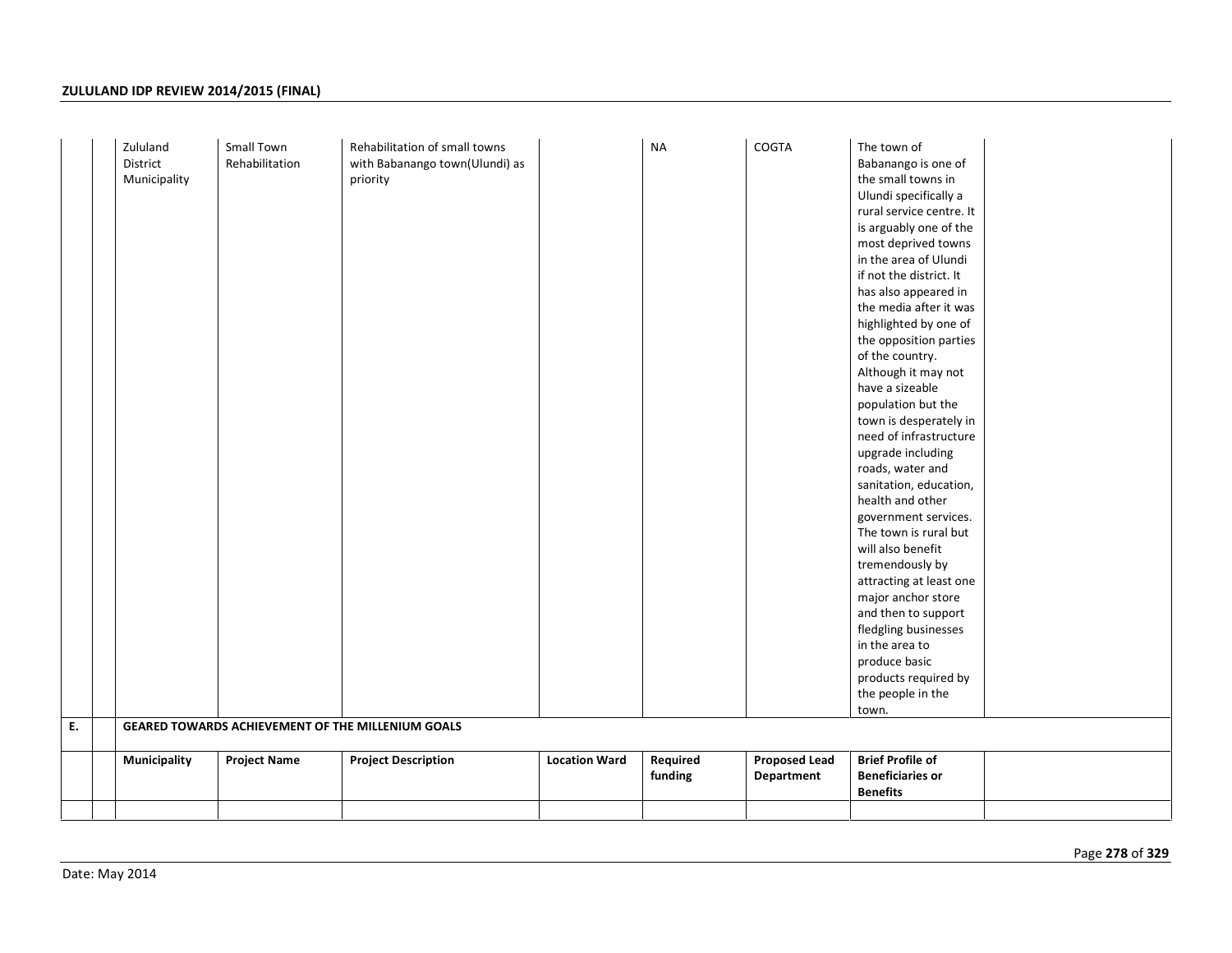| F. |              |                                                  | <b>GEARED TOWARDS MASSIVE JOB CREATION AND LOCAL ECONOMIC DEVELOPMENT</b>                                                                                                                                                                                                                                         |                      |                     |                                            |                                                                                                                                                                                                                                                                                                                                                                                                                                                                                                                                                                                                                                                                                                                  |                                                                                                                                                                                                |
|----|--------------|--------------------------------------------------|-------------------------------------------------------------------------------------------------------------------------------------------------------------------------------------------------------------------------------------------------------------------------------------------------------------------|----------------------|---------------------|--------------------------------------------|------------------------------------------------------------------------------------------------------------------------------------------------------------------------------------------------------------------------------------------------------------------------------------------------------------------------------------------------------------------------------------------------------------------------------------------------------------------------------------------------------------------------------------------------------------------------------------------------------------------------------------------------------------------------------------------------------------------|------------------------------------------------------------------------------------------------------------------------------------------------------------------------------------------------|
|    | Municipality | <b>Project Name</b>                              | <b>Project Description</b>                                                                                                                                                                                                                                                                                        | <b>Location Ward</b> | Required<br>funding | <b>Proposed Lead</b><br>Department         | <b>Brief Profile of</b><br><b>Beneficiaries or</b><br><b>Benefits</b>                                                                                                                                                                                                                                                                                                                                                                                                                                                                                                                                                                                                                                            |                                                                                                                                                                                                |
|    | Nongoma      | Tourism and<br>Cultural Hub Nodal<br>Development | Development of a tourism and<br>cultural facility which will display,<br>preserve and promote the rich<br>cultural history, heritage and<br>natural resources of Nongoma.<br>Over and above the main<br>structures the facility will include<br>a park, landscaping, traditional<br>huts, and perimeter lightning | 9                    | R 94,850,000.00     | ZDM, COGTA,<br>DEAT, AMAFA,<br><b>DEDT</b> | Nongoma has a<br>population of over<br>200000 and a number<br>of small to large scale<br>businesses that will<br>benefit from<br>increased clientele<br>through tourist<br>activities in the town.<br>Nongoma is a tourism<br>potential destination,<br>the tourism and<br>cultural hub will open<br>job opportunities to<br>many people<br>including small<br>businesses for<br>traditional creative<br>work. Nongoma<br>Municipality is the<br>home of Royal Zulu<br>Monarch with rich<br>diversity and scenic<br>nature trails, historic<br>heritage and a unique<br>moderate climate. .A<br>park will also<br>encourage both<br>environmental<br>management and<br>healthy social lives for<br>young people. | This project started with the<br>by-pass road which will ease<br>traffic in the CBD, allowing<br>access to the under<br>construction museum. These<br>two projects are funded<br>through NDPG. |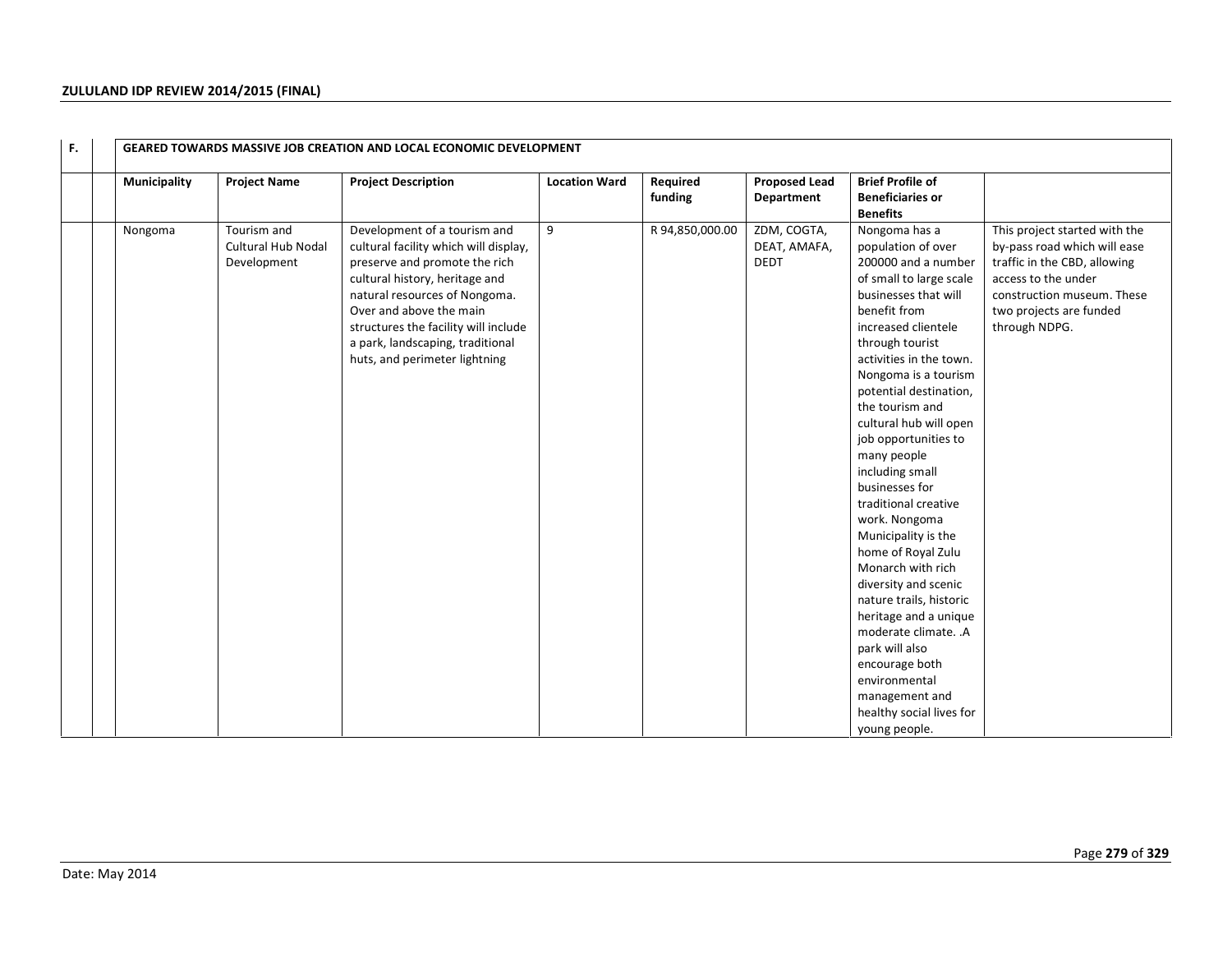| Abaqulusi<br>Development of the<br>Vryheid Railway<br>Precinct Plan | As part of the Abaqulusi LED<br>Initiative funded by the KZN<br>DEDT discussions have been kick<br>started with Transnet Properties<br>and Transnet Freight Rail for<br>release of prime land around the<br>railway station for industrial<br>development in response to<br>interest receive from existing and<br>potential new investors and the<br>identified need to effect the<br>regeneration of the Vryheid<br>Town Centre and release its<br>potential as the economic hub of<br>the ZDM. It appeared in the 2<br>meetings held so far that<br>Transnet has made many<br>attempts to also release current<br>residential areas to the<br>ownership of the municipality<br>and is prepared to pay for the<br>proclamation of the two<br>residential areas (Hardy Town<br>and Parkville) as townships and<br>also upgrade services to<br>municipal standards. | Land Around<br>the Railway<br>Station in the<br>Vryheid Town<br>Centre in WARD<br>7 | R 700,000.00 | DEDT, COGTA | Municipality will have<br>an opportunity to<br>regenerate the town<br>centre and attract<br>investment and<br>improve spatial<br>planning of the town<br>centre. Vryheid has a<br>population of over<br>240000. The project<br>has potential to<br>create significant jobs<br>and economic<br>empowerment<br>opportunities with<br>investors having<br>committed to<br>investing provided<br>that there is proper<br>planning. The<br>development of the<br>precinct area around<br>the railway station is<br>considered as<br>catalytic project. The<br>precinct plan will<br>provide a strategic<br>and practical<br>framework to guide<br>the release of land<br>around railway<br>station and<br>infrastructure for a<br>mixed use<br>development driven<br>by light industrial<br>development and<br>residential<br>development in such<br>a manner that the<br>integrity and efficient<br>operation of the | Transnet is to protect integrity<br>of its infrastructure whilst at<br>the same time playing a role in<br>the economic regeneration of<br>the town. Transnet Properties<br>keen to shared non-core assets<br>to better uses and keep what<br>can still be used by Transnet<br>Freight Rail |
|---------------------------------------------------------------------|--------------------------------------------------------------------------------------------------------------------------------------------------------------------------------------------------------------------------------------------------------------------------------------------------------------------------------------------------------------------------------------------------------------------------------------------------------------------------------------------------------------------------------------------------------------------------------------------------------------------------------------------------------------------------------------------------------------------------------------------------------------------------------------------------------------------------------------------------------------------|-------------------------------------------------------------------------------------|--------------|-------------|------------------------------------------------------------------------------------------------------------------------------------------------------------------------------------------------------------------------------------------------------------------------------------------------------------------------------------------------------------------------------------------------------------------------------------------------------------------------------------------------------------------------------------------------------------------------------------------------------------------------------------------------------------------------------------------------------------------------------------------------------------------------------------------------------------------------------------------------------------------------------------------------------------------|--------------------------------------------------------------------------------------------------------------------------------------------------------------------------------------------------------------------------------------------------------------------------------------------|
|---------------------------------------------------------------------|--------------------------------------------------------------------------------------------------------------------------------------------------------------------------------------------------------------------------------------------------------------------------------------------------------------------------------------------------------------------------------------------------------------------------------------------------------------------------------------------------------------------------------------------------------------------------------------------------------------------------------------------------------------------------------------------------------------------------------------------------------------------------------------------------------------------------------------------------------------------|-------------------------------------------------------------------------------------|--------------|-------------|------------------------------------------------------------------------------------------------------------------------------------------------------------------------------------------------------------------------------------------------------------------------------------------------------------------------------------------------------------------------------------------------------------------------------------------------------------------------------------------------------------------------------------------------------------------------------------------------------------------------------------------------------------------------------------------------------------------------------------------------------------------------------------------------------------------------------------------------------------------------------------------------------------------|--------------------------------------------------------------------------------------------------------------------------------------------------------------------------------------------------------------------------------------------------------------------------------------------|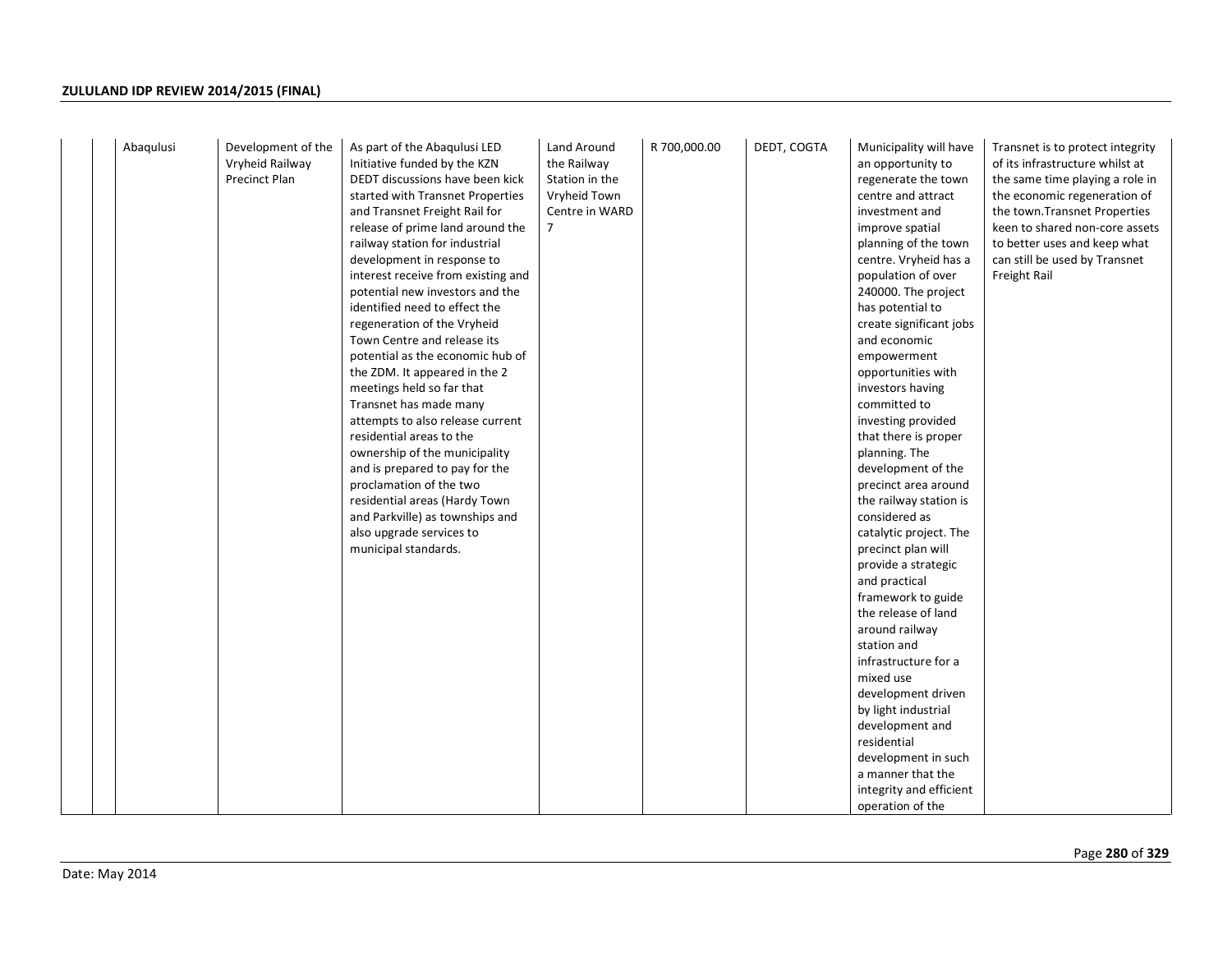|                                      |                  |                                              |         |                          | railway infrastructure,<br>which is key to the<br>sustainable economy<br>of the Abaqulusi can<br>be protected.                                                                                                                                                                                                                                                                                                                                                                                                                                                                                                                                                                                         |                                                                                             |
|--------------------------------------|------------------|----------------------------------------------|---------|--------------------------|--------------------------------------------------------------------------------------------------------------------------------------------------------------------------------------------------------------------------------------------------------------------------------------------------------------------------------------------------------------------------------------------------------------------------------------------------------------------------------------------------------------------------------------------------------------------------------------------------------------------------------------------------------------------------------------------------------|---------------------------------------------------------------------------------------------|
| Zululand<br>District<br>Municipality | Ngome Tea Estate | Revival the 500 hectare Ngome<br>Tea Estate. | Nongoma | DEDT,<br>COGTA, DAE, DTI | This existing facility is<br>located in the<br>Nongoma area and<br>was a vibrant and<br>supplying quality tea<br>product to several<br>markets. There was<br>also large scale jobs<br>(labourforce of 1000)<br>generated until<br>minimum wage laws<br>and a strong affected<br>competitiveness in<br>the global market.<br>Nongoma is one of<br>the most<br>impoverished areas in<br>the district. The<br>facility could also<br>serve as a tourist<br>drawcard. Potential<br>exists to revitalise the<br>tea estate and<br>produce a premium<br>or differentiated<br>product for the<br>domestic market.<br>Potential exists to<br>develop restaurants<br>and accommodation<br>to strengthen tourist | Infrastructure of this estate<br>exists including tea garden.<br>Land is owned by the state |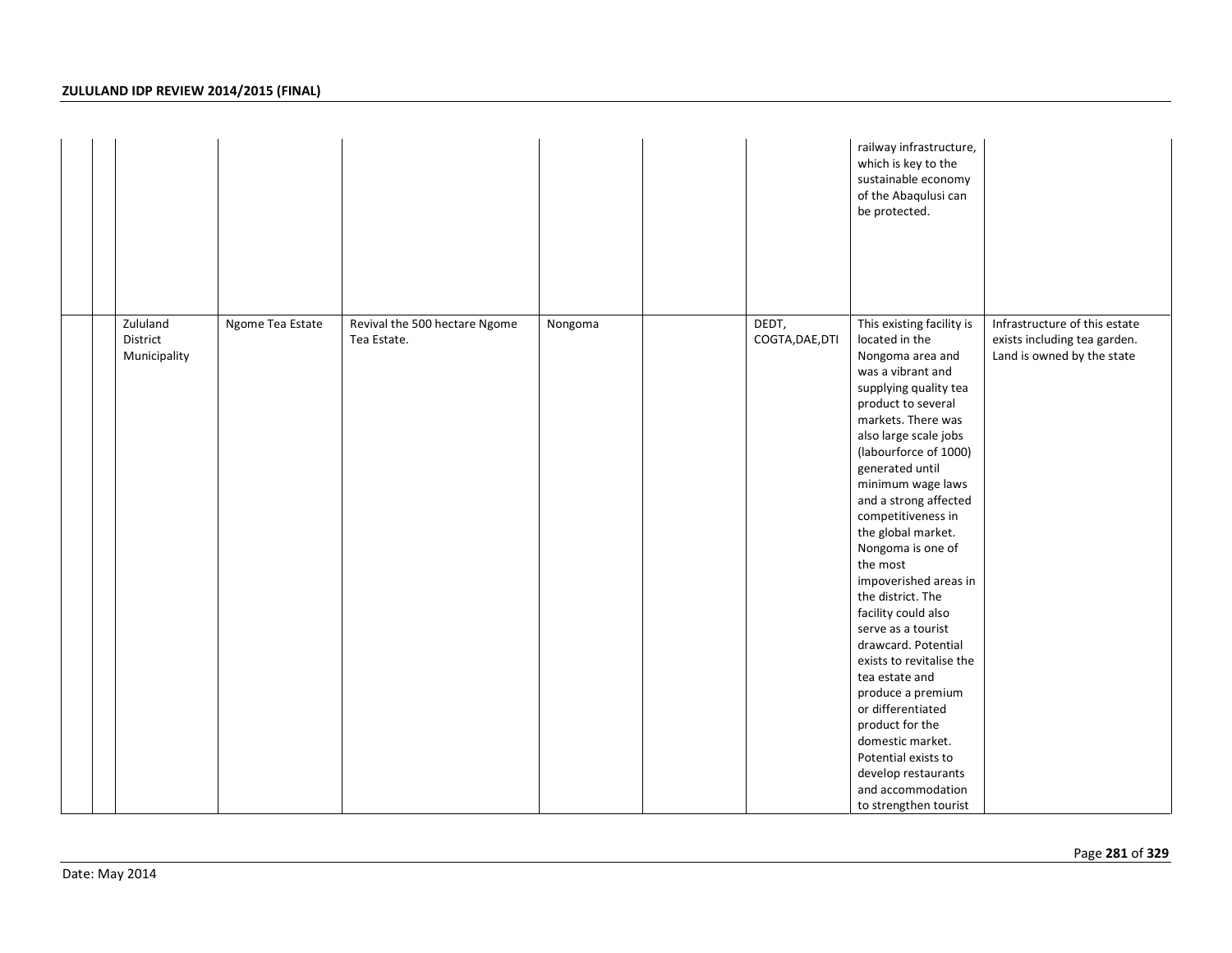|    |                                                          |                                             |                                                               |                      |                     |                                    | attraction.                                                           |  |  |
|----|----------------------------------------------------------|---------------------------------------------|---------------------------------------------------------------|----------------------|---------------------|------------------------------------|-----------------------------------------------------------------------|--|--|
| G. | PROMOTING INTEGRATION OF PLANNING AND DEVELOPMENT (IDPS) |                                             |                                                               |                      |                     |                                    |                                                                       |  |  |
|    | <b>Municipality</b>                                      | <b>Project Name</b>                         | <b>Project Description</b>                                    | <b>Location Ward</b> | Required<br>funding | <b>Proposed Lead</b><br>Department | <b>Brief Profile of</b><br><b>Beneficiaries or</b><br><b>Benefits</b> |  |  |
|    |                                                          |                                             |                                                               |                      |                     |                                    |                                                                       |  |  |
| Н. |                                                          |                                             | ALIGNED TO (OR LOCALISING) PROVINCIAL AND NATIONAL PRIORITIES |                      |                     |                                    |                                                                       |  |  |
|    | Municipality                                             | <b>Project Name</b>                         | <b>Project Description</b>                                    | <b>Location Ward</b> | Required<br>funding | <b>Proposed Lead</b><br>Department | <b>Brief Profile of</b><br><b>Beneficiaries or</b><br><b>Benefits</b> |  |  |
|    |                                                          |                                             |                                                               |                      |                     |                                    |                                                                       |  |  |
| ъ. |                                                          | PROMOTING SUSTAINABILITY OF THE ENVIRONMENT |                                                               |                      |                     |                                    |                                                                       |  |  |
|    | Municipality                                             | <b>Project Name</b>                         | <b>Project Description</b>                                    | <b>Location Ward</b> | Required<br>funding | <b>Proposed Lead</b><br>Department | <b>Brief Profile of</b><br><b>Beneficiaries or</b><br><b>Benefits</b> |  |  |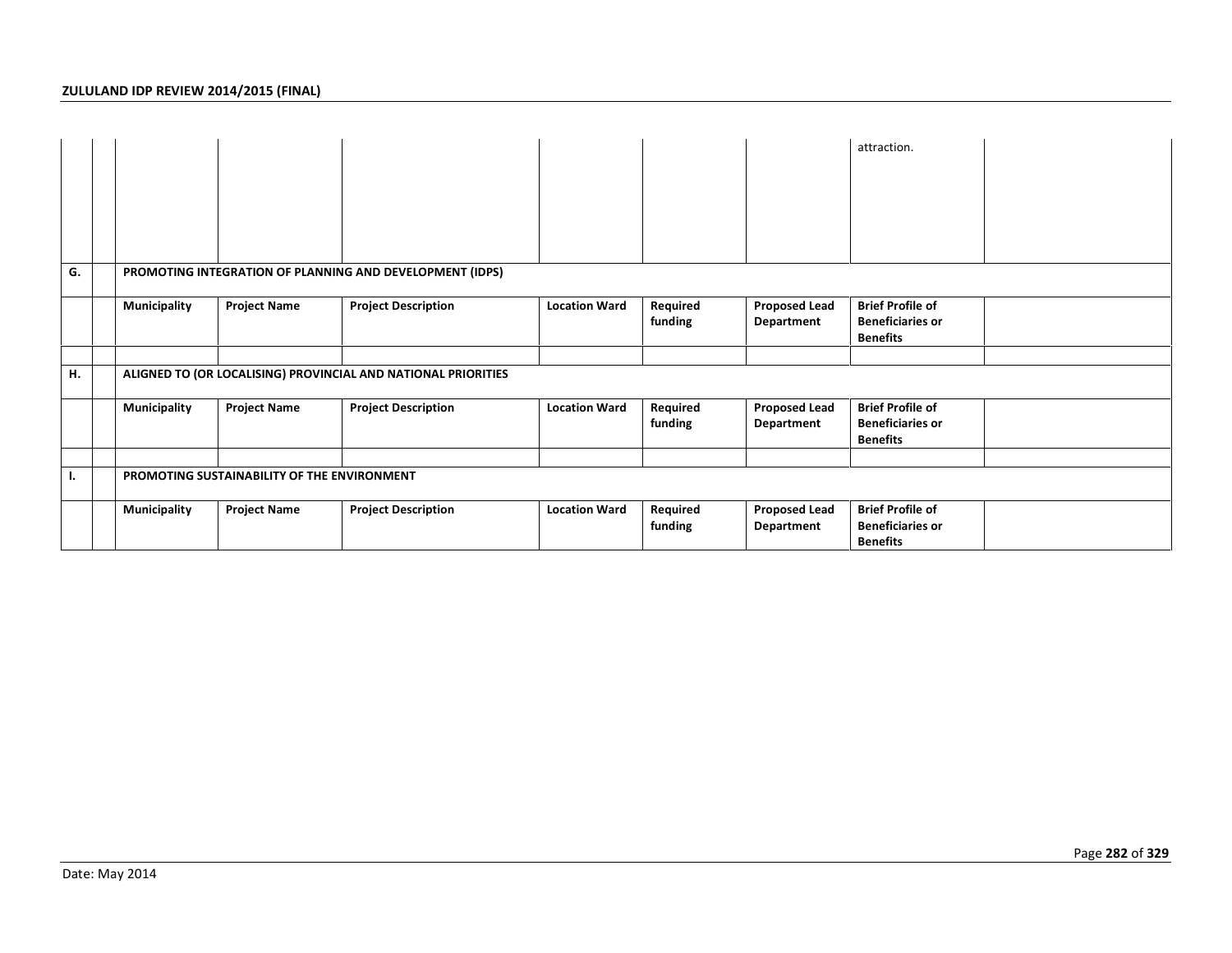| oPhongolo | Strategic       | Do a Strategic Environmental      | <b>Entire Municipal</b> | R 500,000.00 | DEAT, COGTA | oPhongolo has a          |
|-----------|-----------------|-----------------------------------|-------------------------|--------------|-------------|--------------------------|
|           | Environmental   | Assessment and prepare an         | area                    |              |             | population around        |
|           | Assessment and  | Environmental Management Plan     |                         |              |             | 149543 with 22112        |
|           | Environmental   | for uPhongolo Local Municipality. |                         |              |             | households and 104       |
|           | Management Plan | uPhongolo Municipality is         |                         |              |             | settlements. The         |
|           |                 | situated in an environmentally    |                         |              |             | uPhongolo Municipal      |
|           |                 | sensitive area that need to be    |                         |              |             | area largely             |
|           |                 | protected for the benefit of it's |                         |              |             | comprises of             |
|           |                 | residents and the broader         |                         |              |             | traditional areas with   |
|           |                 | community of KZN, Swaziland       |                         |              |             | its tribal land patterns |
|           |                 | and Mpumalanga. Areas for         |                         |              |             | and high density rural   |
|           |                 | various land uses including       |                         |              |             | settlements. Pongola-    |
|           |                 | development and protection        |                         |              |             | Ncotshane is the         |
|           |                 | need to be identified. The        |                         |              |             | primary node of          |
|           |                 | municipality is in the process of |                         |              |             | uPhongolo and            |
|           |                 | fulfilling it's legal mandate to  |                         |              |             | accommodates the         |
|           |                 | prepare a Spatial Development     |                         |              |             | highest order nodal      |
|           |                 | Plan and a Land Use               |                         |              |             | activities. It is formal |
|           |                 | Management System.                |                         |              |             | and planned with an      |
|           |                 |                                   |                         |              |             | orderly growth           |
|           |                 |                                   |                         |              |             | pattern. Belgrade        |
|           |                 |                                   |                         |              |             | settlement (situated     |
|           |                 |                                   |                         |              |             | approximately 50km       |
|           |                 |                                   |                         |              |             | west from Pongola on     |
|           |                 |                                   |                         |              |             | the N2 to Piet Retief    |
|           |                 |                                   |                         |              |             | in Mpumalanga) and       |
|           |                 |                                   |                         |              |             | a node halfway           |
|           |                 |                                   |                         |              |             | between Pongola and      |
|           |                 |                                   |                         |              |             | Belgrade are the         |
|           |                 |                                   |                         |              |             | secondary nodes and      |
|           |                 |                                   |                         |              |             | provides a strategic     |
|           |                 |                                   |                         |              |             | service to a number      |
|           |                 |                                   |                         |              |             | of tribal areas which    |
|           |                 |                                   |                         |              |             | are located far from     |
|           |                 |                                   |                         |              |             | Pongola town.            |
|           |                 |                                   |                         |              |             | Magudu, Golela, the      |
|           |                 |                                   |                         |              |             | N2/P72 intersection      |
|           |                 |                                   |                         |              |             | (Golela) and the         |
|           |                 |                                   |                         |              |             | N2/P522 (Jozini)         |
|           |                 |                                   |                         |              |             | intersection are         |
|           |                 |                                   |                         |              |             | special nodes            |
|           |                 |                                   |                         |              |             | identified for future    |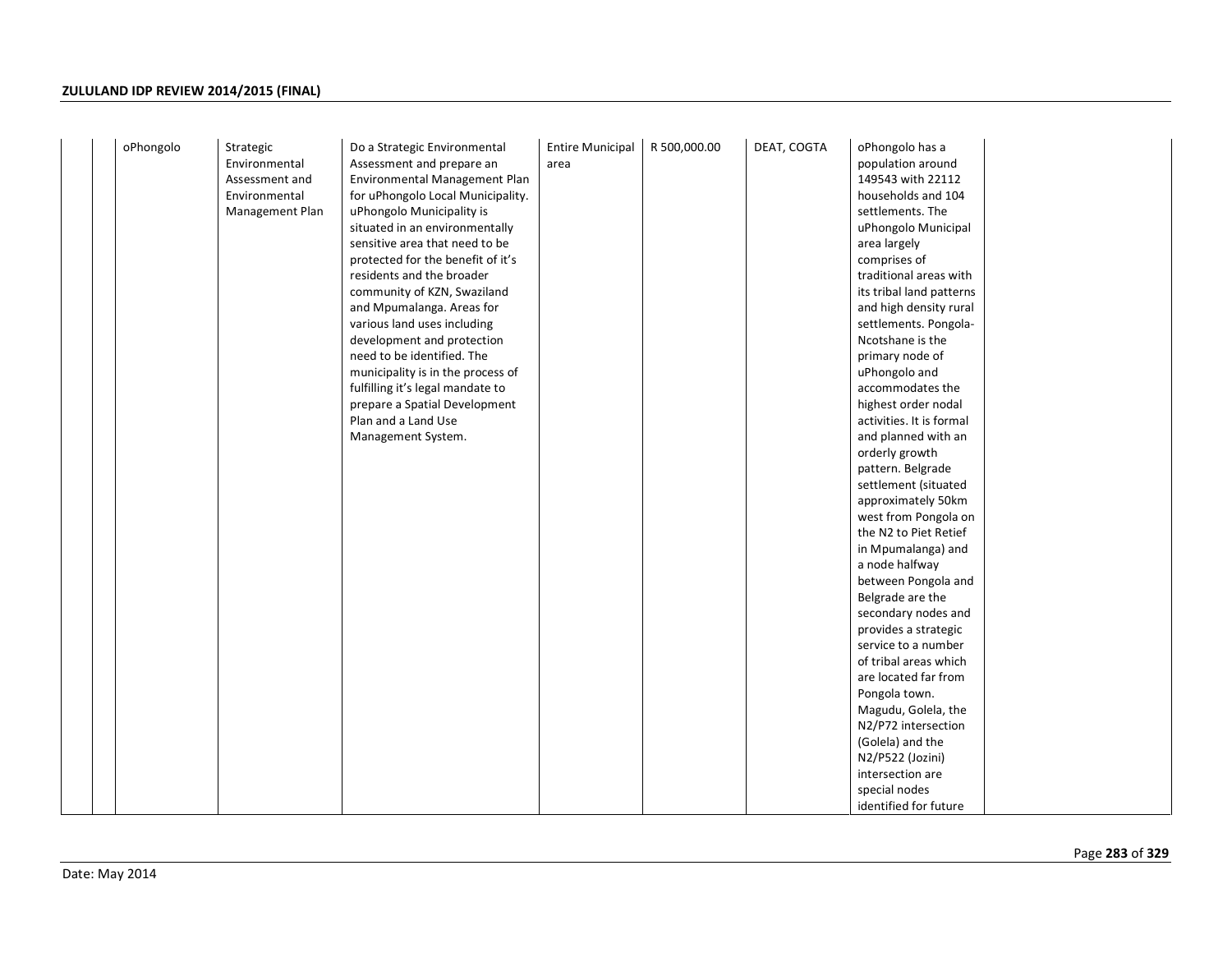|  |  |  | development based       |  |
|--|--|--|-------------------------|--|
|  |  |  | on their unique         |  |
|  |  |  | position within the     |  |
|  |  |  | area. Pongola-          |  |
|  |  |  | Ncotshane, and Illovo   |  |
|  |  |  | Mill townships are      |  |
|  |  |  | high density built      |  |
|  |  |  | areas. The uPhongolo    |  |
|  |  |  | Area features some      |  |
|  |  |  | important               |  |
|  |  |  | conservation areas or   |  |
|  |  |  | areas that will require |  |
|  |  |  | careful management      |  |
|  |  |  | in the unfolding        |  |
|  |  |  | development pattern     |  |
|  |  |  | including               |  |
|  |  |  | Pongolapoort dam        |  |
|  |  |  | and nature reserve,     |  |
|  |  |  | Bivane Dam, Ithala      |  |
|  |  |  | Nature reserve, The     |  |
|  |  |  | area surrounding        |  |
|  |  |  | Magudu and the          |  |
|  |  |  | Mkuze river, The area   |  |
|  |  |  | between the R66 and     |  |
|  |  |  | the N2, The             |  |
|  |  |  | Municipality is in an   |  |
|  |  |  | excellent position to   |  |
|  |  |  | reap the benefits of    |  |
|  |  |  | an intensive tourism    |  |
|  |  |  | programme due to        |  |
|  |  |  | the natural beauty of   |  |
|  |  |  | the area, the existing  |  |
|  |  |  | tourism related         |  |
|  |  |  | development and the     |  |
|  |  |  | potential for future    |  |
|  |  |  | tourism related         |  |
|  |  |  | development. The        |  |
|  |  |  | proposed extension      |  |
|  |  |  | of Ithala Nature        |  |
|  |  |  | Reserve and the         |  |
|  |  |  | upgrading and           |  |
|  |  |  | development of          |  |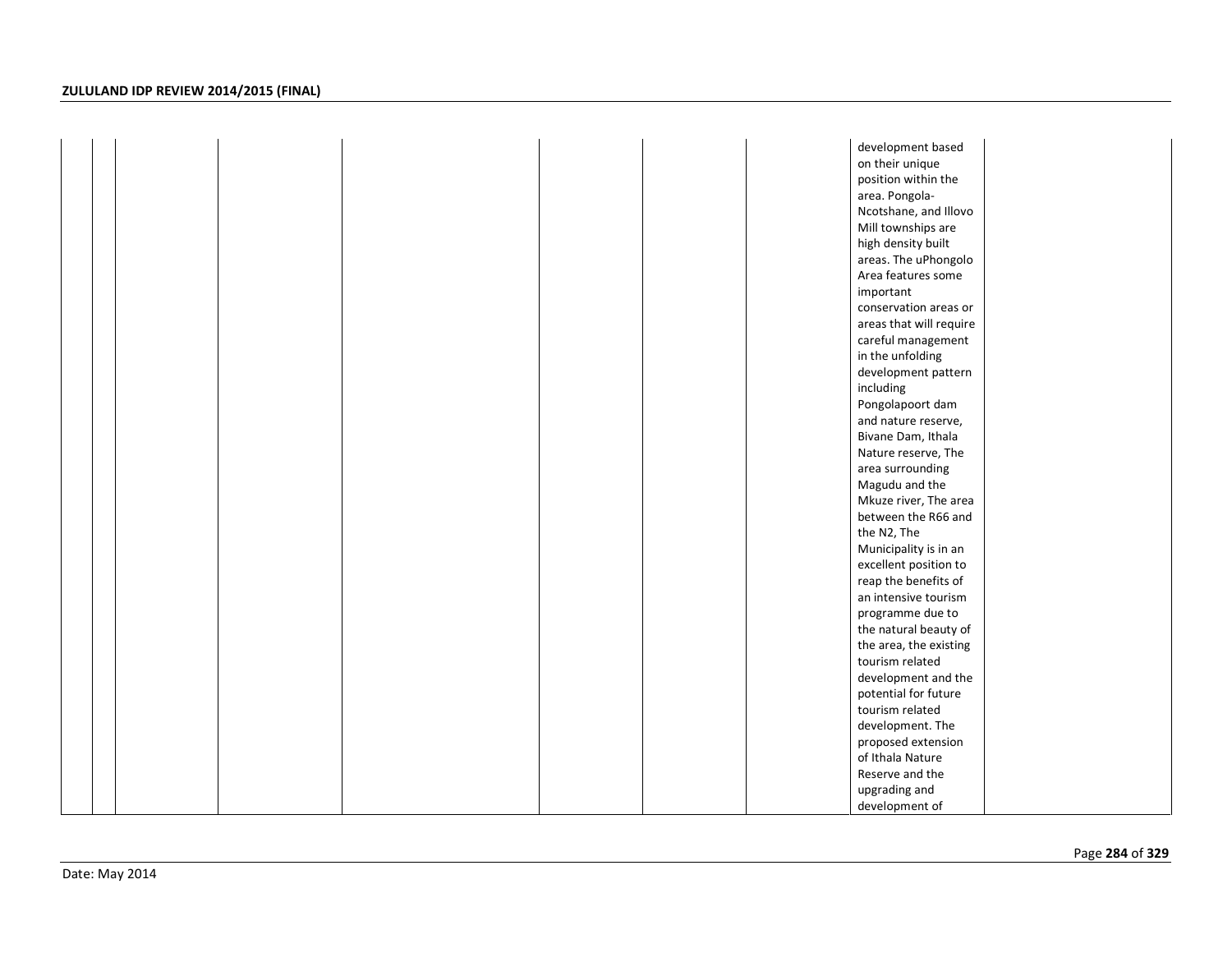|  |        |                          |                                                                                                                                                                                                                                                                                                                                                                                                                                                                                                                                                                                                                                      |                                                                 |                 |                | facilities at the<br>Pongola Poort Nature<br>Reserve have the<br>potential to greatly<br>enhance the tourism<br>sector in the<br>Municipality with the<br>concomitant effect of<br>changing the area to<br>a destination rather<br>than thoroughfare to<br>other destinations.                                                                                                                                                                                                                                                                  |  |
|--|--------|--------------------------|--------------------------------------------------------------------------------------------------------------------------------------------------------------------------------------------------------------------------------------------------------------------------------------------------------------------------------------------------------------------------------------------------------------------------------------------------------------------------------------------------------------------------------------------------------------------------------------------------------------------------------------|-----------------------------------------------------------------|-----------------|----------------|-------------------------------------------------------------------------------------------------------------------------------------------------------------------------------------------------------------------------------------------------------------------------------------------------------------------------------------------------------------------------------------------------------------------------------------------------------------------------------------------------------------------------------------------------|--|
|  | Ulundi | Aloe Processing<br>Plant | Aloe is one of the key resources<br>in the district. Its abundance is<br>deteriorating rapidly due to<br>excessive harvesting and lack of<br>preservation mechanism. There is<br>limited use of this resource to the<br>benefit of communities especially<br>economically. Aloe will be<br>harvested from all wards which<br>will benefit all communities in<br>Ulundi Municipal Area. SEDA has<br>already conducted the feasibility<br>Study. The intention is to let co-<br>operatives to own and run it. The<br>aloe will be harvested from all<br>wards, be transported to the site<br>and be processed and purified for<br>use. | The project is in<br>Wards 9 and 10<br>in a deep rural<br>area. | R 25,000,000.00 | DEDT, DAE, DED | There is going to be a<br>massive job creation<br>which in line with the<br>State President's<br><b>State of Nation</b><br>Address, and it is in<br>line with KZN<br>Provincial Priorities.<br>It is going to attract<br>investors both Local<br>and Foreign as it will<br>give confidence as a<br>successful venture. It<br>will improve lives of<br>the poor as the<br>project is intended to<br>benefit all wards that<br>have aloe. - Aloe that<br>has not been utilised<br>will now be utilised to<br>benefit poor<br>communities. - There |  |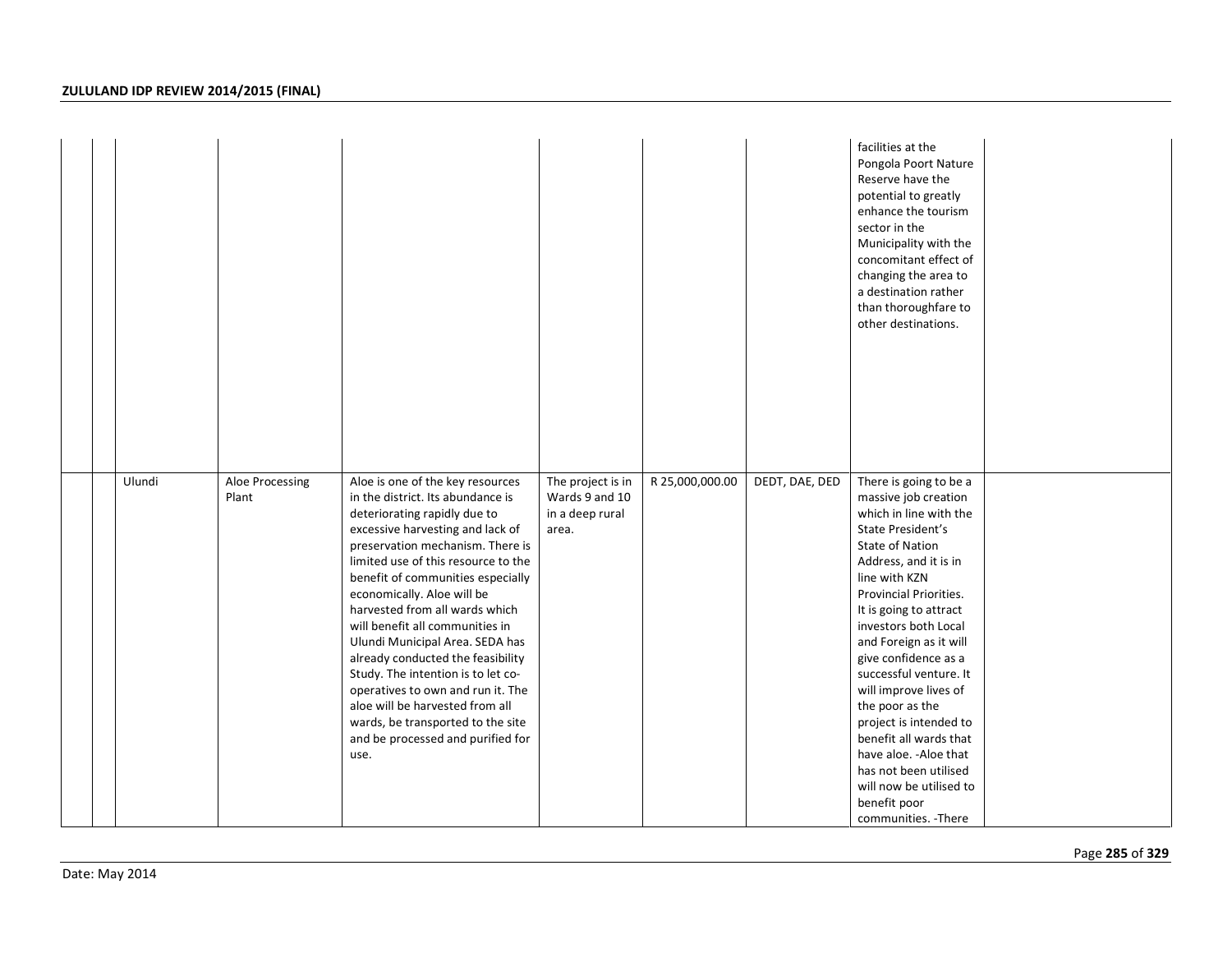|  |        |                    |                                   |                |                |        | will be a boost in the<br>economy of Ulundi |  |
|--|--------|--------------------|-----------------------------------|----------------|----------------|--------|---------------------------------------------|--|
|  |        |                    |                                   |                |                |        | and the Province                            |  |
|  |        |                    |                                   |                |                |        | which is also in line                       |  |
|  |        |                    |                                   |                |                |        | with KZN PGDS. The                          |  |
|  |        |                    |                                   |                |                |        | project has tangibles                       |  |
|  |        |                    |                                   |                |                |        | since it already has a                      |  |
|  |        |                    |                                   |                |                |        | site with some                              |  |
|  |        |                    |                                   |                |                |        | infrastructure. The                         |  |
|  |        |                    |                                   |                |                |        | Co-operatives                               |  |
|  |        |                    |                                   |                |                |        | Programme is going                          |  |
|  |        |                    |                                   |                |                |        | to benefit directly.                        |  |
|  |        |                    |                                   |                |                |        | Skills will be                              |  |
|  |        |                    |                                   |                |                |        | transferred and                             |  |
|  |        |                    |                                   |                |                |        | attained. The                               |  |
|  |        |                    |                                   |                |                |        | Feasibility Study has                       |  |
|  |        |                    |                                   |                |                |        | already been                                |  |
|  |        |                    |                                   |                |                |        | conducted and by a                          |  |
|  |        |                    |                                   |                |                |        | SEDA involved. It is                        |  |
|  |        |                    |                                   |                |                |        | anticipated that                            |  |
|  |        |                    |                                   |                |                |        | products such as                            |  |
|  |        |                    |                                   |                |                |        | soap, medication and                        |  |
|  |        |                    |                                   |                |                |        | various food stuffs                         |  |
|  |        |                    |                                   |                |                |        | will be generated                           |  |
|  |        |                    |                                   |                |                |        | from the Aloe. There                        |  |
|  |        |                    |                                   |                |                |        | will be no exporting                        |  |
|  |        |                    |                                   |                |                |        | of raw material as the                      |  |
|  |        |                    |                                   |                |                |        | aloe will be processed                      |  |
|  |        |                    |                                   |                |                |        | and finalised in                            |  |
|  |        |                    |                                   |                |                |        | Ulundi, Only finished                       |  |
|  |        |                    |                                   |                |                |        | products will be                            |  |
|  |        |                    |                                   |                |                |        | exported.                                   |  |
|  | Ulundi | Feasibility of an  | Establishment of an alternative   | Municipal wide | R              | Energy | In the Ulundi                               |  |
|  |        | Alternative Energy | source energy to electrification  |                | 150,000,000.00 |        | Municipal Area there                        |  |
|  |        | source             | that will alleviate demand and    |                |                |        | is still some huge                          |  |
|  |        |                    | supply pressure off the town grid |                |                |        | backlog in the Eskom                        |  |
|  |        |                    |                                   |                |                |        | supply area, the                            |  |
|  |        |                    |                                   |                |                |        | indication of the                           |  |
|  |        |                    |                                   |                |                |        | backlog is 12 900                           |  |
|  |        |                    |                                   |                |                |        | households. Eskom                           |  |
|  |        |                    |                                   |                |                |        | has built Enyokeni                          |  |
|  |        |                    |                                   |                |                |        | Power Station which                         |  |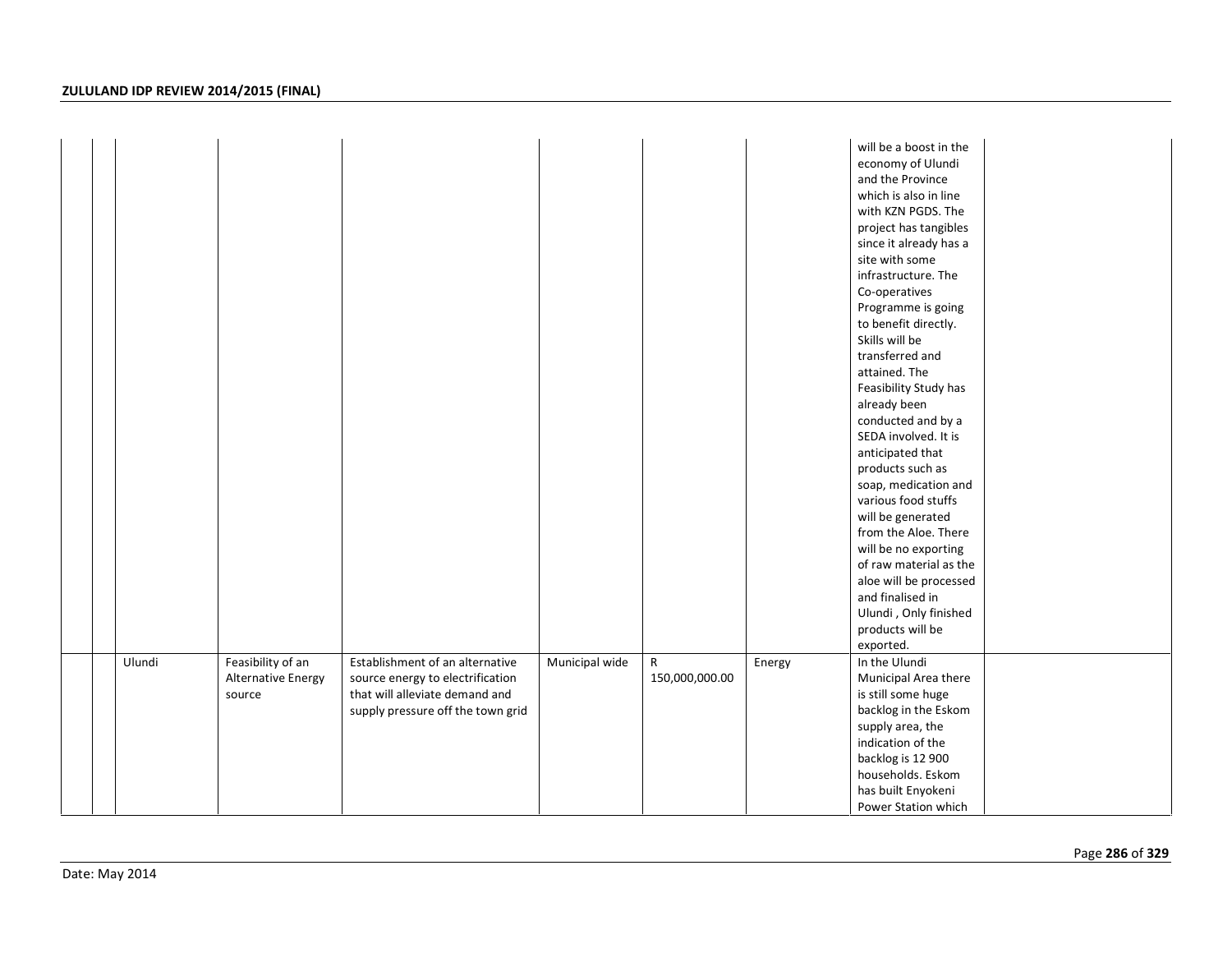| J. |              |                     | PROMOTING GOOD GOVERNANCE, INSTITUTIONAL DEVELOPMENT AND FINANCIAL VIABILITY |                      |          |                      | some what gives<br>assurance that there<br>will now be enough<br>power supply.<br>However the process<br>will take time and<br>some areas need the<br>alternative energy.<br>This is an very basic<br>service that<br>communities must<br>have. This need is<br>incorporated into the<br>Millennium<br>Development Goals<br>and all citizens must<br>have access. The<br>project has the<br>potential to create<br>jobs, contribute to<br>reducing the carbon<br>footprint of the<br>environment in line<br>with COP 17<br>principles, constant<br>supply of energy to<br>poor households,<br>education and health<br>institutions. It is also<br>anticipated that this<br>will reduce loss of life<br>due to disasters such<br>as burned houses, use<br>of toxic energy<br>heaters and stoves<br>etc |  |
|----|--------------|---------------------|------------------------------------------------------------------------------|----------------------|----------|----------------------|-------------------------------------------------------------------------------------------------------------------------------------------------------------------------------------------------------------------------------------------------------------------------------------------------------------------------------------------------------------------------------------------------------------------------------------------------------------------------------------------------------------------------------------------------------------------------------------------------------------------------------------------------------------------------------------------------------------------------------------------------------------------------------------------------------|--|
|    |              |                     |                                                                              |                      |          |                      |                                                                                                                                                                                                                                                                                                                                                                                                                                                                                                                                                                                                                                                                                                                                                                                                       |  |
|    | Municipality | <b>Project Name</b> | <b>Project Description</b>                                                   | <b>Location Ward</b> | Required | <b>Proposed Lead</b> | <b>Brief Profile of</b>                                                                                                                                                                                                                                                                                                                                                                                                                                                                                                                                                                                                                                                                                                                                                                               |  |
|    |              |                     |                                                                              |                      | funding  | Department           | <b>Beneficiaries or</b><br><b>Benefits</b>                                                                                                                                                                                                                                                                                                                                                                                                                                                                                                                                                                                                                                                                                                                                                            |  |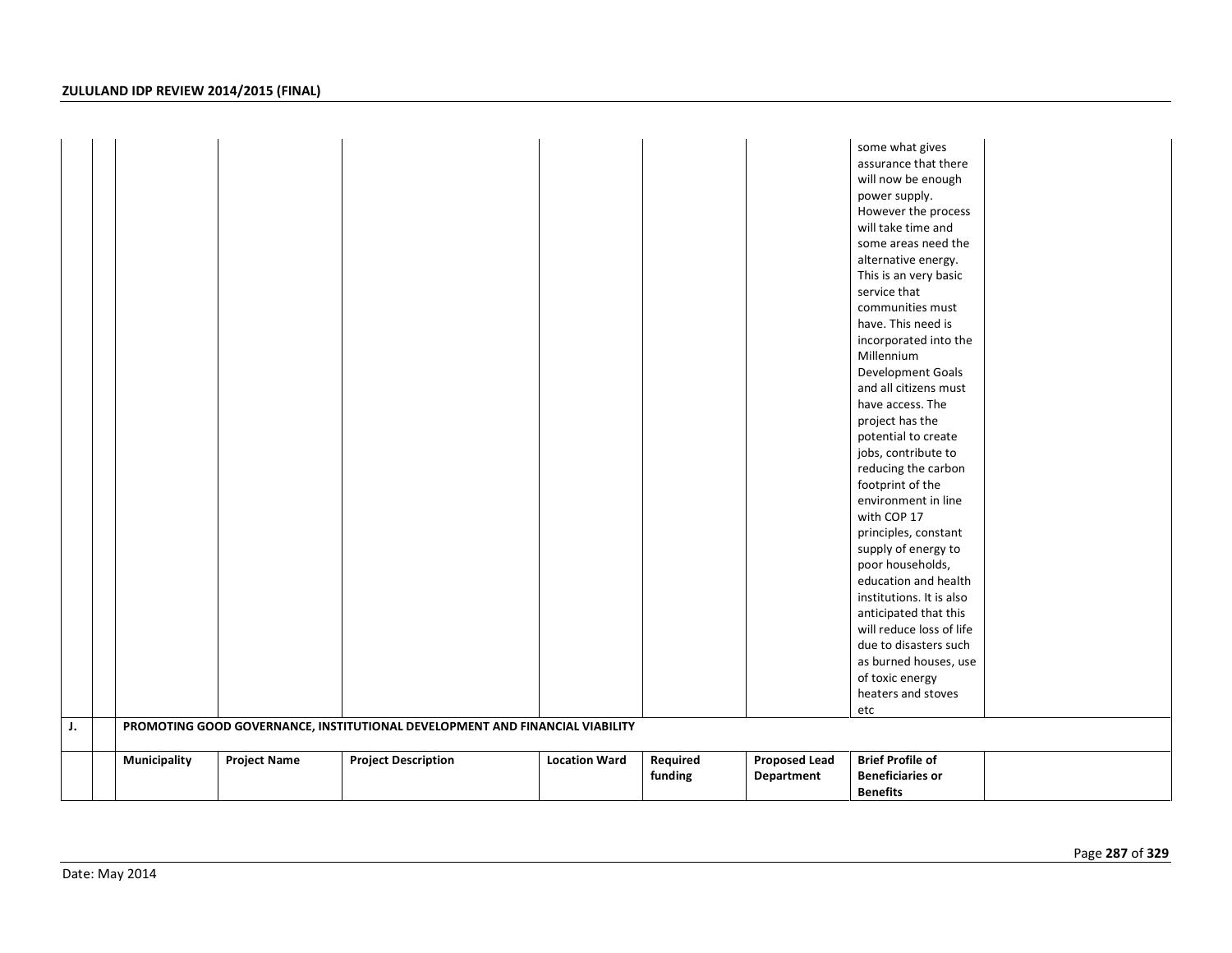|  | Ulundi | <b>Thusong Service</b><br>Centres | Facilities that include a<br>conglomeration of government<br>services so that communities<br>living away from the urban<br>centres can access these benefits<br>closer to home. | All wards | R<br>300,000,000.00 | Social<br>Development,<br>COGTA, GCIS | The programme<br>started some years<br>ago but the people of<br>Ulundi have never<br>benefitted. There are<br>5 Nodes in the Ulundi<br>Spatial area and these<br>nodes require this<br>kind of service. 5<br>Thusong Centres are<br>required. In some of<br>these Nodes some<br>homework has<br>already been done.<br>Poor communities in<br>rural areas travel to<br>Cities and Towns for<br>very basic needs, the<br>Thusong Service<br>Centre brings these<br>basic needs closer to<br>communities and<br>thereby saving them<br>money that can be<br>used for other needs<br>and thus sustain<br>better life. Services<br>required include ID<br>registration, birth<br>certificates, business<br>support centres, rape<br>centres(social<br>workers), high level<br>basic health services,<br>etc. | Ceza node, the process had<br>gone as far as communities and<br>traditional Leadership<br>identifying the suitable site.<br>Babanango Node site identified<br>with some challenges.<br>Mpungamhlophe Node,<br>feasibility study already carried<br>out for a Trading Centre.<br>Ngulwane Node, feasibility<br>study and business plans<br>already carried out the<br>Zululand District Municipality.<br>The project will also reduce<br>distances and cost of travelling<br>to town to access government<br>services. |
|--|--------|-----------------------------------|---------------------------------------------------------------------------------------------------------------------------------------------------------------------------------|-----------|---------------------|---------------------------------------|---------------------------------------------------------------------------------------------------------------------------------------------------------------------------------------------------------------------------------------------------------------------------------------------------------------------------------------------------------------------------------------------------------------------------------------------------------------------------------------------------------------------------------------------------------------------------------------------------------------------------------------------------------------------------------------------------------------------------------------------------------------------------------------------------------|-----------------------------------------------------------------------------------------------------------------------------------------------------------------------------------------------------------------------------------------------------------------------------------------------------------------------------------------------------------------------------------------------------------------------------------------------------------------------------------------------------------------------|
|--|--------|-----------------------------------|---------------------------------------------------------------------------------------------------------------------------------------------------------------------------------|-----------|---------------------|---------------------------------------|---------------------------------------------------------------------------------------------------------------------------------------------------------------------------------------------------------------------------------------------------------------------------------------------------------------------------------------------------------------------------------------------------------------------------------------------------------------------------------------------------------------------------------------------------------------------------------------------------------------------------------------------------------------------------------------------------------------------------------------------------------------------------------------------------------|-----------------------------------------------------------------------------------------------------------------------------------------------------------------------------------------------------------------------------------------------------------------------------------------------------------------------------------------------------------------------------------------------------------------------------------------------------------------------------------------------------------------------|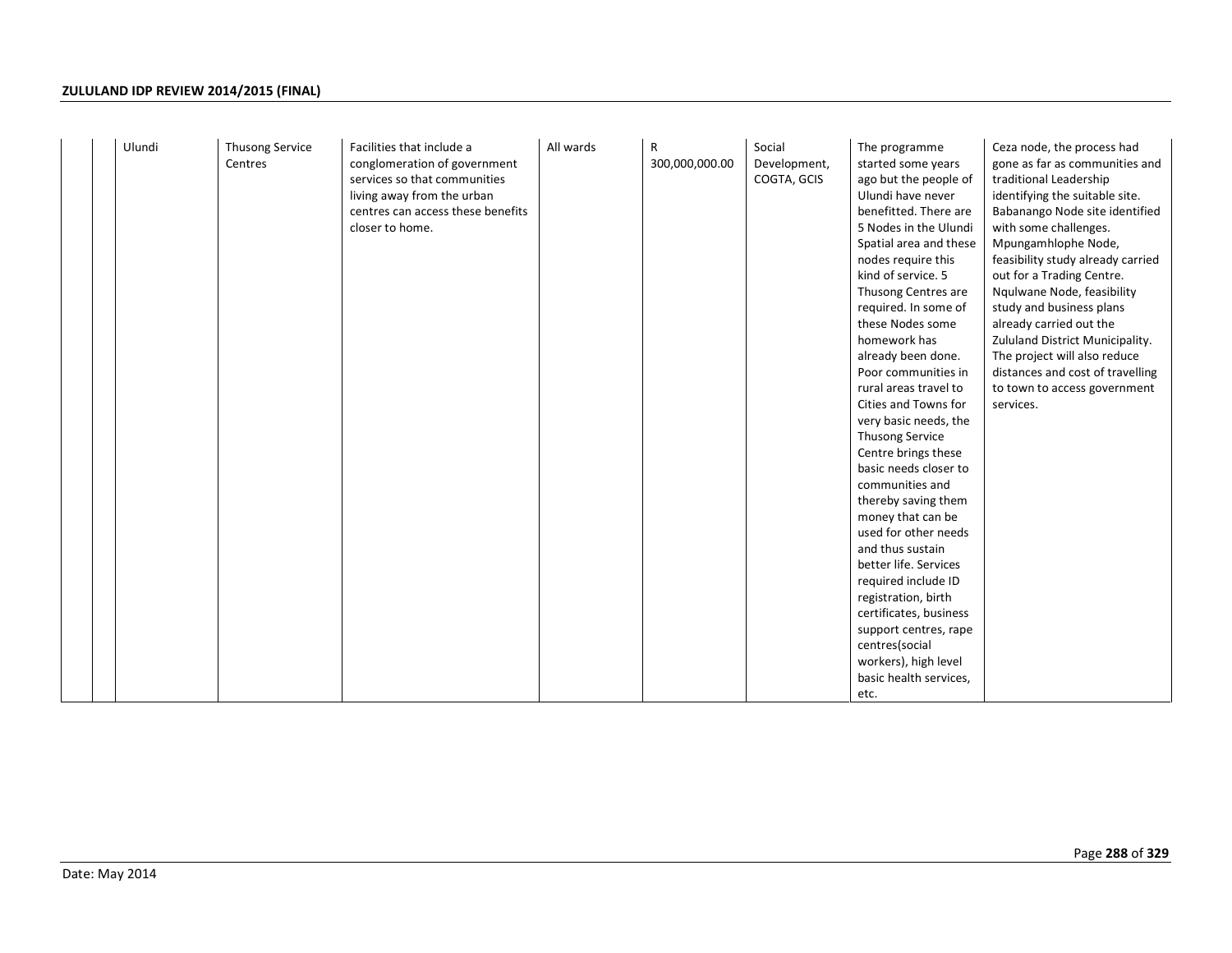|  | Zululand<br>District<br>Municipality | Broadband and IT<br>Infrastructure<br>Upgrade | Upgrade of all broadband and IT<br>infrastructure in the district to<br>improve alternative<br>communication methods<br>between municipalities as well as<br>communities in Zululand | Municipal wide | <b>NA</b> | GCIS | Technology is a<br>necessity in this age<br>of globalisation.<br>There is a need to<br>improve<br>communication<br>infrastructure to<br>enhance IT<br>compatibility<br>between all<br>municipalities which<br>inhibits centralisation<br>of information in<br>many sectors. There<br>is also poor network<br>systems which are<br>also not accessible in<br>many corners of the<br>district and this is<br>crucial when<br>attempting to draw<br>investment. |
|--|--------------------------------------|-----------------------------------------------|--------------------------------------------------------------------------------------------------------------------------------------------------------------------------------------|----------------|-----------|------|--------------------------------------------------------------------------------------------------------------------------------------------------------------------------------------------------------------------------------------------------------------------------------------------------------------------------------------------------------------------------------------------------------------------------------------------------------------|
|--|--------------------------------------|-----------------------------------------------|--------------------------------------------------------------------------------------------------------------------------------------------------------------------------------------|----------------|-----------|------|--------------------------------------------------------------------------------------------------------------------------------------------------------------------------------------------------------------------------------------------------------------------------------------------------------------------------------------------------------------------------------------------------------------------------------------------------------------|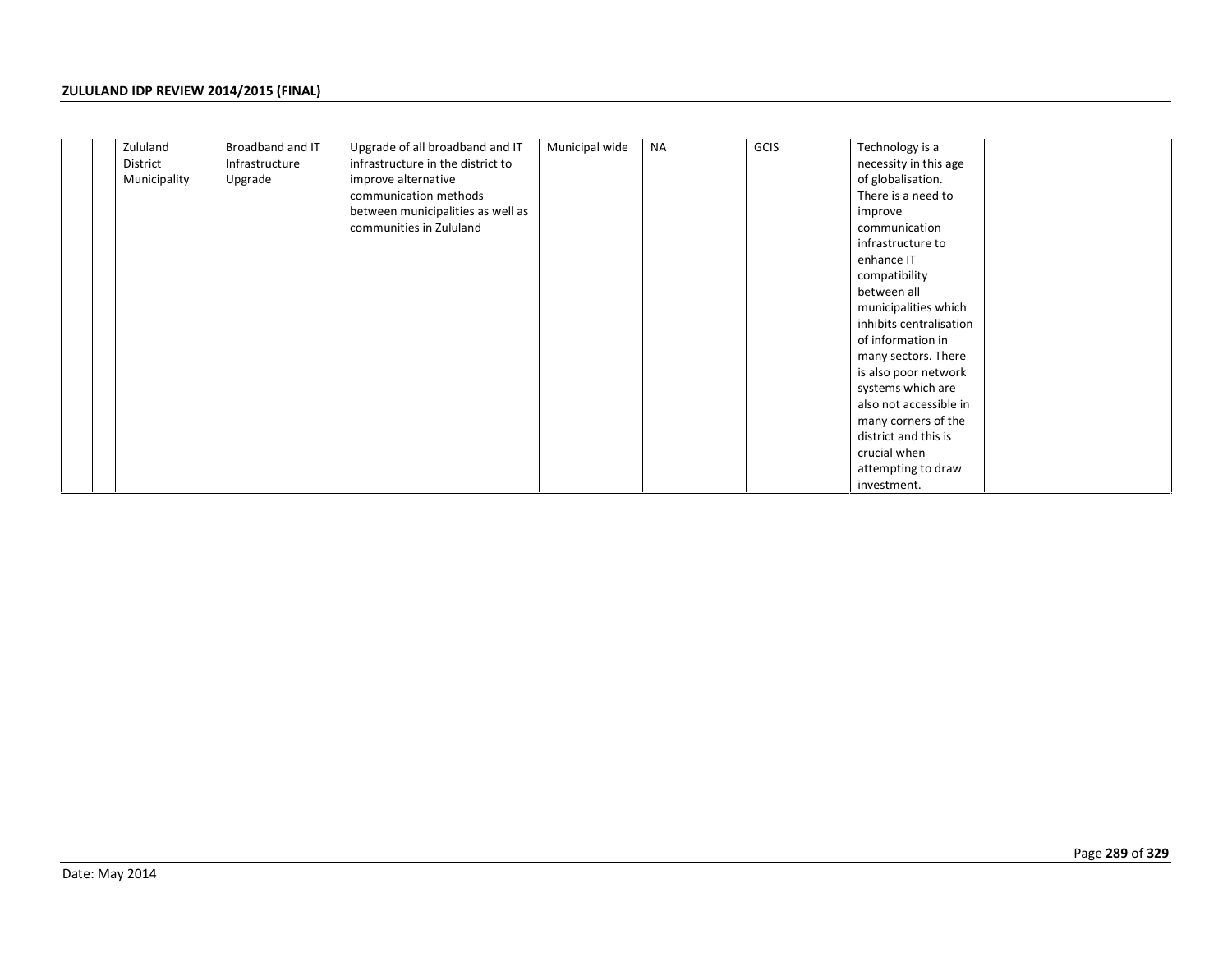Table 91: Reviewed Action Plan for each MTAS Priority (as prepared during 2011/2012 - and as **incorporated in the 2012/2013 IDP Development Strategies)** 

| <b>CHALLENGE</b><br>AS<br><b>IDENTIFIED IN</b><br><b>THE</b><br><b>SUPPORT PLAN</b>                                                                                               | <b>ACTIONS</b><br>ΤО<br>ВE<br><b>TAKEN</b>                                                        | <b>RESPONSIBLE</b><br><b>PERSON</b>                       | <b>TARGET DATE</b>                                                                                                            | <b>PROGRESS</b>                                                                                                                                                                                                                                                                                                                                     |
|-----------------------------------------------------------------------------------------------------------------------------------------------------------------------------------|---------------------------------------------------------------------------------------------------|-----------------------------------------------------------|-------------------------------------------------------------------------------------------------------------------------------|-----------------------------------------------------------------------------------------------------------------------------------------------------------------------------------------------------------------------------------------------------------------------------------------------------------------------------------------------------|
| 1. Public Participation                                                                                                                                                           | A. Governance and Institutional Memory                                                            |                                                           |                                                                                                                               |                                                                                                                                                                                                                                                                                                                                                     |
| 1.1 IGR<br>The IGR between the<br>and Local<br>District<br>municipality is not<br>functioning                                                                                     | Dedicate<br>IGR<br>an<br>champion<br>be<br>to<br>responsible for IGR<br>issues                    | Office<br>of<br>the<br>Mayor/Corporate<br><b>Services</b> |                                                                                                                               | There is a mayor's<br>where the<br>forum<br>district mayor is the<br>chair. There is<br>a a<br>Technical com, the<br>supporting MF which<br>of<br>consists<br>MM's<br>from<br>Local<br>Municipalities<br>and<br>District. There is a<br>signed protocol by<br>mayors,<br>Deputy<br>Mayor and speakers.<br>All these are in place<br>to promote IGR. |
| 1.2.<br><b>Traditional</b>                                                                                                                                                        |                                                                                                   | Office<br>of<br>the<br>Mayor/Planning                     | December 2012                                                                                                                 | Workshops<br>have<br>been held                                                                                                                                                                                                                                                                                                                      |
| <b>Leaders</b><br>Unhappiness about<br>some proclamations<br>have<br>negatively<br>affected the working<br>relationship between<br>Traditional<br>Leaders<br>and the municipality | Municipality<br>to<br>organise<br>the<br>consultative<br>workshop                                 |                                                           |                                                                                                                               |                                                                                                                                                                                                                                                                                                                                                     |
|                                                                                                                                                                                   | A. Governance and Institutional Memory                                                            |                                                           |                                                                                                                               |                                                                                                                                                                                                                                                                                                                                                     |
| 2. Municipal Councils                                                                                                                                                             |                                                                                                   |                                                           |                                                                                                                               |                                                                                                                                                                                                                                                                                                                                                     |
| 2.1.<br>By-laws and<br><b>Policies</b><br>By-laws<br>and<br>policies<br>municipal<br>are out of date                                                                              | Prioritise a dedicated<br>with<br>team<br>appropriate skills to<br>review and develop<br>policies | MANCO                                                     | May/June<br>Between<br>2012,<br>Municipal<br>Admin will provide<br>the municipality with<br>generic HR policies.<br>Municipal | Policies and bylaws<br>under review under<br>the IGR grant.                                                                                                                                                                                                                                                                                         |
|                                                                                                                                                                                   |                                                                                                   |                                                           | Governance<br>will<br>provide copies<br>of<br>recently<br>revised<br>bylaws to the MM<br>adaption<br>for<br>and               |                                                                                                                                                                                                                                                                                                                                                     |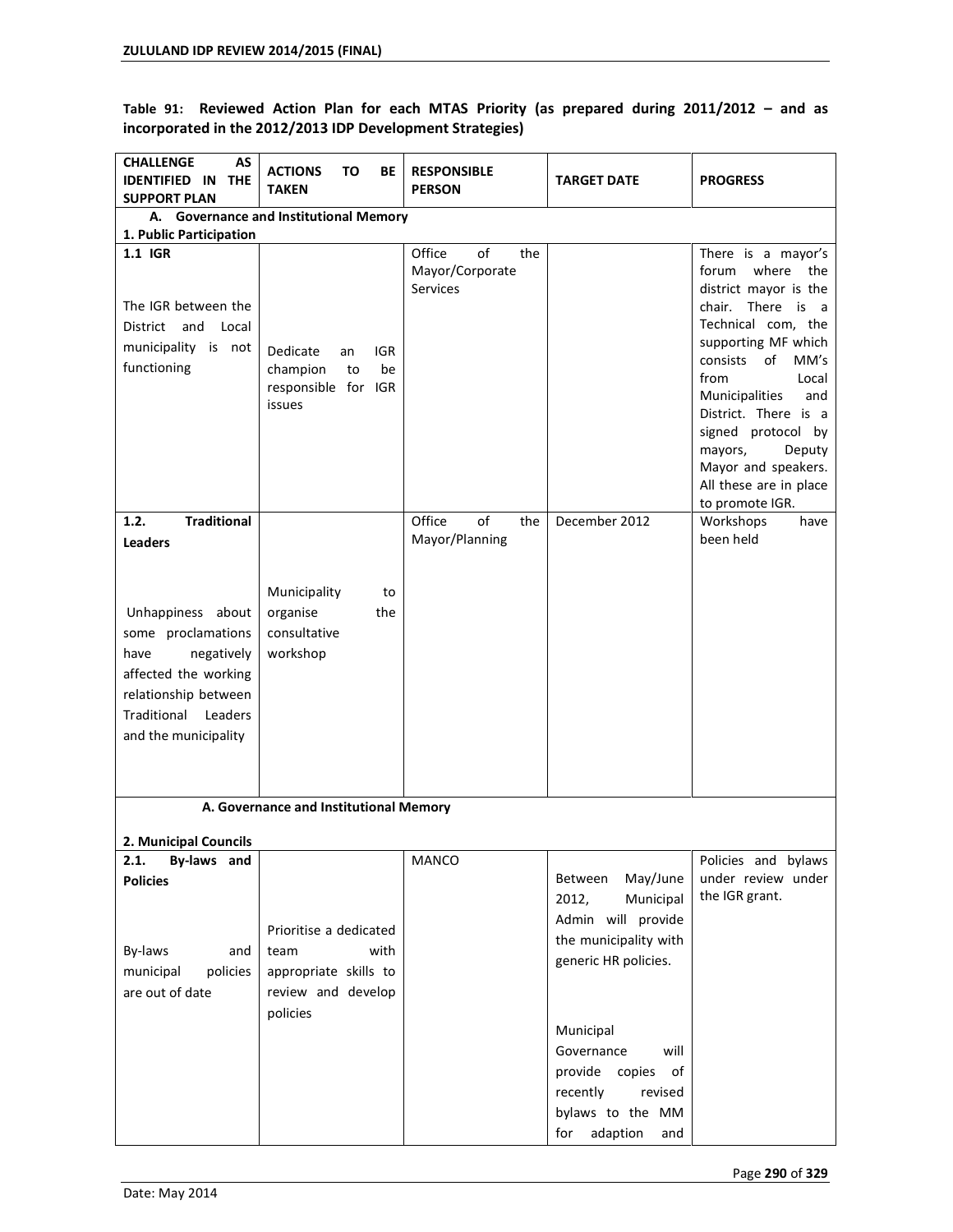| AS<br><b>CHALLENGE</b><br><b>IDENTIFIED IN</b><br><b>THE</b><br><b>SUPPORT PLAN</b> | то<br>BE<br><b>ACTIONS</b><br><b>TAKEN</b>                       | <b>RESPONSIBLE</b><br><b>PERSON</b> | <b>TARGET DATE</b>                                                                        | <b>PROGRESS</b>                                                                                                                                                                                                                                                                                                                                                                                                                       |
|-------------------------------------------------------------------------------------|------------------------------------------------------------------|-------------------------------------|-------------------------------------------------------------------------------------------|---------------------------------------------------------------------------------------------------------------------------------------------------------------------------------------------------------------------------------------------------------------------------------------------------------------------------------------------------------------------------------------------------------------------------------------|
|                                                                                     |                                                                  |                                     | adoption, by end of<br>June 2012.                                                         |                                                                                                                                                                                                                                                                                                                                                                                                                                       |
|                                                                                     |                                                                  |                                     | Hands on support<br>handed over to the<br>in-house G&A expert<br>in August 2012.          |                                                                                                                                                                                                                                                                                                                                                                                                                                       |
| 2.2 MPAC<br>Councillors need to<br>be trained on<br>Councillor Oversight<br>(MPAC)  | Councillors<br>to<br>participate in training<br>programme        | Corporate Services                  | SCM<br>for<br>process<br>professional<br>skilled<br>will be finalised by 1<br>August 2012 | <b>Councillors</b><br>underwent<br><b>MPAC</b><br>Training<br>$11 - 12$<br>on<br>October<br>2013 and<br>attended<br><b>MPAC</b><br>Imbizo on 19 January<br>2013<br>which<br>has<br>equipped them with<br>the necessary skills<br>regarding<br>the<br>operation<br>of<br>the<br>MPAC. Furthermore,<br>consultant<br>the<br>appointed by COGTA<br>to provide support to<br>the District has been<br>tasked by COGTA to<br>support MPAC. |
| А.                                                                                  | <b>Governance and Institutional Mechanism</b>                    |                                     |                                                                                           |                                                                                                                                                                                                                                                                                                                                                                                                                                       |
| 3. Political Management and Oversight<br>3.1<br><b>Delegations</b>                  |                                                                  | Corporate                           | District to<br>appoint                                                                    | Consultant                                                                                                                                                                                                                                                                                                                                                                                                                            |
| <b>Framework</b><br>Delegations<br>framework needs to                               | Corporate<br>Services<br>Manager<br>and<br>relevant<br>officials | Services/Municipal<br>Manager       | Governance<br>expert<br>by 1 August 2012 to<br>deal with this matter.                     | appointed by COGTA<br>providing support                                                                                                                                                                                                                                                                                                                                                                                               |
| reviewed<br>be<br>and<br>work-shopped.<br><b>B. Operations and Administration</b>   | within the DM to<br>assist the process of<br>review              |                                     |                                                                                           |                                                                                                                                                                                                                                                                                                                                                                                                                                       |
| 4. Human Resources                                                                  |                                                                  |                                     |                                                                                           |                                                                                                                                                                                                                                                                                                                                                                                                                                       |
| 4.1<br>Local<br>Labour<br>Forum (LLF)                                               |                                                                  | Corporate Services                  | Resource<br>Human<br>to<br>assist<br>manager<br>with setting up of LLF                    | LLF exists, plan with<br>Chairperson<br>to<br>improve functioning<br>by holding regular<br>LLF meetings and bi-                                                                                                                                                                                                                                                                                                                       |
| LLF is not functioning                                                              | Human<br>Resource                                                |                                     |                                                                                           | laterals to maintain a<br>healthy relationship                                                                                                                                                                                                                                                                                                                                                                                        |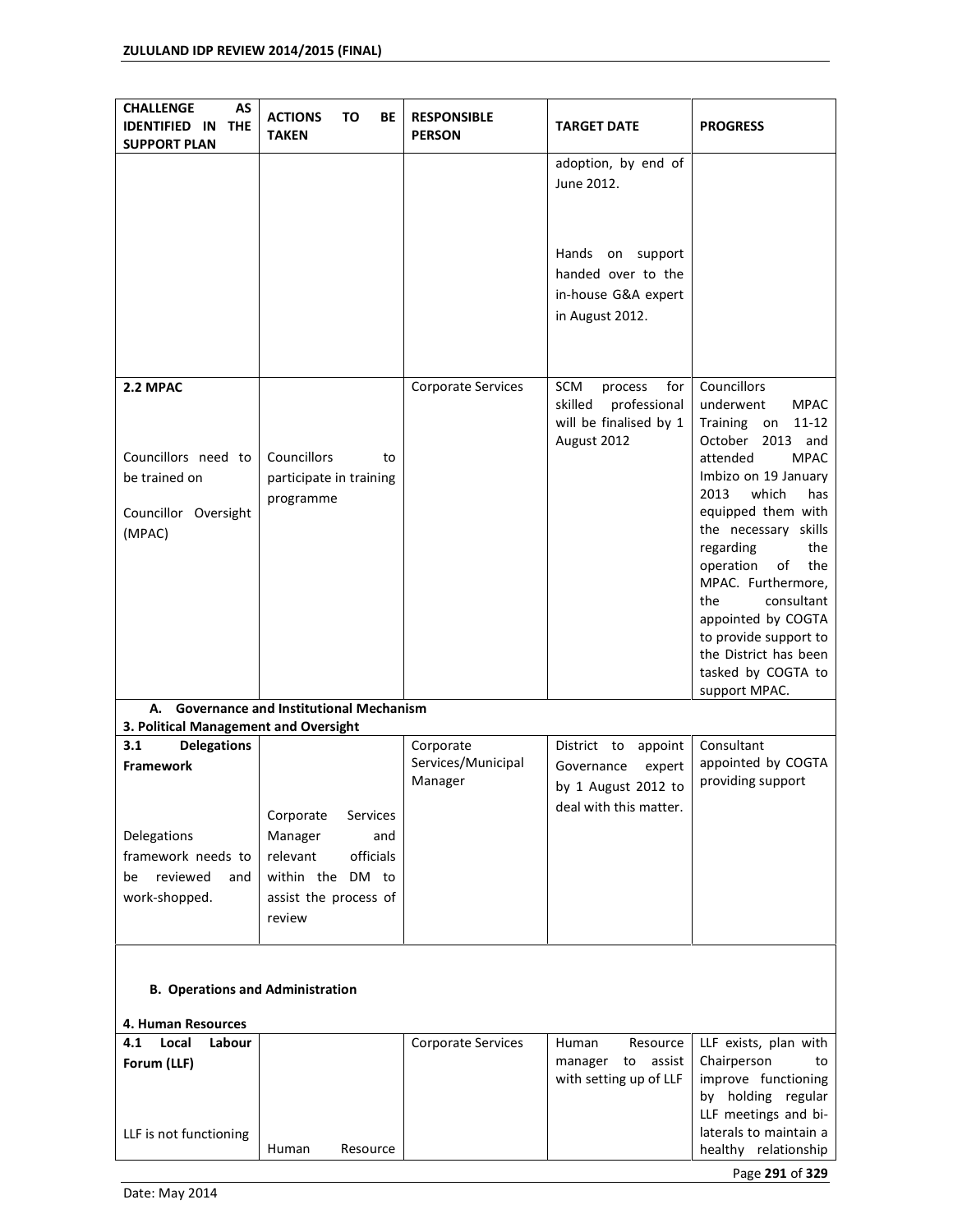| <b>CHALLENGE</b><br>AS<br><b>IDENTIFIED IN</b><br><b>THE</b><br><b>SUPPORT PLAN</b> | <b>ACTIONS</b><br>то<br>ВE<br><b>TAKEN</b>     | <b>RESPONSIBLE</b><br><b>PERSON</b> | <b>TARGET DATE</b>                                                               | <b>PROGRESS</b>                               |
|-------------------------------------------------------------------------------------|------------------------------------------------|-------------------------------------|----------------------------------------------------------------------------------|-----------------------------------------------|
|                                                                                     | assist<br>manager to<br>with setting up of LLF |                                     |                                                                                  | with labour                                   |
| <b>B. Operations and Administration</b>                                             |                                                |                                     |                                                                                  |                                               |
| 5. Training and Development                                                         |                                                |                                     |                                                                                  |                                               |
| <b>Skills</b><br>5.1.                                                               |                                                | <b>Corporate Services</b>           | Municipality<br>to                                                               | Allocated<br>budget                           |
| Development                                                                         |                                                |                                     | with<br>cooperate<br>LGSETA                                                      | available for training<br>purposes as per WSP |
|                                                                                     | Municipality to co-                            |                                     | arrangements                                                                     |                                               |
| unable<br>District<br>to                                                            | operate with LGSETA                            |                                     |                                                                                  | <b>SDF</b><br>does<br>attend                  |
| train the SDF due to                                                                | arrangements                                   |                                     |                                                                                  | training meetings /<br>interventions related  |
| lack of funding                                                                     |                                                |                                     | Municipality to avail<br>SDF's to attend the                                     | training<br>and<br>to<br>development          |
|                                                                                     | Municipality to avail                          |                                     | training                                                                         |                                               |
|                                                                                     | SDF's to attend the                            |                                     |                                                                                  |                                               |
|                                                                                     | training                                       |                                     |                                                                                  |                                               |
| <b>C. Financial Management</b>                                                      |                                                |                                     |                                                                                  |                                               |
|                                                                                     |                                                |                                     |                                                                                  |                                               |
| 7.1.<br>Revenue                                                                     |                                                | <b>CFO</b>                          | 7. Financial Management, Viability and Risk Management<br><b>The</b><br>LM<br>to | Consultation<br>in                            |
| enhancement                                                                         |                                                |                                     | collaborate<br>with                                                              | proceess                                      |
| strategy                                                                            |                                                |                                     | <b>Provincial Treasury</b>                                                       |                                               |
|                                                                                     |                                                |                                     | Treasury<br>to<br>lead                                                           |                                               |
|                                                                                     |                                                |                                     | process<br>in                                                                    |                                               |
| The<br>revenue                                                                      | <b>The</b><br>ZDM<br>to                        |                                     | developing a revenue                                                             |                                               |
| opportunities are not                                                               | collaborate<br>with                            |                                     | enhancement                                                                      |                                               |
| being fully exploited                                                               | <b>Provincial Treasury</b>                     |                                     | COGTA:<br>strategy.                                                              |                                               |
| by the municipality                                                                 |                                                |                                     | Municipal Finance to                                                             |                                               |
| and it is in need of                                                                |                                                |                                     | support Treasury in                                                              |                                               |
| revenue generation                                                                  |                                                |                                     | convening meetings<br>with LM & to assist                                        |                                               |
|                                                                                     |                                                |                                     | with<br>LM                                                                       |                                               |
|                                                                                     |                                                |                                     | implementation<br>of                                                             |                                               |
|                                                                                     |                                                |                                     | strategy.                                                                        |                                               |
| 7.2<br><b>Debt</b>                                                                  |                                                | <b>CFO</b>                          | Municipality to assist                                                           | Consultation<br>in                            |
| Management                                                                          |                                                |                                     | Treasury and COGTA                                                               | process                                       |
|                                                                                     |                                                |                                     | developing<br>the<br>in<br>strategy                                              |                                               |
| debt<br>Poor                                                                        | Municipality to assist<br>Treasury and COGTA   |                                     | COGTA:<br>Municipal                                                              |                                               |
| of<br>management                                                                    | developing<br>the<br>in                        |                                     | Finance<br>in                                                                    |                                               |
| government houses                                                                   | strategy                                       |                                     | consultation<br>with                                                             |                                               |
| in Ulundi                                                                           |                                                |                                     | Treasury to conduct<br>assessment of debt                                        |                                               |
|                                                                                     |                                                |                                     | profile, assist with                                                             |                                               |
|                                                                                     |                                                |                                     | development<br>of                                                                |                                               |
|                                                                                     |                                                |                                     | strategy, support the<br>implementation<br>of                                    |                                               |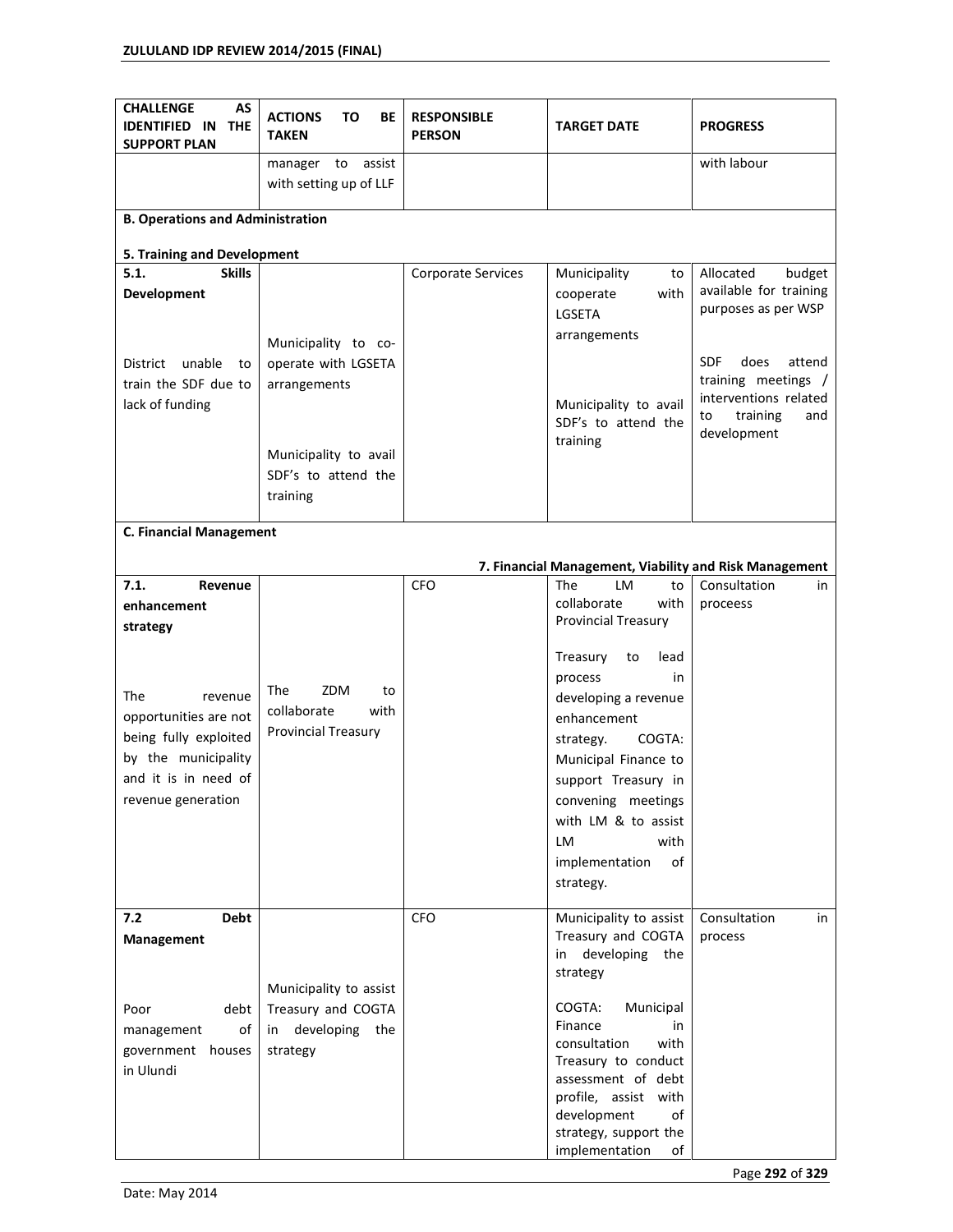| AS<br><b>CHALLENGE</b><br><b>IDENTIFIED IN THE</b><br><b>SUPPORT PLAN</b> | <b>ACTIONS</b><br>ΤО<br>ВE<br><b>TAKEN</b>       | <b>RESPONSIBLE</b><br><b>PERSON</b> | <b>TARGET DATE</b>                        | <b>PROGRESS</b>         |
|---------------------------------------------------------------------------|--------------------------------------------------|-------------------------------------|-------------------------------------------|-------------------------|
|                                                                           |                                                  |                                     | debt strategy.                            |                         |
| Indigent<br>7.3                                                           |                                                  | <b>CFO</b>                          | To lead process of                        | Indigent policy to be   |
| Register                                                                  |                                                  |                                     | policy formalisation                      | developed               |
|                                                                           |                                                  |                                     | alignment<br>and<br>of                    |                         |
|                                                                           |                                                  |                                     | policies<br>LMs<br>and                    |                         |
|                                                                           | To lead process of                               |                                     | registers                                 |                         |
| indigent<br>Lack<br>οf                                                    | policy formalisation                             |                                     |                                           |                         |
|                                                                           |                                                  |                                     | COGTA:<br>Municipal                       |                         |
| policy and register                                                       | alignment<br>and<br>of                           |                                     | Finance to assist with                    |                         |
|                                                                           | policies<br>LMs<br>and                           |                                     | review                                    |                         |
|                                                                           | registers                                        |                                     | development<br>οf                         |                         |
|                                                                           |                                                  |                                     | policy on indigents,                      |                         |
|                                                                           |                                                  |                                     | assist support the                        |                         |
|                                                                           |                                                  |                                     | development of an                         |                         |
|                                                                           |                                                  |                                     | indigent                                  |                         |
|                                                                           |                                                  |                                     | register,                                 |                         |
|                                                                           |                                                  |                                     | support adoption of                       |                         |
|                                                                           |                                                  |                                     | register / policy, &<br>track and monitor |                         |
|                                                                           |                                                  |                                     | implementation<br>of                      |                         |
|                                                                           |                                                  |                                     | indigent policy.                          |                         |
| D. Service Delivery and Infrastructure                                    |                                                  |                                     |                                           |                         |
|                                                                           |                                                  |                                     |                                           |                         |
|                                                                           | 9. Access to water, sanitation and waste removal |                                     |                                           |                         |
| 9.1 Water Service                                                         |                                                  |                                     | Cooperate with the                        | Business plan was       |
| Provision - A                                                             |                                                  |                                     | PSP to finalise the                       | submitted to COGTA,     |
|                                                                           |                                                  |                                     | feasibility study                         | funds were approved     |
|                                                                           |                                                  |                                     |                                           | to do schemes that      |
|                                                                           | Cooperate with the                               |                                     |                                           | were part of business   |
| Some<br>municipal                                                         | PSP to finalise the                              | <b>Technical Services</b>           |                                           | plan and they are still |
| wards/areas have no                                                       | feasibility study.                               |                                     | Prioritise<br>allocated                   |                         |
| water infrastructure.                                                     |                                                  |                                     | funds areas of high                       | implementation<br>in    |
| Water<br>service                                                          |                                                  |                                     | backlog<br>with<br>the                    | progress                |
| backlog is at 37% and                                                     |                                                  |                                     | support of COGTA                          | (Massification)         |
| will take $20 - 25$                                                       |                                                  |                                     |                                           |                         |
|                                                                           |                                                  |                                     |                                           |                         |
| years at a cost of R4                                                     |                                                  |                                     | COGTA to engage                           |                         |
| billion to address.                                                       |                                                  |                                     | WSA on prioritization                     |                         |
| Sanitation backlog is                                                     |                                                  |                                     | project<br>and                            |                         |
| at 45%.                                                                   |                                                  |                                     | implementation                            |                         |
|                                                                           |                                                  |                                     | schedules with cash                       |                         |
|                                                                           |                                                  |                                     | flow implications by                      |                         |
|                                                                           | Prioritise<br>allocated                          |                                     |                                           |                         |
| There are 23 waste                                                        | funds areas of high                              |                                     | end June 2012.                            |                         |
| treatment<br>water                                                        | with<br>backlog<br>the                           |                                     |                                           |                         |
| plants in towns and                                                       | support of COGTA.                                |                                     |                                           |                         |
| VIP toilets in rural                                                      |                                                  |                                     |                                           | Massification<br>funds  |
| area. It will take $17 -$                                                 |                                                  |                                     | COGTA to investigate                      |                         |
|                                                                           |                                                  |                                     | through<br>funding                        | has been received by    |
| 20 years to clear the                                                     |                                                  |                                     | Massification by end                      | ZDM to complete         |
| sanitation backlogs.                                                      |                                                  |                                     | June 2012.                                | Sovana scheme           |
|                                                                           |                                                  |                                     |                                           |                         |
|                                                                           |                                                  |                                     |                                           |                         |
|                                                                           |                                                  |                                     | COGTA to Facilitate                       |                         |
|                                                                           |                                                  |                                     | inclusion of priority                     |                         |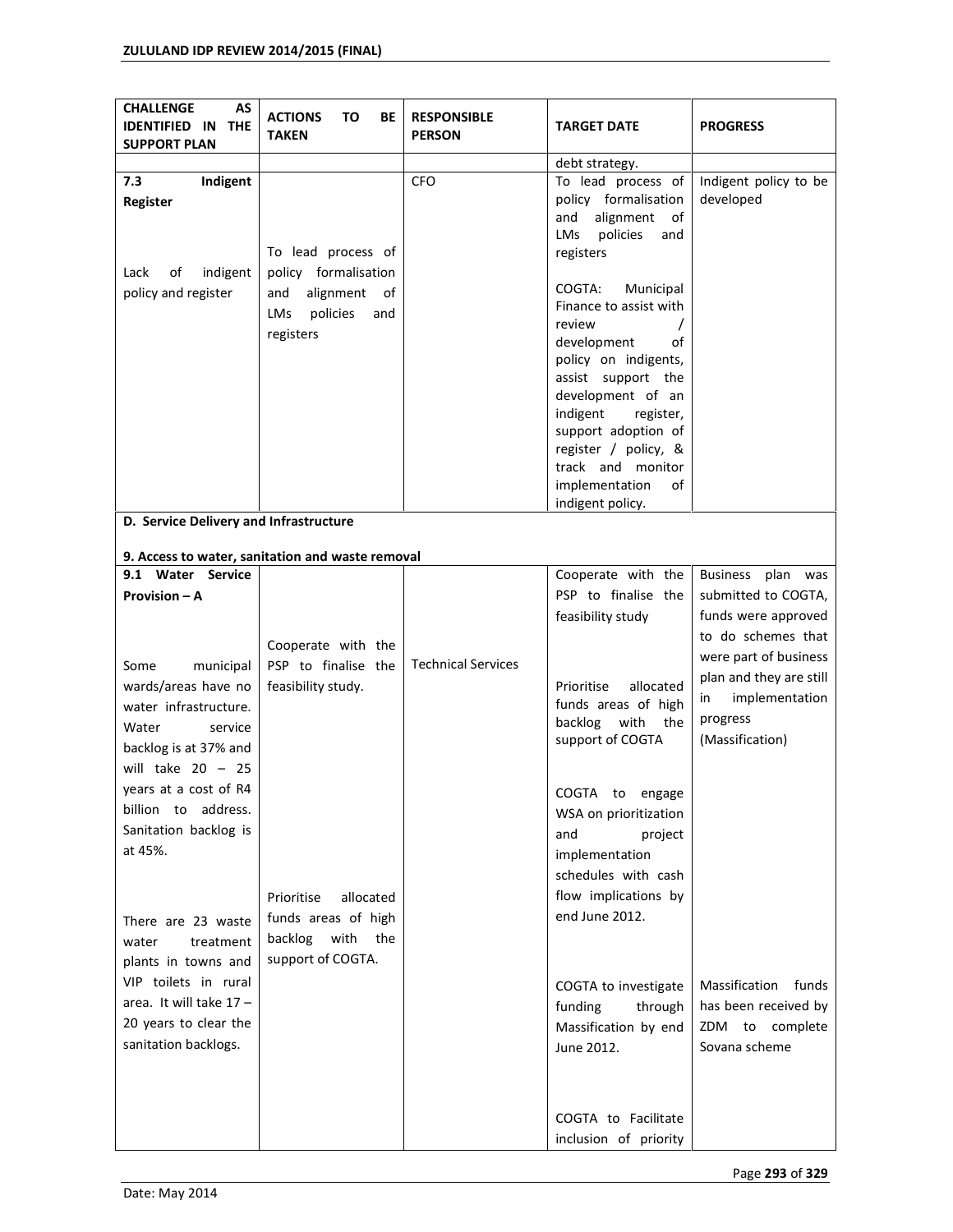| AS<br><b>CHALLENGE</b><br><b>IDENTIFIED IN THE</b><br><b>SUPPORT PLAN</b> | <b>ACTIONS</b><br>ΤО<br>BE<br><b>TAKEN</b>                                              | <b>RESPONSIBLE</b><br><b>PERSON</b> | <b>TARGET DATE</b>                                                                                                                        | <b>PROGRESS</b>                                                                                                                                                                         |
|---------------------------------------------------------------------------|-----------------------------------------------------------------------------------------|-------------------------------------|-------------------------------------------------------------------------------------------------------------------------------------------|-----------------------------------------------------------------------------------------------------------------------------------------------------------------------------------------|
|                                                                           |                                                                                         |                                     | MIG<br>projects<br>in<br>implementation<br>by<br>plans<br>August<br>2012.<br>COGTA to support<br>WSA in<br><b>UAP</b><br>by<br>March 2013 | Funds are allocated<br>as per the backlog<br>within<br>ZDM.<br>Implementation Plan<br>for 13/14 financial<br>has<br>been<br>year<br>submitted to MIG<br>and $14/15$ to be<br>finalised. |
|                                                                           |                                                                                         |                                     | Facilitate<br>engagement<br>with<br>DBSA to determine<br>feasibility of front<br>loading<br>by March<br>2013.                             |                                                                                                                                                                                         |
| 9.2 Water Service<br><b>Provision - B</b>                                 |                                                                                         | <b>Technical Services</b>           | Cooperate<br>and<br>support the deployed<br><b>PSP</b>                                                                                    | ZDM has electronic<br>coordinates of all the<br>schemes and<br>this                                                                                                                     |
| Municipal<br>wards/areas<br>with<br>non-functional water<br>schemes       | Cooperate<br>and<br>support the deployed<br>of PSP                                      |                                     | Provide<br>electronic<br>spatial locations of<br>water<br>schemes<br>operated by diesel<br>engines                                        | information is kept<br>as an electronic filing<br>system within ZDM<br>Geographic<br>Information Systems.<br>There<br>is<br>budget                                                      |
|                                                                           | Provide<br>electronic<br>spatial locations of<br>schemes<br>water<br>operated by diesel |                                     |                                                                                                                                           | allowed<br>for<br>Electricity annually.                                                                                                                                                 |
|                                                                           | engines<br>Provide<br>upfront                                                           |                                     | Provide<br>upfront<br>funding as part of<br>application<br>to<br><b>ESKOM</b> for electricity                                             |                                                                                                                                                                                         |
|                                                                           | funding as part of<br>application<br>to<br><b>ESKOM</b> for electricity                 |                                     | installation                                                                                                                              |                                                                                                                                                                                         |
|                                                                           | installation                                                                            |                                     | COGTA to provide<br>technical<br>support<br>through MISA to be<br>mobilized by July<br>2012                                               |                                                                                                                                                                                         |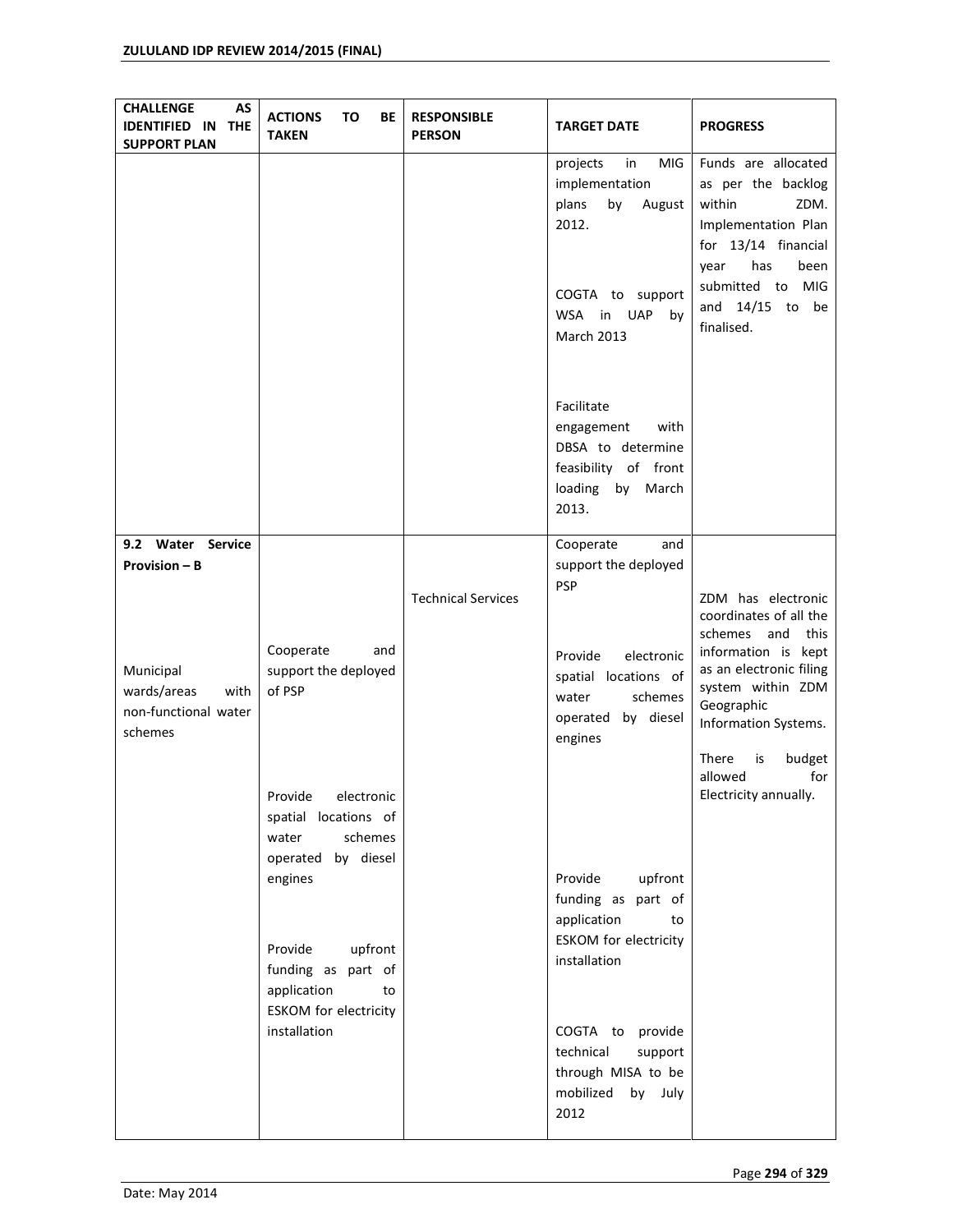| <b>CHALLENGE</b><br>AS<br><b>IDENTIFIED IN</b><br><b>THE</b><br><b>SUPPORT PLAN</b>                                          | <b>ACTIONS</b><br>то<br>ВE<br><b>TAKEN</b>                                                                                                  | <b>RESPONSIBLE</b><br><b>PERSON</b> | <b>TARGET DATE</b>                                                                                                                                                                                                                                                       | <b>PROGRESS</b>                                                                                                                                                                                                                                                                                                                                                                     |  |  |  |
|------------------------------------------------------------------------------------------------------------------------------|---------------------------------------------------------------------------------------------------------------------------------------------|-------------------------------------|--------------------------------------------------------------------------------------------------------------------------------------------------------------------------------------------------------------------------------------------------------------------------|-------------------------------------------------------------------------------------------------------------------------------------------------------------------------------------------------------------------------------------------------------------------------------------------------------------------------------------------------------------------------------------|--|--|--|
| <b>Water Service</b><br>9.3.<br>Provision – C<br>There is a high rate<br>of water loss                                       | Co-operate<br>and<br>support the deployed<br><b>PSP</b>                                                                                     | <b>Technical Services</b>           | COGTA to facilitate<br>presentation<br>of<br>electricity plans by<br>Eskom by July 2012<br>Cooperate<br>and<br>support the deployed<br>PSP<br>COGTA to<br>provide<br>technical<br>support<br>through MISA to be<br>mobilized, inclusive<br>of water loss by July<br>2012 | ZDM<br>Water<br>Loss<br>Plan<br>Management<br>was put in place and<br>reviewed<br>is<br>continuously, which<br>includes installation<br>of<br>devices<br>new<br>(special valves) will<br>be inserted on the<br>main various points<br>to detect area of<br>water loss.                                                                                                              |  |  |  |
| 9.4 Drinking Water<br>Quality<br>Poor quality drinking<br>water<br>and<br>inadequate<br>waste<br>water<br>treatment<br>works | Provide financial and<br>human resources for<br>the implementation<br>of the action plan                                                    | <b>Technical Services</b>           | Provide financial and<br>human resources for<br>the implementation<br>of the action plan<br>COGTA to facilitate<br>the development of<br>action plan by DWA<br>by June 2012                                                                                              | ZDM<br>has<br>an<br>approved<br>sampling<br>strategy for Sampling<br>and Analysis of raw,<br>final and distributed<br>water. This sampling<br>strategy is based on<br>SANS 241 and the<br>available<br>budget.<br>ZDM<br>appointed<br>WSSA to monitor<br>water quality in ZDM<br>water<br>and<br>plants,<br>wastewater<br>financial and human<br>resources is still a<br>challenge. |  |  |  |
| D. Service Delivery and Infrastructure                                                                                       |                                                                                                                                             |                                     |                                                                                                                                                                                                                                                                          |                                                                                                                                                                                                                                                                                                                                                                                     |  |  |  |
| 10 Infrastructure Planning<br><b>Repairs</b><br>10.1<br>and                                                                  |                                                                                                                                             | <b>Technical Services</b>           | 2012/13 & 2013/14                                                                                                                                                                                                                                                        | ZDM<br>currently<br>is                                                                                                                                                                                                                                                                                                                                                              |  |  |  |
| <b>Maintenance</b><br>Poor planning<br>and<br>R&M facilities need<br>refurbishment<br>$\prime$<br>replacement                | To assist with the<br><b>PSP</b><br>with<br>the<br>maintenance<br>plan<br>and make additional<br>budget available for<br>maintenance issues |                                     |                                                                                                                                                                                                                                                                          | putting in place a<br>Operation<br>&<br>Maintenance<br>Plan<br>that will<br>seek<br>to<br>address<br>lack<br>οf<br>planned<br>maintenance<br>and<br>life<br>cycle<br>general<br>asset management.                                                                                                                                                                                   |  |  |  |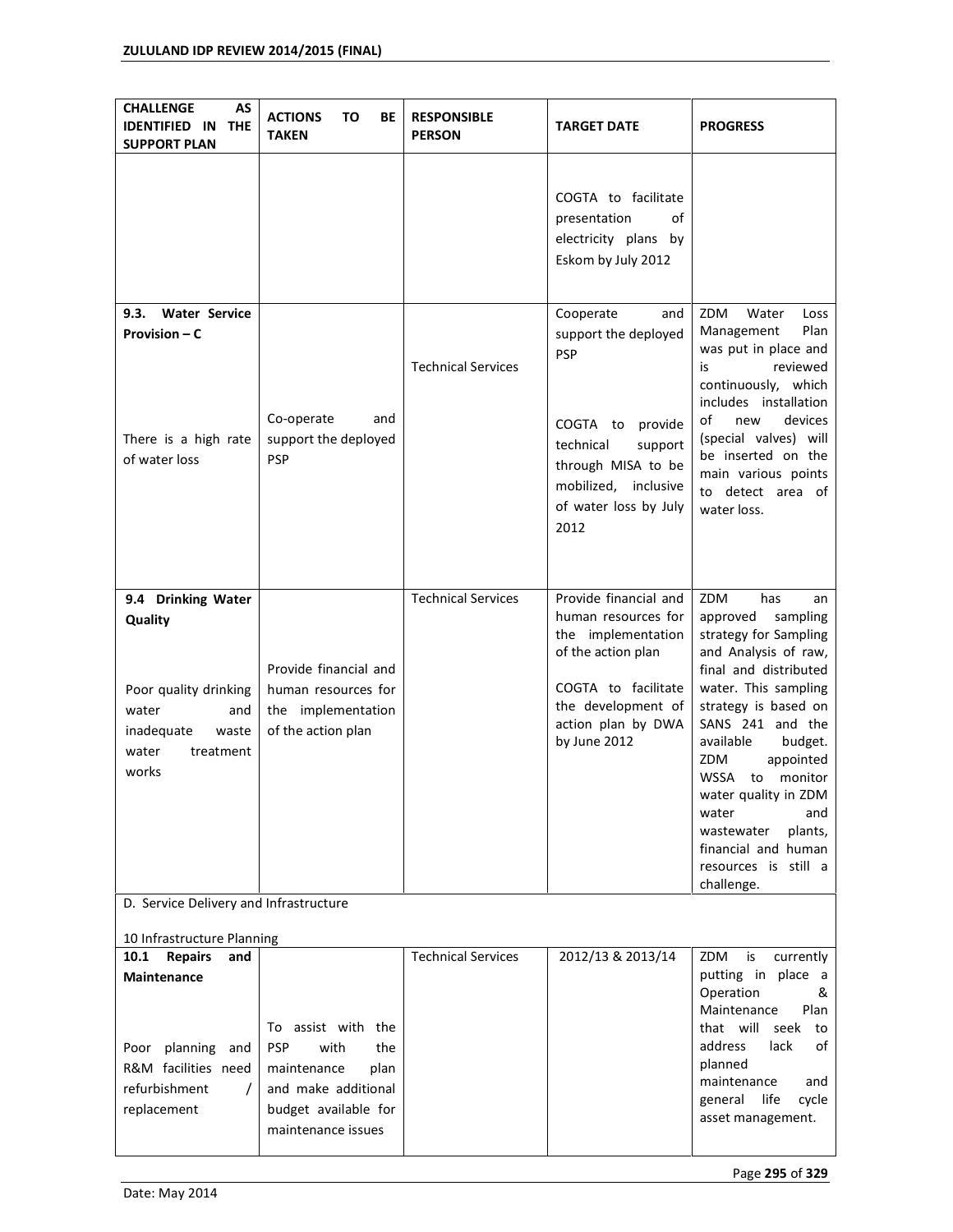| <b>CHALLENGE</b><br>AS<br><b>IDENTIFIED IN</b><br><b>THE</b><br><b>SUPPORT PLAN</b>                                                                 | <b>ACTIONS</b><br>то<br>ВE<br><b>TAKEN</b>                                          | <b>RESPONSIBLE</b><br><b>PERSON</b> | <b>TARGET DATE</b> | <b>PROGRESS</b>                                                                                                                                                                                                                                                  |
|-----------------------------------------------------------------------------------------------------------------------------------------------------|-------------------------------------------------------------------------------------|-------------------------------------|--------------------|------------------------------------------------------------------------------------------------------------------------------------------------------------------------------------------------------------------------------------------------------------------|
| There<br>are<br>interruptions<br>in<br>services due to lack<br>of<br>maintenance<br>funds and these will<br>eventually lead to<br>community revolts |                                                                                     |                                     |                    |                                                                                                                                                                                                                                                                  |
| 10.2 Electricity<br>Unreliable access to                                                                                                            | relevant<br>Avail                                                                   | Planning                            | June 2013          | No<br>progress.<br>Department<br>of<br>will<br>Energy<br>be<br>engaged at various<br>IDP forums to be                                                                                                                                                            |
| electricity due to lack<br>of proper electricity<br>plan                                                                                            | officials to assist with<br>technical information                                   |                                     |                    | held between March<br>and June 2013 to<br>obtain<br>this<br>information. Request<br>for funds to develop                                                                                                                                                         |
|                                                                                                                                                     | <b>Officials</b><br>to<br>the<br>participate<br>in<br>Provincial<br>Energy<br>Forum |                                     |                    | Energy<br>Sector<br>an<br>will also be<br>Plan<br>made before June<br>2013.                                                                                                                                                                                      |
|                                                                                                                                                     | Prioritisation<br>done<br>via the Municipality<br><b>IDP</b>                        |                                     |                    |                                                                                                                                                                                                                                                                  |
| <b>Shared</b><br>10.3<br><b>Planning Services</b>                                                                                                   |                                                                                     | Planning                            | June 2013          | Shared<br>Service<br>Steering Committee<br>approved<br>has<br>the<br>extension of Shared                                                                                                                                                                         |
| Dysfunctional shared<br>planning services                                                                                                           | DM to lead process<br>of<br>functionalising<br>planning<br>shared<br>services       |                                     |                    | Service<br>Staff<br>contracts to 6 years.<br>Approval by EXCOs is<br>underway<br>before<br>resolution<br>can<br>be<br>enacted.                                                                                                                                   |
| 10.4<br>Road<br>Infrastructure                                                                                                                      |                                                                                     | Planning                            | <b>June 2013</b>   | The 2012/13 Rural<br>Roads<br>Transport<br>Infrastructure Grant                                                                                                                                                                                                  |
| Uncertainty<br>with<br>regard to provision<br>of roads within the<br>district                                                                       | assist<br>with<br>To<br>historical information<br>/ correspondence on<br>issue      |                                     |                    | from<br>Treasury<br>is<br>being<br>used<br>to<br>develop a Road Asset<br>Management System<br>and progress is well<br>underway. However,<br>negotiations<br>with<br>Traesury<br>are<br>on-<br>going to greenlight<br>the<br>use<br>of the<br>2011/12 grant which |